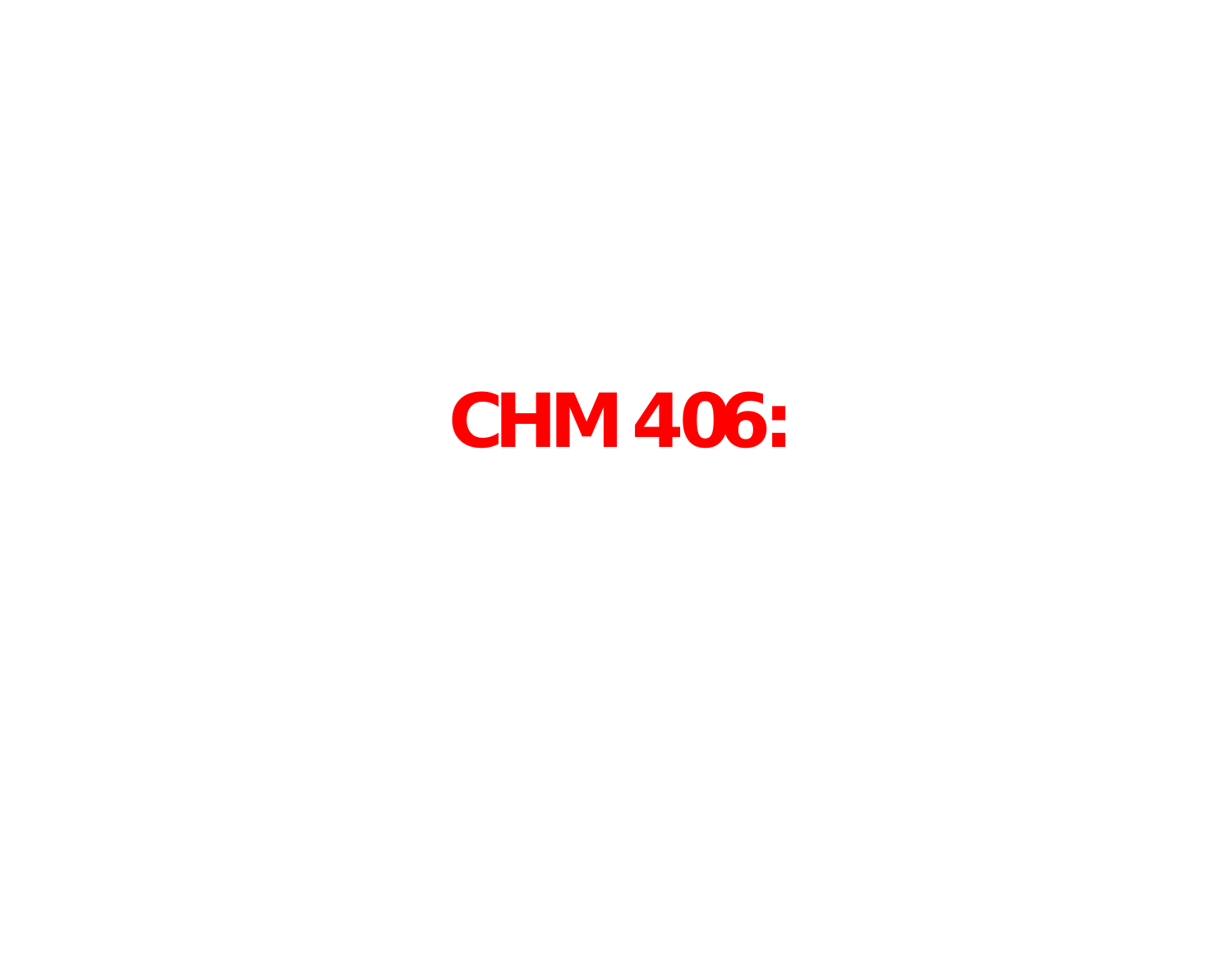#### **Manufacture of some heavy inorganic chemicals: Top Inorganic Chemicals**

- **Sulphuric acid derivatives**
- Sulphuric acid
- phosphoric acid
- Aluminum Sulfate

#### **Limestone derivatives**

- Lime
- Sodium carbonate
- Sodium silicate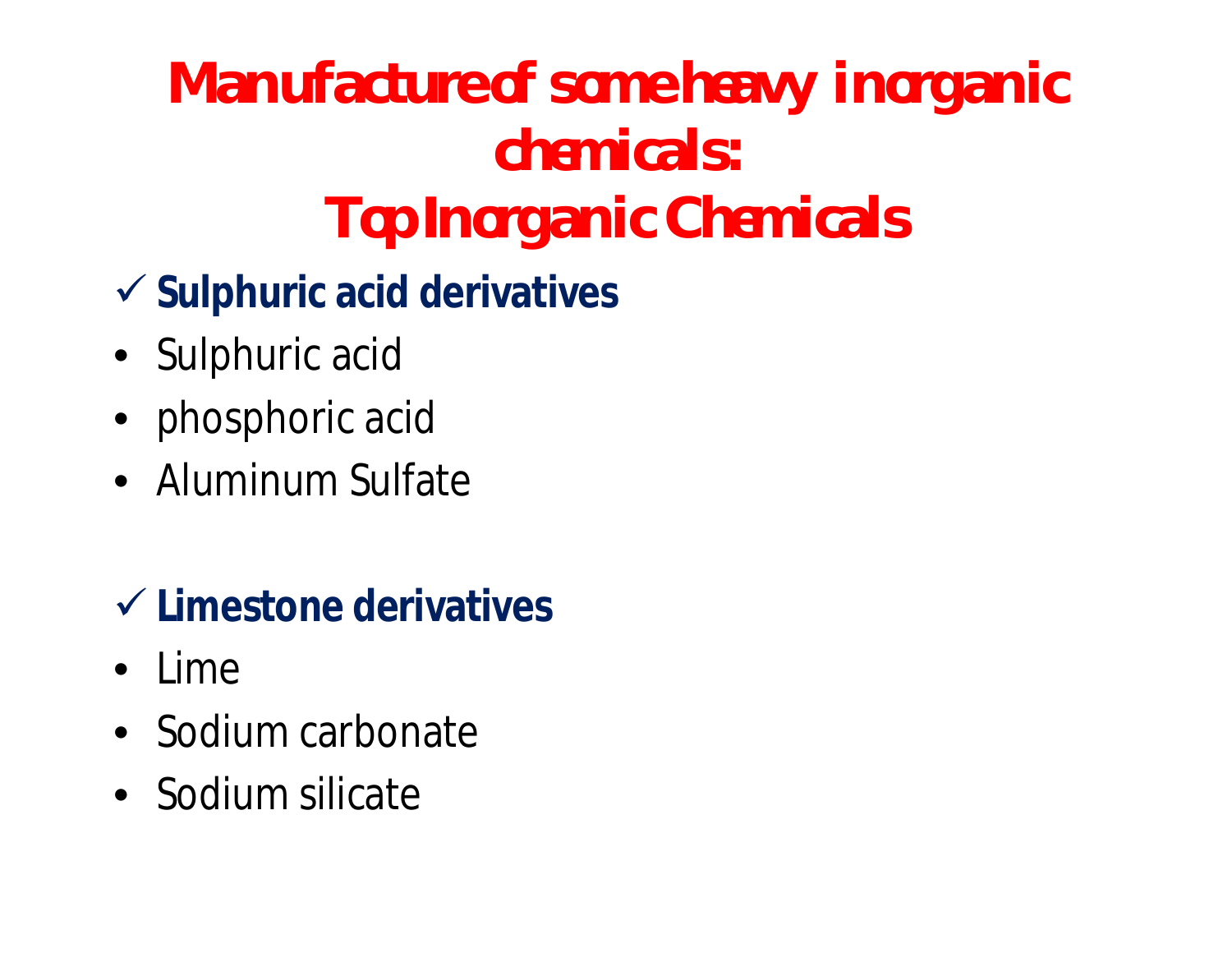#### **Inorganic Nitrogen compounds**

- Ammonia
- Nitric acid
- Ammonium nitrate
- Ammonium suphate

#### **Sodium Chloride Derivatives**

- Sodium hydroxide
- Chlorine
- Hydrochloric acid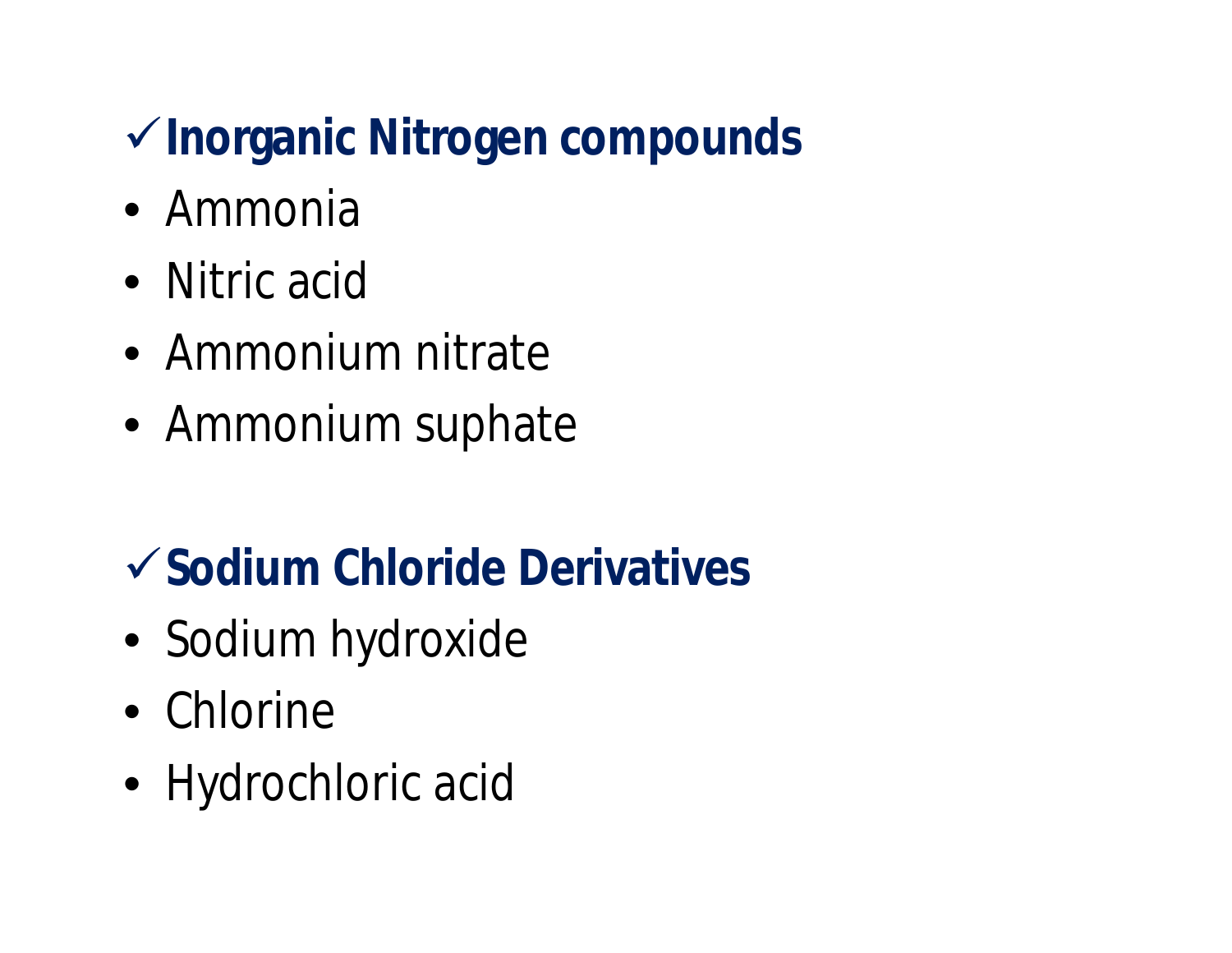#### **Industrial Gases**

- Nitrogen
- Oxygen
- Carbon dioxide

#### **Miscellaneous**

- Titanium dioxide
- Potash
- Carbon black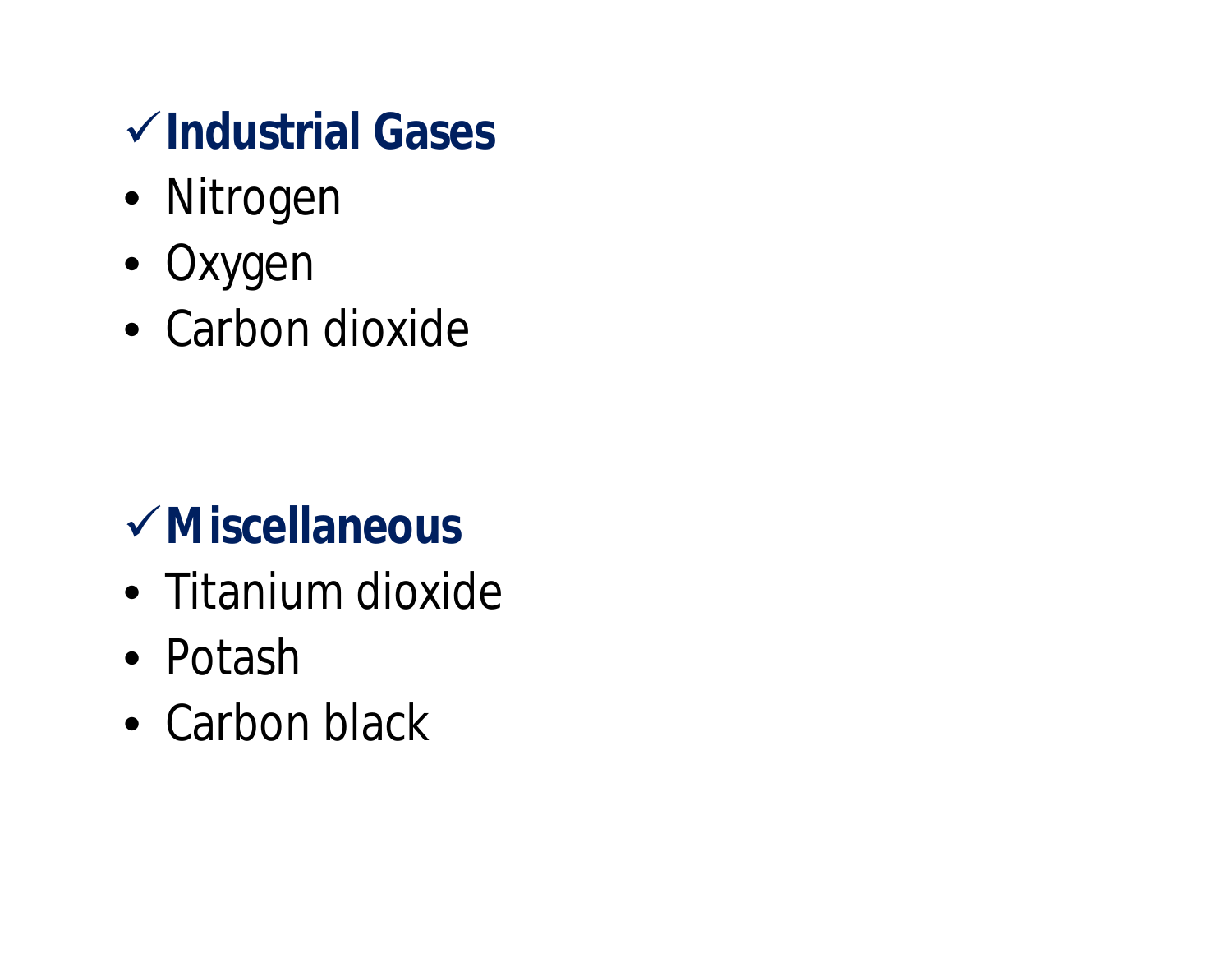#### **Manufacture of some important inorganic chemicals**

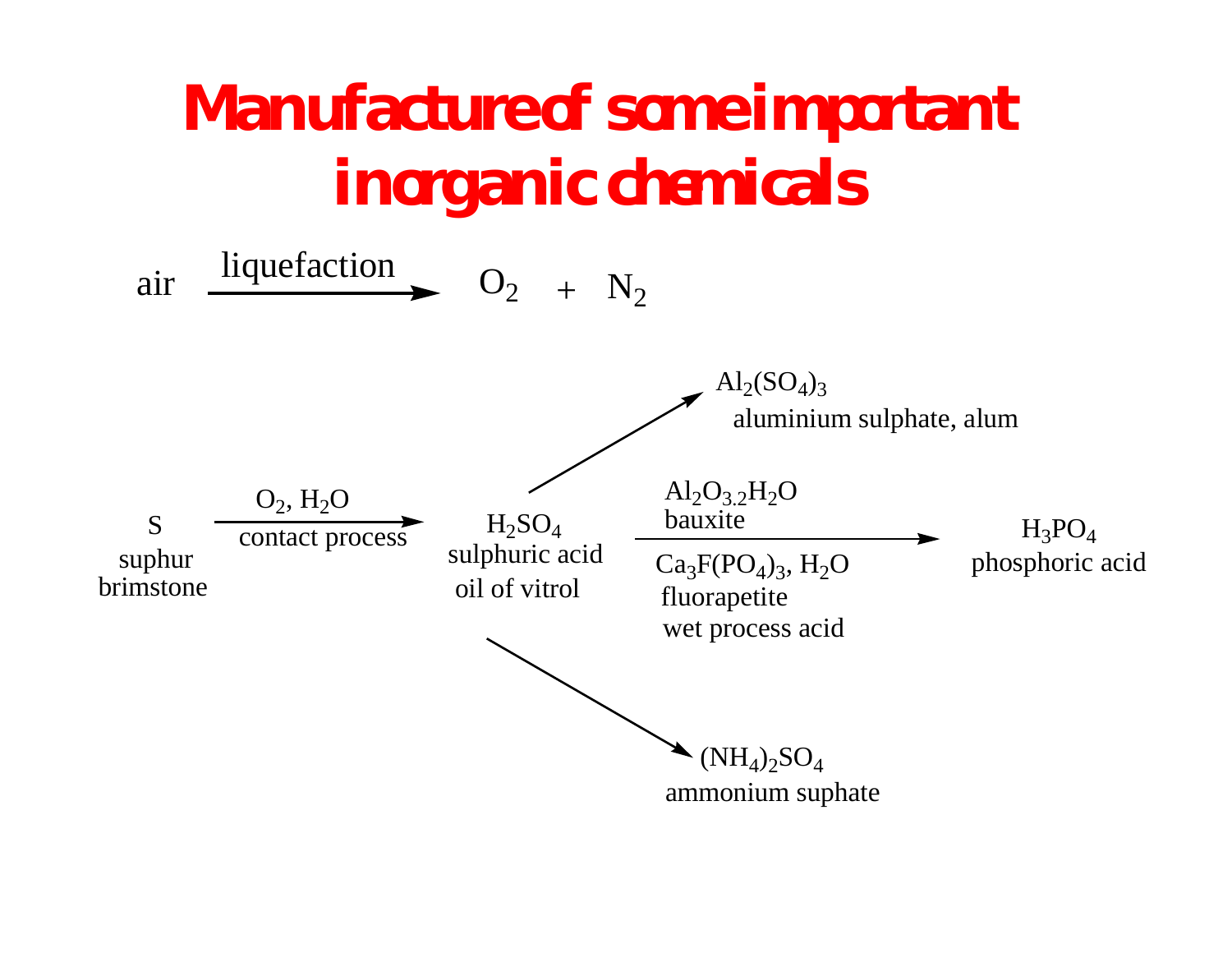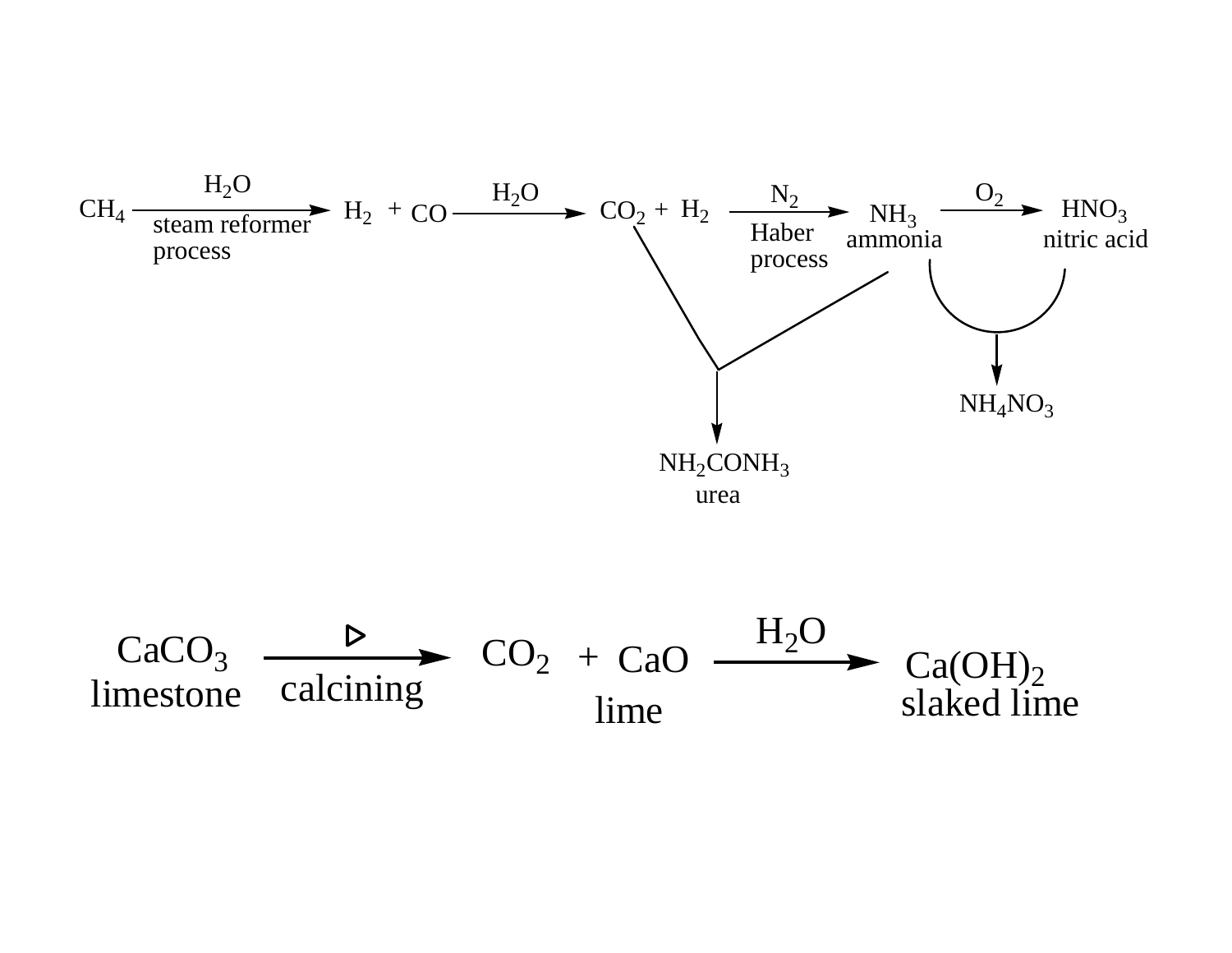

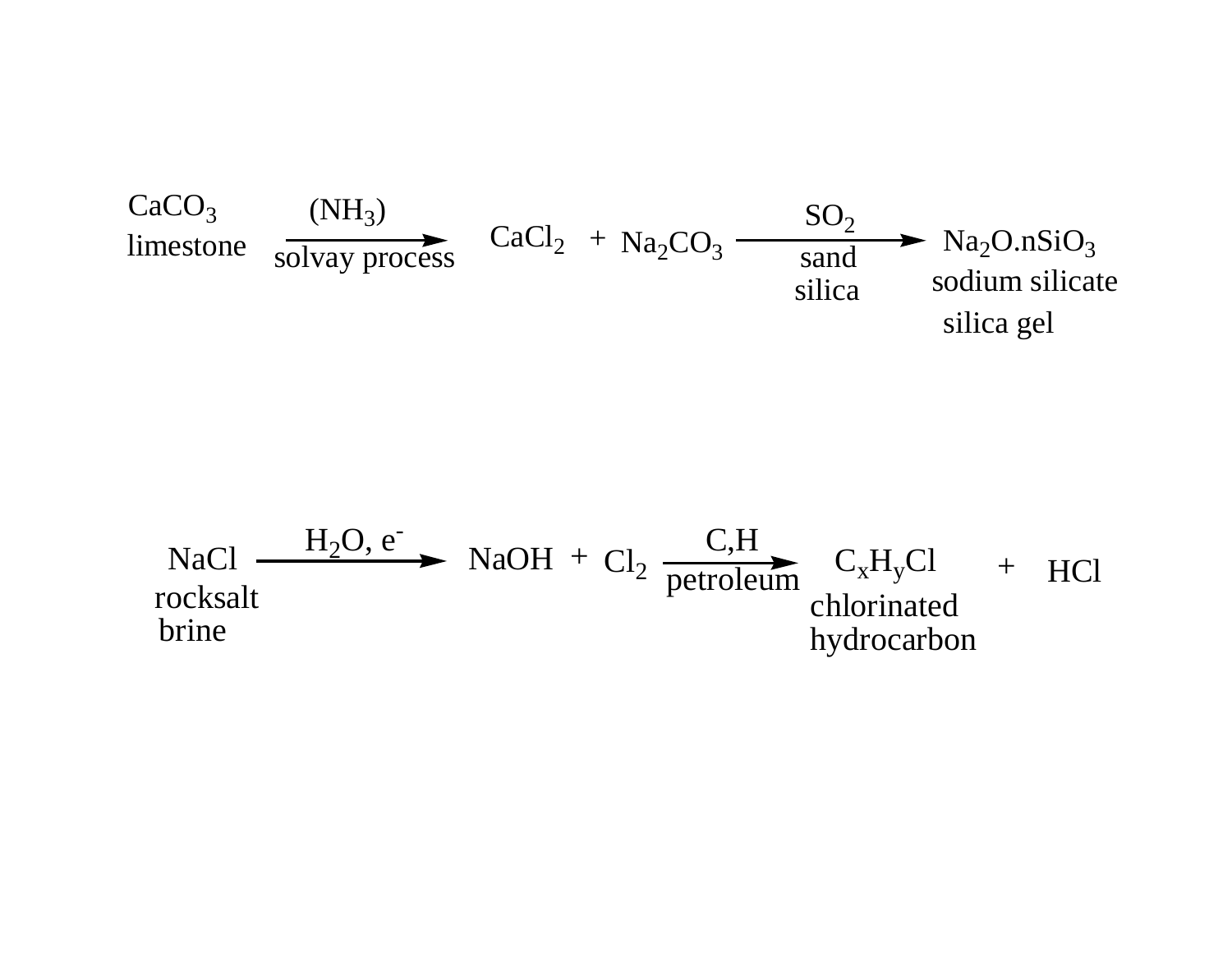# **Sulphuric acid (H2SO<sup>4</sup> )**

 $\checkmark$  the largest volume chemical produced.

- $\checkmark$  It is normally manufactured at about twice the amount of any other chemicals.
- $\checkmark$  Since about 80% of all-sulfuric acid is made by the contact process which involves oxidation of sulfur, we will examine this raw material in detail.
- $\checkmark$  The average per capita consumption of sulfur in the United States is over 135 lb/yr.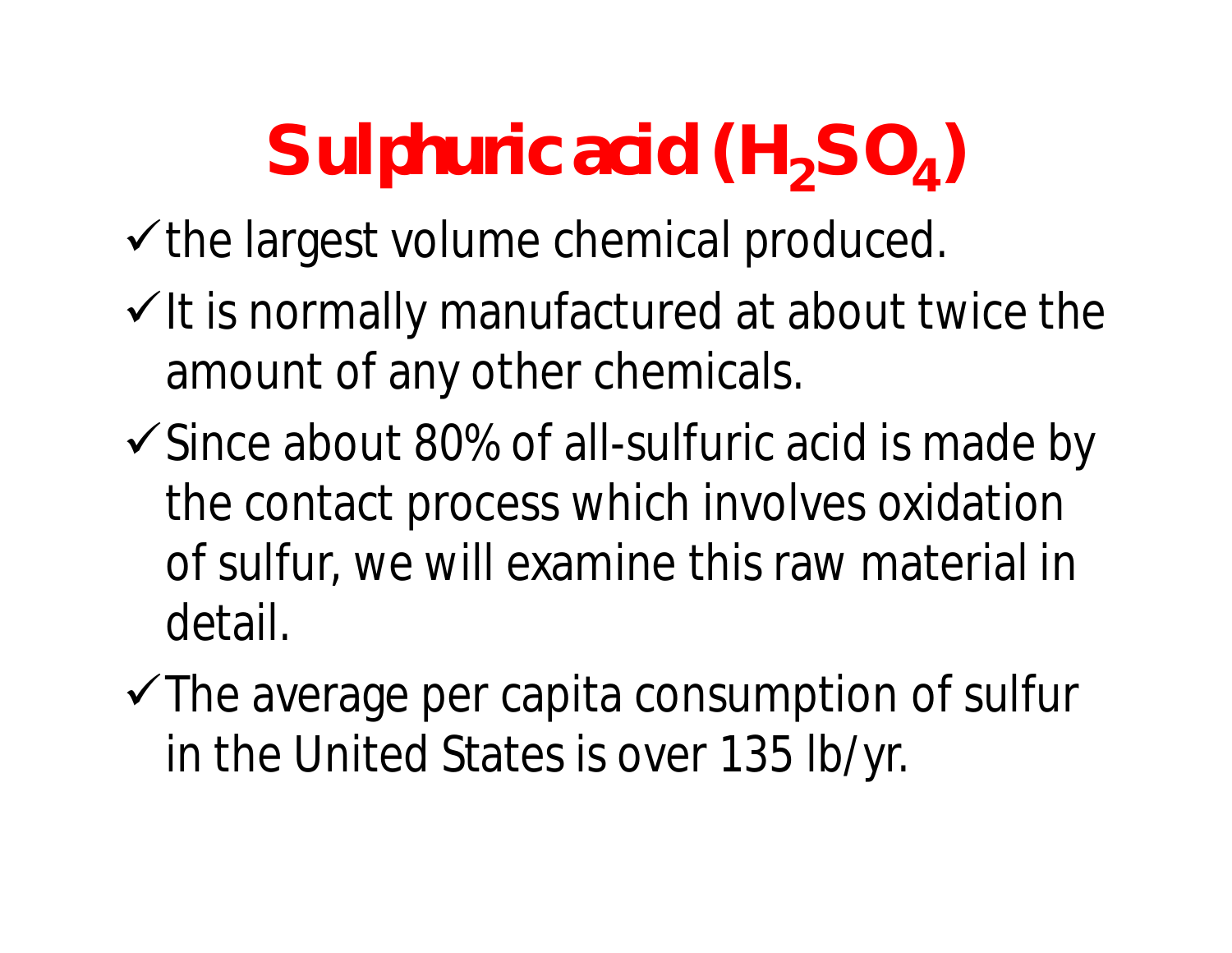- $\checkmark$  Elemental sulfur (brimstone) can be obtained by mining with the Frasch method, or by oxidation of hydrogen sulfide in the Claus process.
- $\checkmark$  Large deposits of sulfur along the Gulf Coast are released by heating the mineral with hot air and water under pressure (163°C, 250 psi) to make the yellow sulfur molten (mp 119°C) so that it is forced to the surface depth of 500-2500 ft.
- $\checkmark$  Alternatively, the Claus oxidation is performed hydrogen sulfide obtained from "sour" natural gas wells or petroleum cries.
- $\checkmark$  The hydrogen sulfide, being acidic, is readily separated from the gas or oil by extraction with potassium carbonate or ethanolamine, acidifying, and heating to release the gas.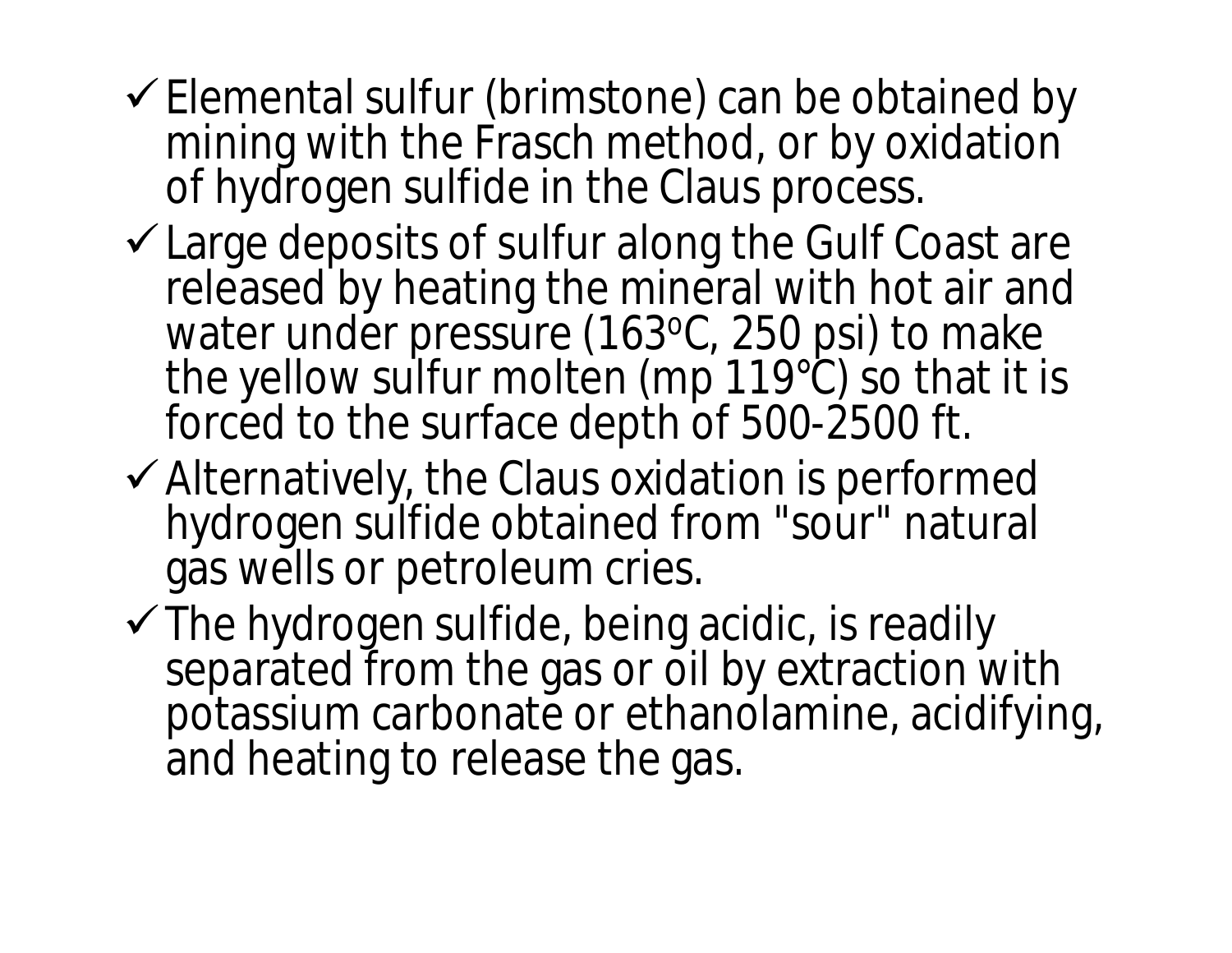The hydrogen sulfide is then oxidized with air at 1000°C over a bauxite or alumina catalyst. The reactions taking place are given below.  $K_2CO_3$  +  $H_2S$   $\longrightarrow$   $H_2CO_3$  +  $K_2S$  $HO-CH_2-CH_2-NH_2 + H_2S \longrightarrow HO-CH_2-CH_2-NH_3^+ + HS^-$ 

$$
H_2S + 3/2O_2 \longrightarrow SO_2 + H_2O
$$
  
\n
$$
SO_2 + 2H_2S \longrightarrow 3S + 2H_2O
$$
  
\noverall:  $3H_2S + 3/2O_2 \longrightarrow 3S + 2H_2O$   
\nor:  $2H_2S + O_2 \longrightarrow 2S + 2H_2O$ 

Approximately 90% of this sulphur is used to manufacture sulphuric acid.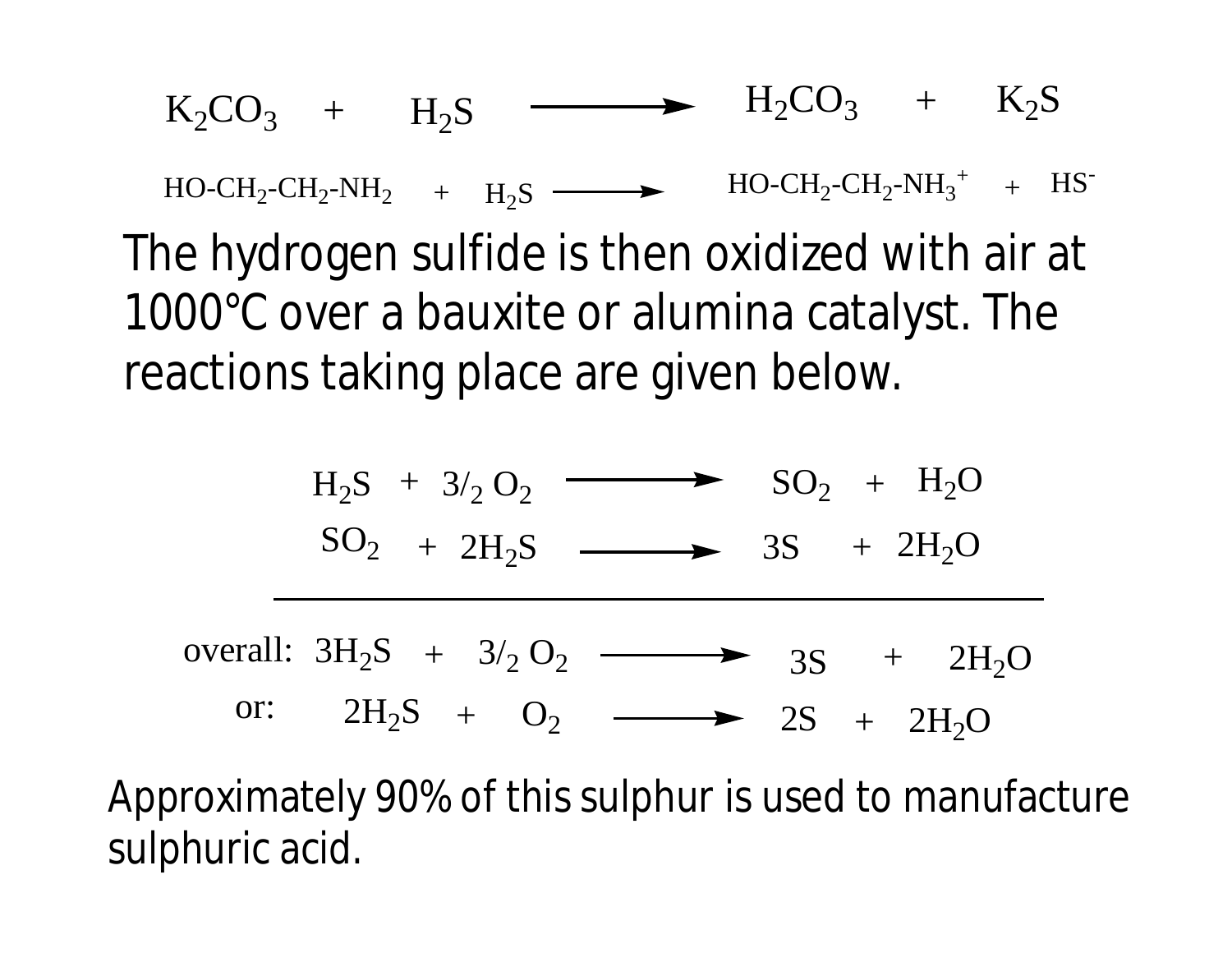

#### **Contact process for sulphuric acid manufacture (over 99 %)**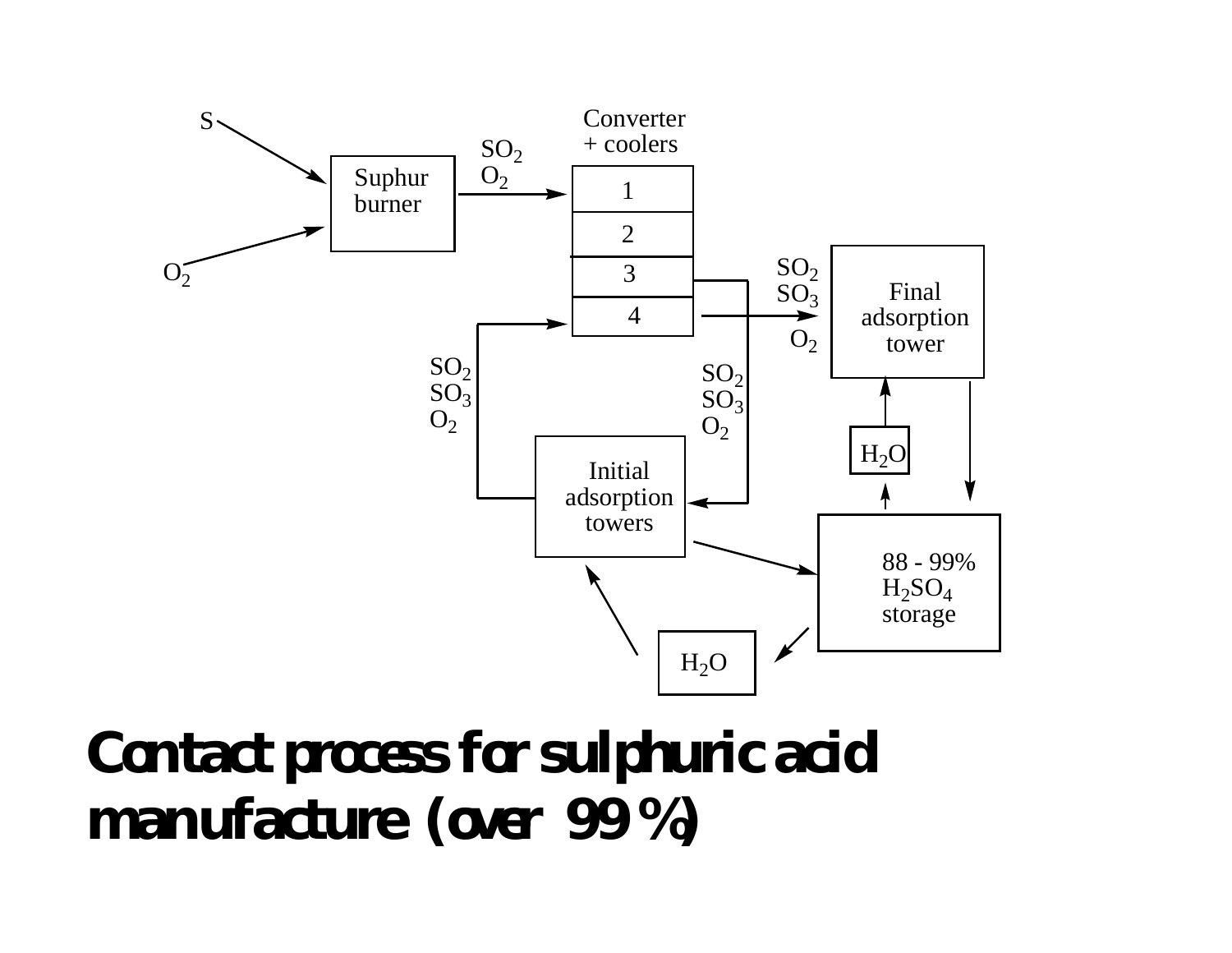- $\checkmark$  Sulfur and oxygen are burned to SO<sub>2</sub> (about 10%)  $SO<sub>2</sub>$  by volume) at 1000 $^{\circ}$ C and then cooled to 420°C.
- $\checkmark$  The SO<sub>2</sub> and 420°C, enter the converter, which contains four different chambers of  $V_2O_5$  catalyst.
- $\checkmark$  About 60 65% SO<sub>2</sub> is converted to SO<sub>3</sub> in the first layer with a 2-4 sec contact time.
- $\checkmark$  It is an exothermic reaction so the gas leaves at 600°C.
- $\checkmark$  It is cooled to 400°C with a heat exchanger and enters the second laver of catalyst.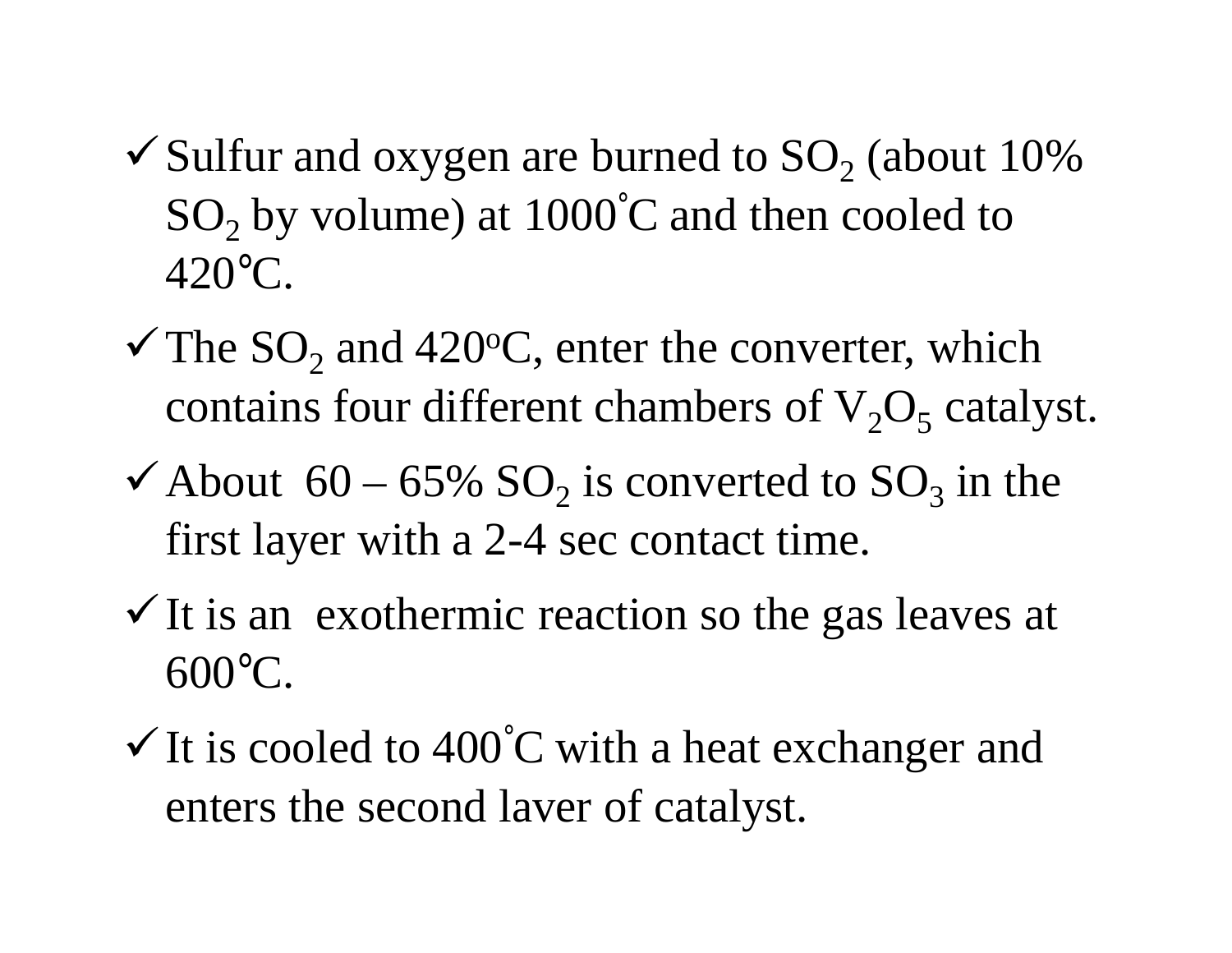- $\checkmark$  After the third layer about 95-96% of the SO<sub>2!</sub> is converted into  $SO_3$ , near the limit of conversion unless  $\mathsf{SO}_3$  is removed.
- $\checkmark$  The mixture is fed to the initial absorption tower, where  $\rm SO_3$  is hydrated to  $\rm H_2SO_4$  with a 0.5-1% rise in acid strength in the tower.
- $\checkmark$  The mixture is then repeated at 420 $\degree$ C and enters the fourth layer of catalyst, which gives overall a 99.7% conversion of  $SO_2$  to  $SO_3$ . It is cooled and then fed to the final absorption tower and hydrated to  $H_2SO_4$ .
- $\checkmark$  The final H<sub>2</sub>SO<sub>4</sub> concentration is 98-99% (1-2% H<sub>2</sub>O). A small amount of this is recycled by adding some water and recirculating into the towers to pick up more  $\mathrm{SO}_3$ , but most of it goes to product storage.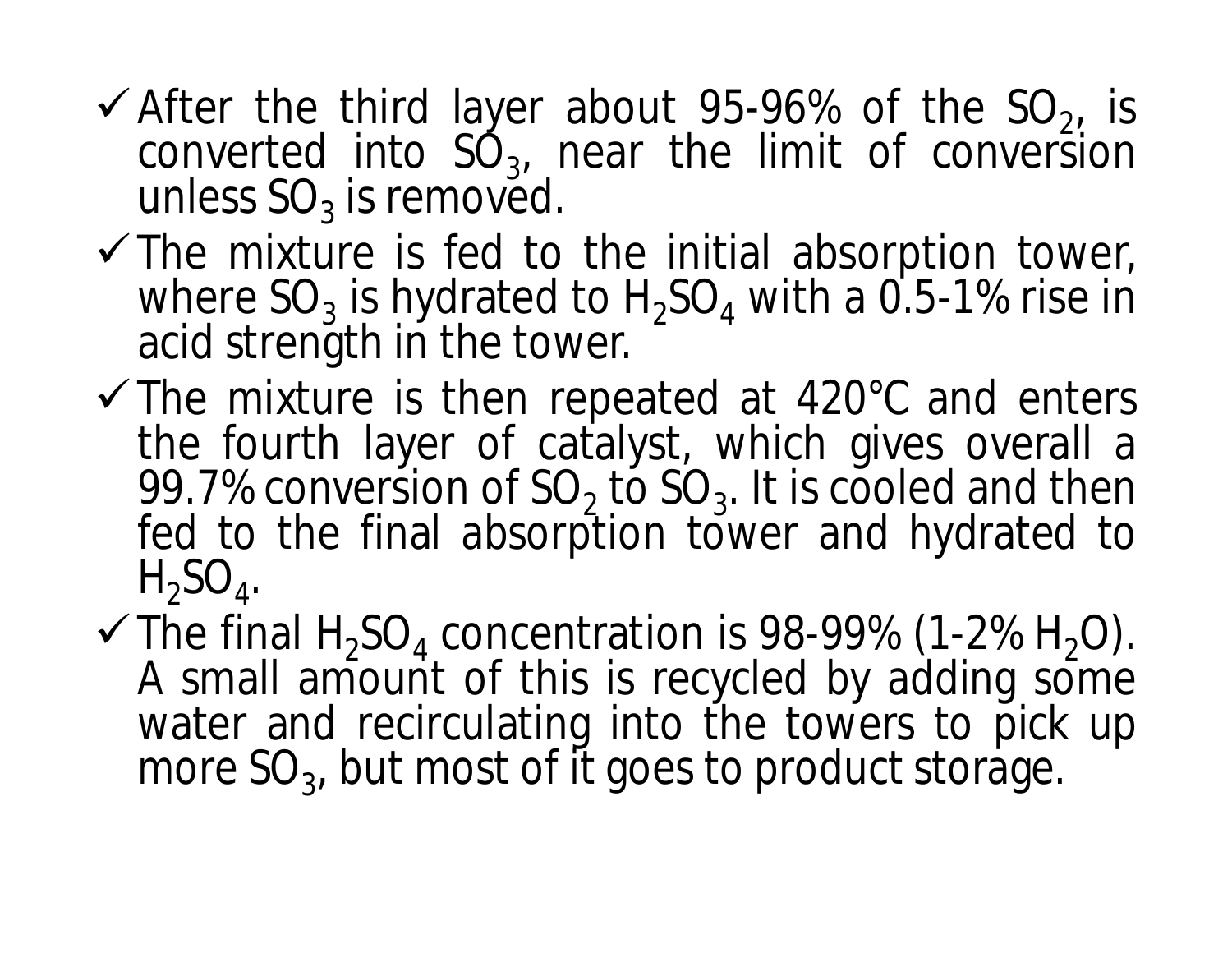- $\checkmark$  The V<sub>2</sub>O<sub>5</sub> catalyst has been the catalyst of choice since the 1920s. It is absorbed on an inert silicate support. It is not subject to poisoning and has about a 20-year lifetime.
- $\checkmark$  Many industrial processes are successes because the right catalyst was used. Around 70% of all industrial chemical conversions involve a catalyst.
- $\checkmark$  Although sulfur is the common starting raw material, other sources of  $SO_2$  can be used, including iron, copper, lead, nickel, and zinc sulfides. Hydrogen sulfide, a byproduct of natural gas, can be burned to SO<sub>2</sub>.
- $\checkmark$  Some countries use gypsum, CaSO<sub>4</sub>, which is cheap and plentiful but needs high temperatures to be converted to  $SO_{2}$ ,  $O_{2}$  and H<sub>2</sub>O and the SO<sub>2</sub> recycled to make more  $H_2SO_4$ .
- $\checkmark$  About 5% of all H<sub>2</sub>SO<sub>4</sub> is recycled.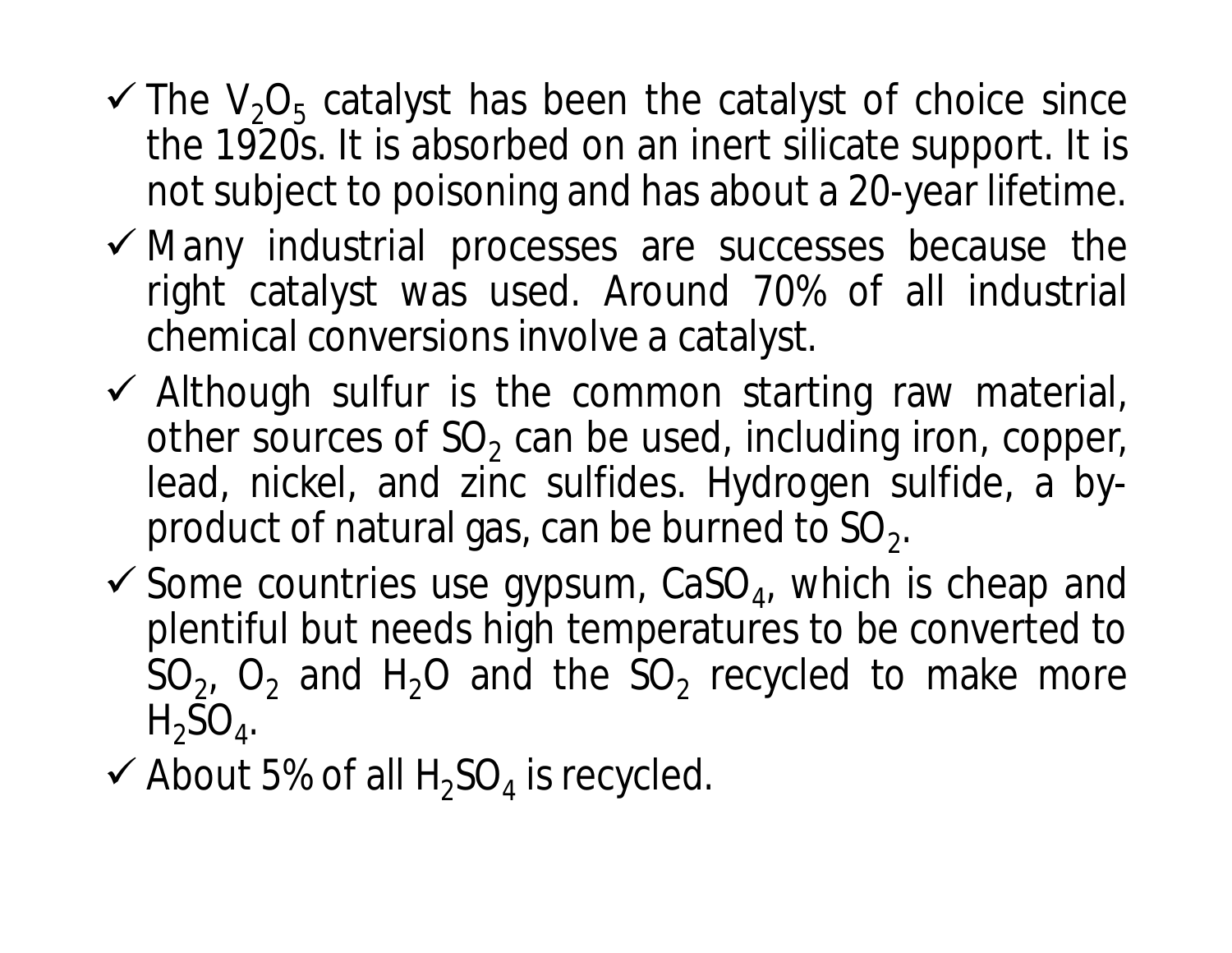# **H2SO<sup>4</sup> : Properties**

- $\checkmark$  Anhydrous, 100% sulfuric acid is a colorless, odorless, heavy, oily liquid, at 338°C, where it decomposes by losing SO3 to give 98.3% H2SO $_4$ .
- $\checkmark$  It is soluble in all ratios with water. This dissolution in water is very exothermic.
- $\checkmark$  It is corrosive to the skin and is a strong oxidizing and dehydrating agent.
- Gommon concentrations and names are battery acid, 33.5% H-SO<sub>4</sub>; chamber or fertilizer acid, 62.18%; tower or Glover acid, 77.67%; and reagent, 98%.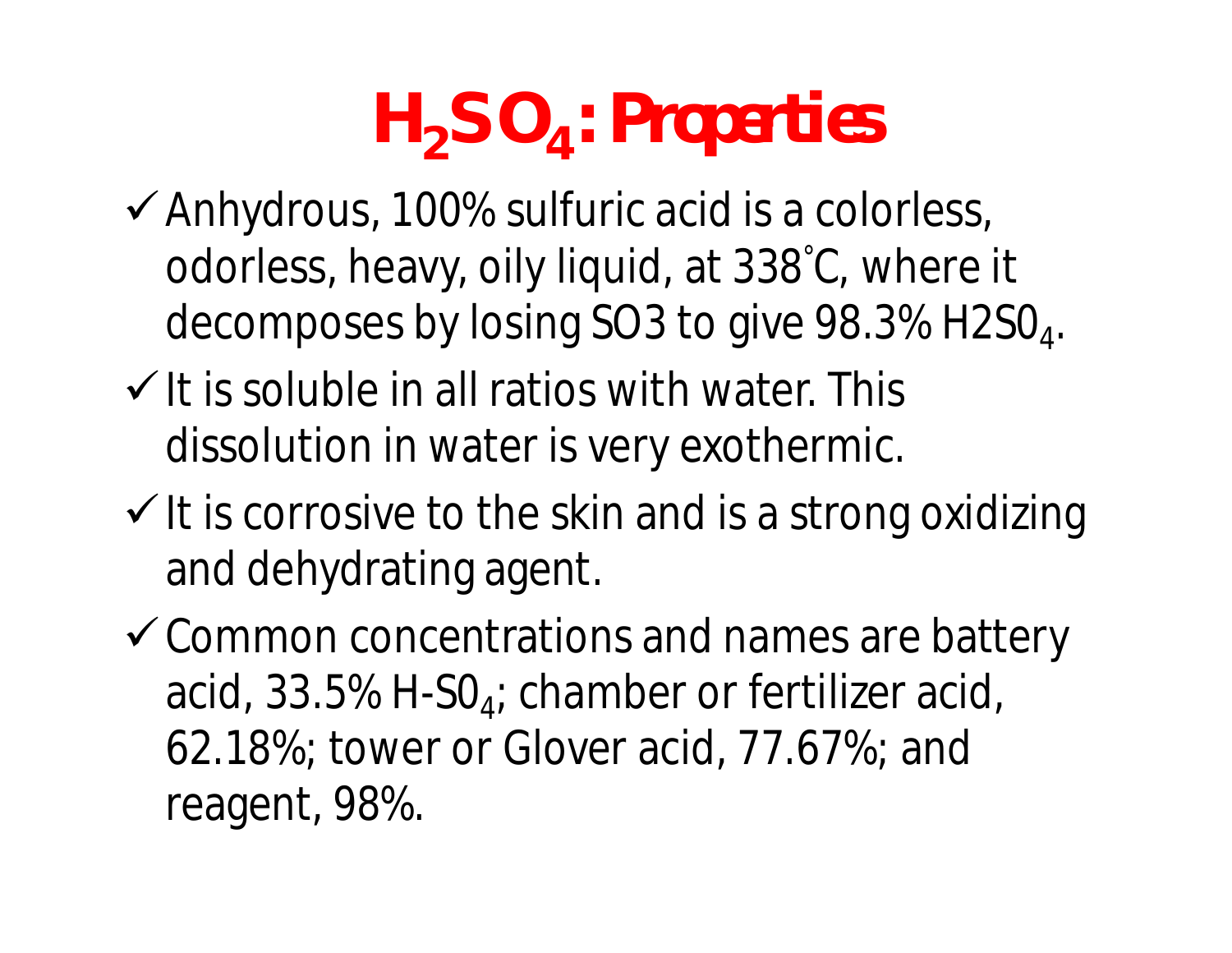- $\checkmark$  Oleum is also manufactured. This is excess SO<sub>3</sub> dissolved in  $H_2SO_4$ . For example, 20% oleum is 20%  $SO_3$  in 80%  $H_2SO_4$  (no  $H_2O$ ).
- $\checkmark$  Sulfuric acid comes in different grades: technical, which is colored and contains impurities but which can be used to make fertilizer, steel. and bulk chemicals; certified pure (CP); and U.S. Pharmacopeia (USP). The last two are used to make batteries, rayon, dyes, and drugs.
- Rubber or lead-lined containers can be used for dilute acid; iron, steel, or glass can be used for concentrated acid.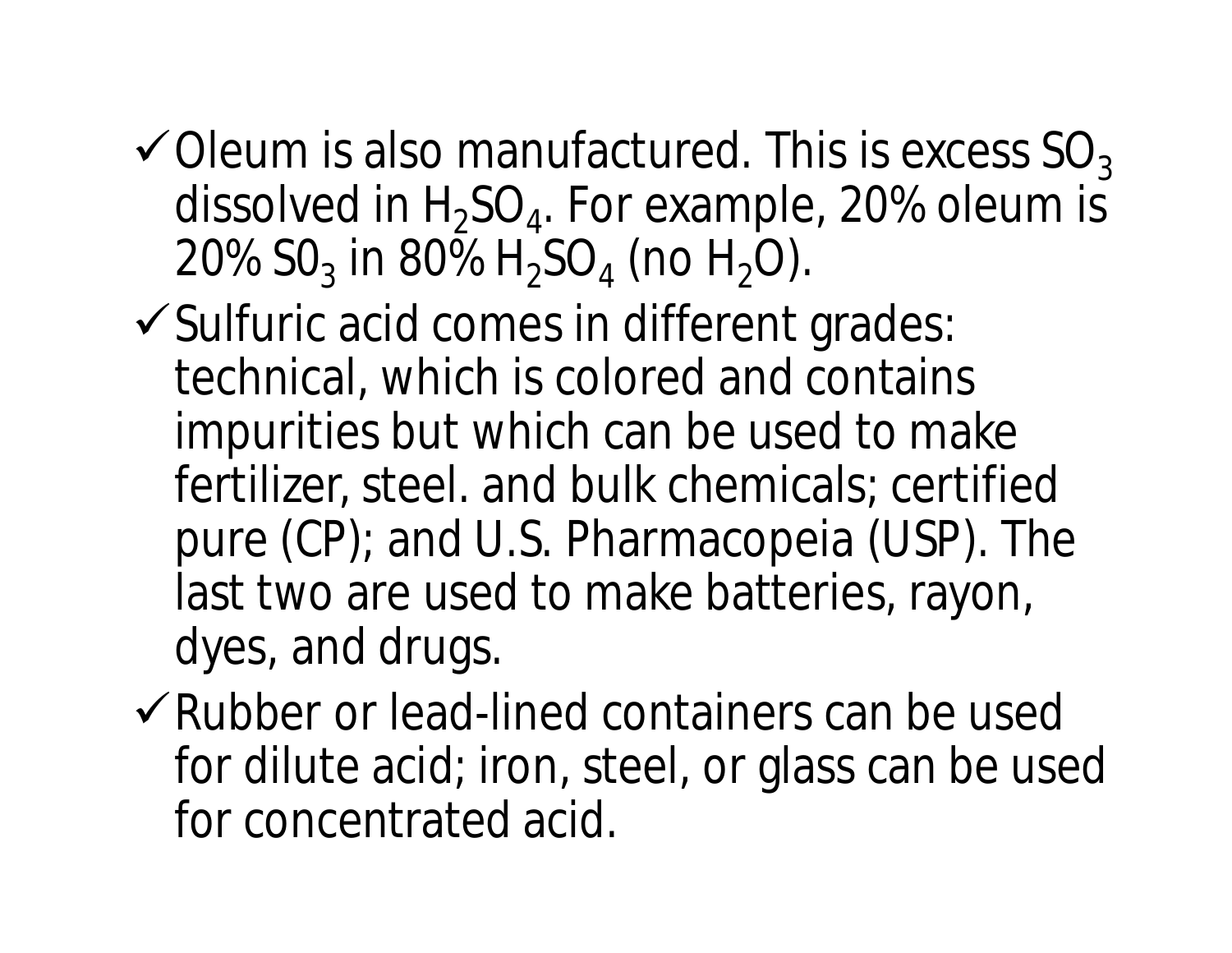#### **CEMENT AND BUILDING MATERIALS**

In spite of the modern concrete roads and buildings everywhere around us, it is difficult to realize tremendous growth of the cement industry during the past century. Humans had early discovered certain natural rocks which, through simple calcination, gave a product that hardened on the addition of water. Yet the real advance did not take place until physicochemical studies and chemical engineering laid the basis for the modern efficient plants working under closely controlled conditions with a variety of raw materials.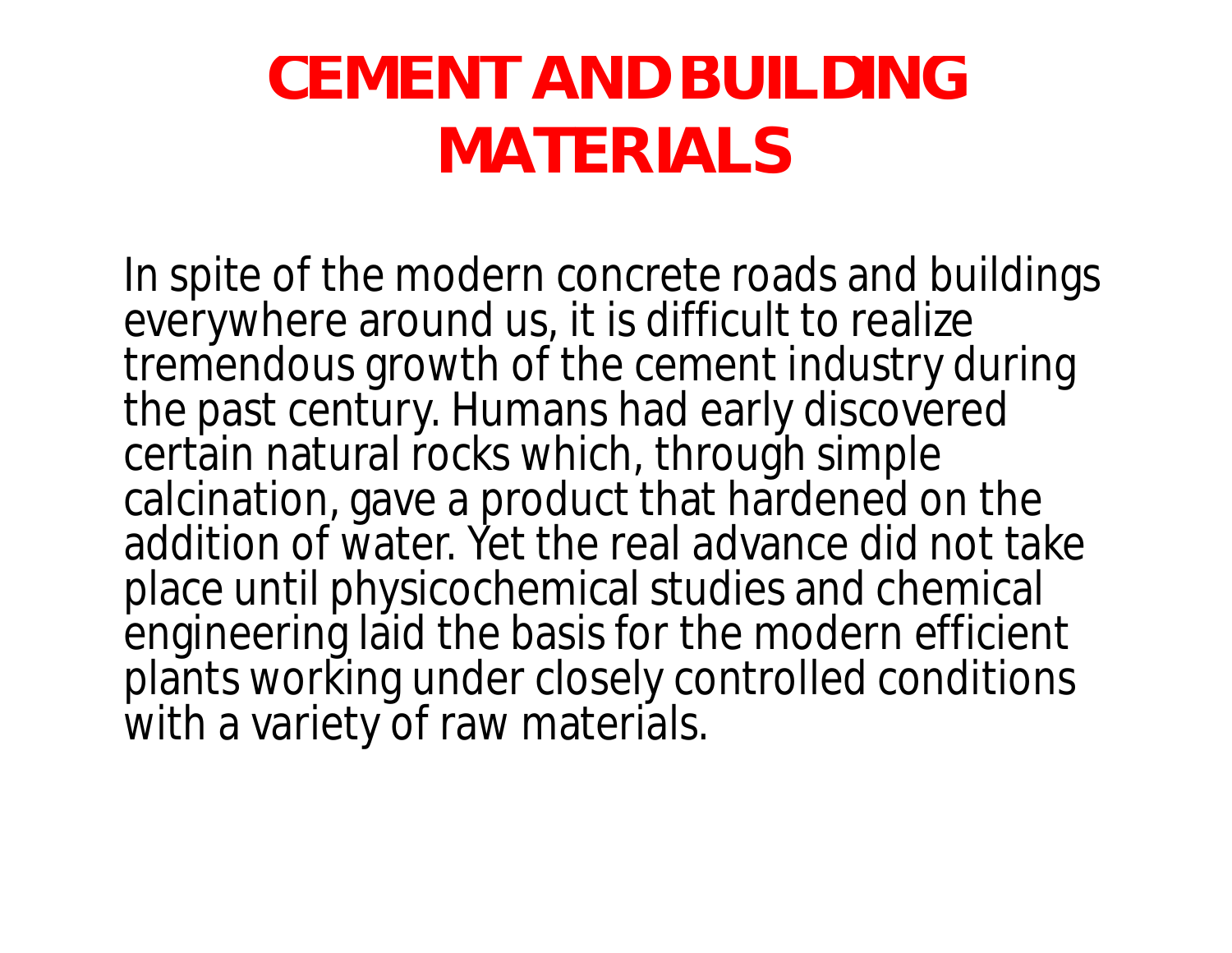Cement dates back to the antiquity, and one can only speculate as to its discovery. A cement was used by the Egyptian in constructing the Pyramids. The Greeks and Romans used volcanic tuff mixed with lime for cement, and a number of these structures are still standing. In 1824 an Englishman, Joseph Aspdin, patented an artificial cement made by the calcination of an argillaceous limestone. He called this *portland* because concrete made from it resembled a famous building stone obtained from the Isle of Portland near England. This was the start of the Portland cement industry as we know it today. The hard clinkers resulting from burning a mixture of clay and limestone or similar materials is known by the term Portland cement to distinguish it from natural, pozzolan and other cements.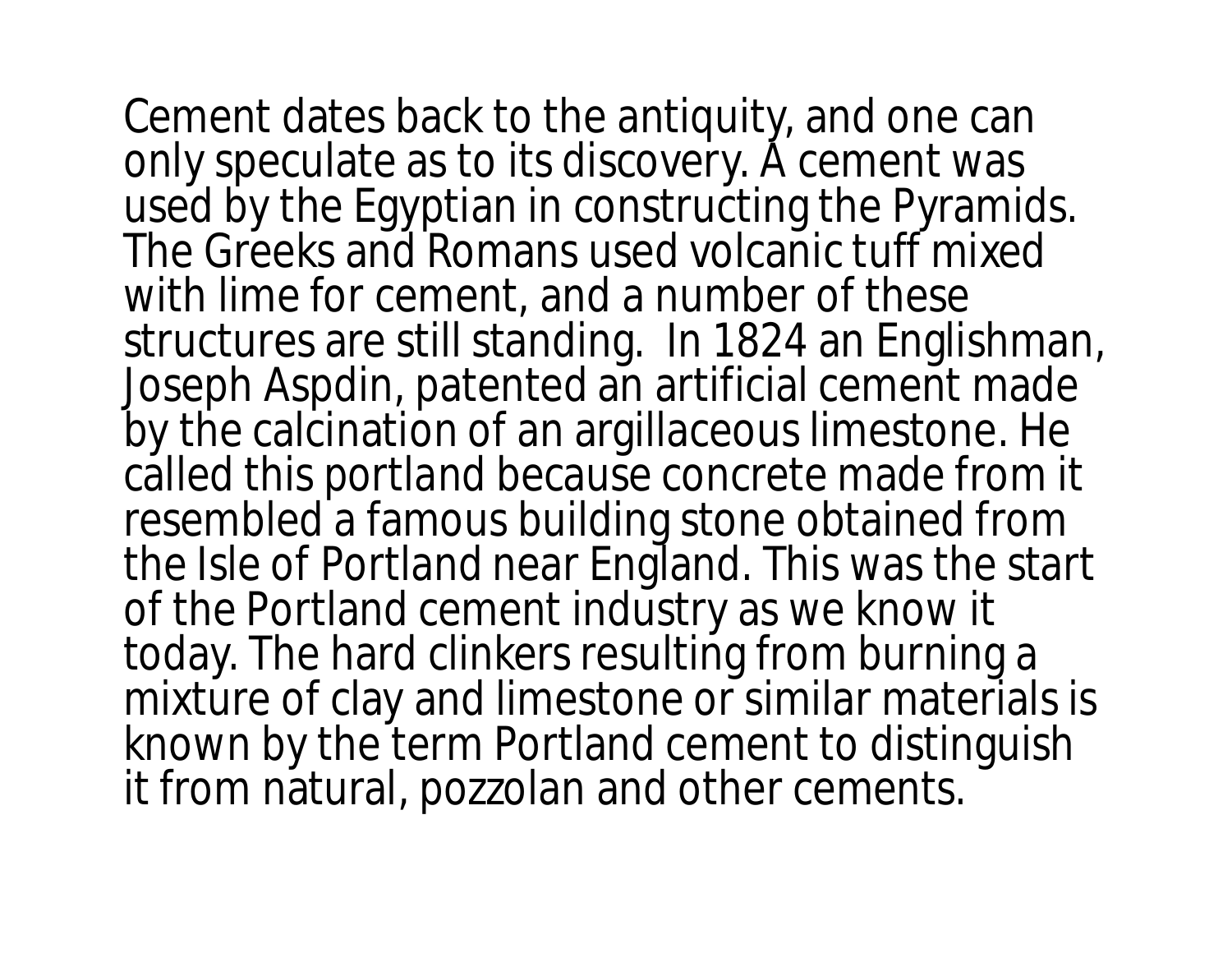## **TYPES OF CEMENTS**

There are various types of cements:

- **1. Portland cement**
- *Portland cement* can be defined as the product obtained by pulverizing clinker consisting essentially of hydraulic calcium silicates, to which no additions have been made subsequent to calcination other than water and or untreated calcium sulfate, except that additions not exceed 1.0% of other materials may be interground with the clinker at the option of the manufacturer. Different types of Portland cement which contains varying amount of clinker compounds are available.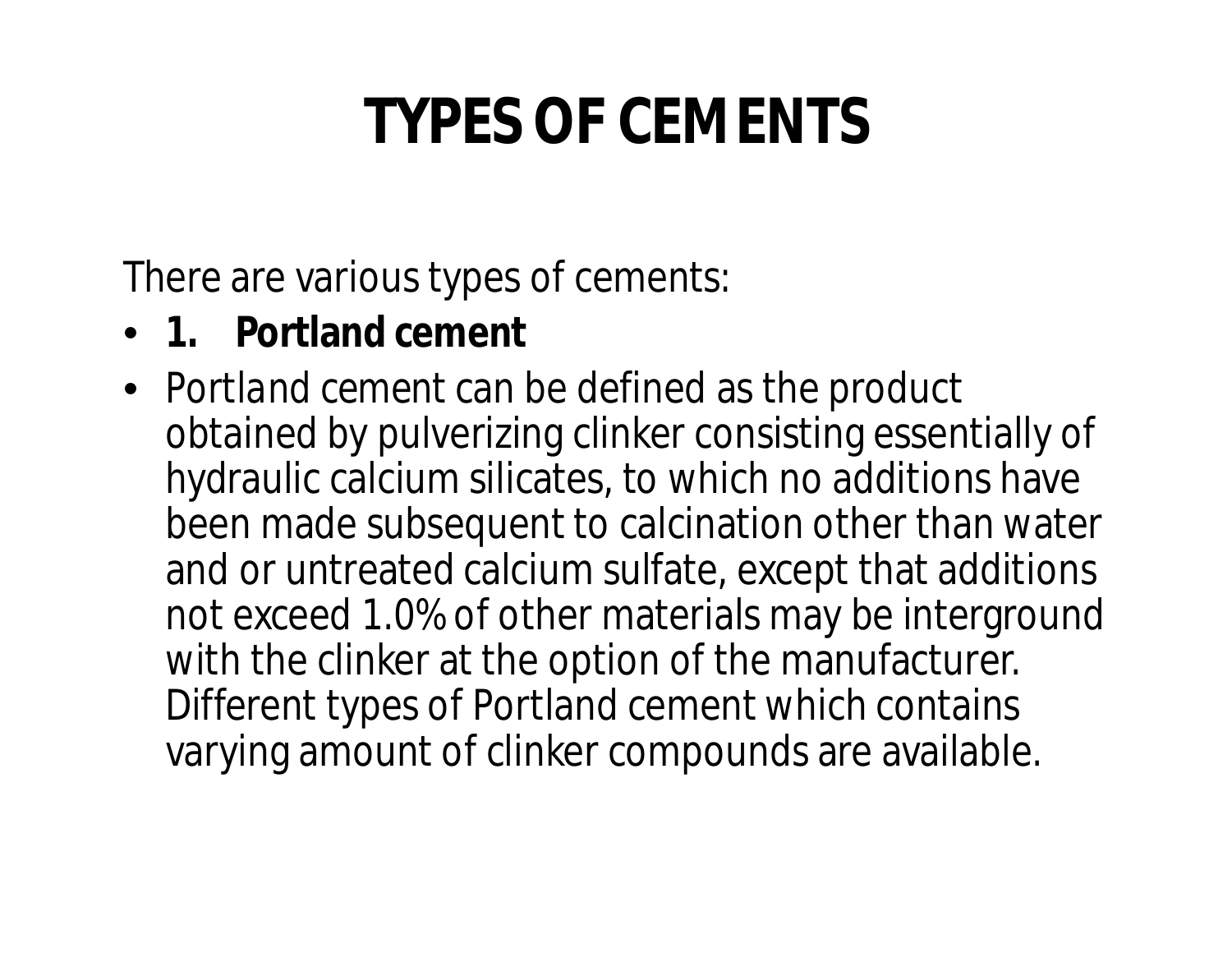| Formula                                                             | <b>Name</b>                   | Abbreviation |
|---------------------------------------------------------------------|-------------------------------|--------------|
| 2CaO.SIO <sub>2</sub>                                               | Dicalcium silicate            | $C_2S$       |
| $3$ CaO.SiO <sub>2</sub><br>Clinker compounds                       | Tricalcium silicate           | $C_3S$       |
| 3CaO.AI <sub>2</sub> O <sub>3</sub>                                 | Tricalcium aluminate          | $C_3A$       |
| 4CaO.Al <sub>2</sub> O <sub>3</sub> .Fe <sub>2</sub> O <sub>3</sub> | Tetracalcium aluminoferrite   | $C_4$ AF     |
| <b>MgO</b>                                                          | Magnesium oxide in free state | <b>MgO</b>   |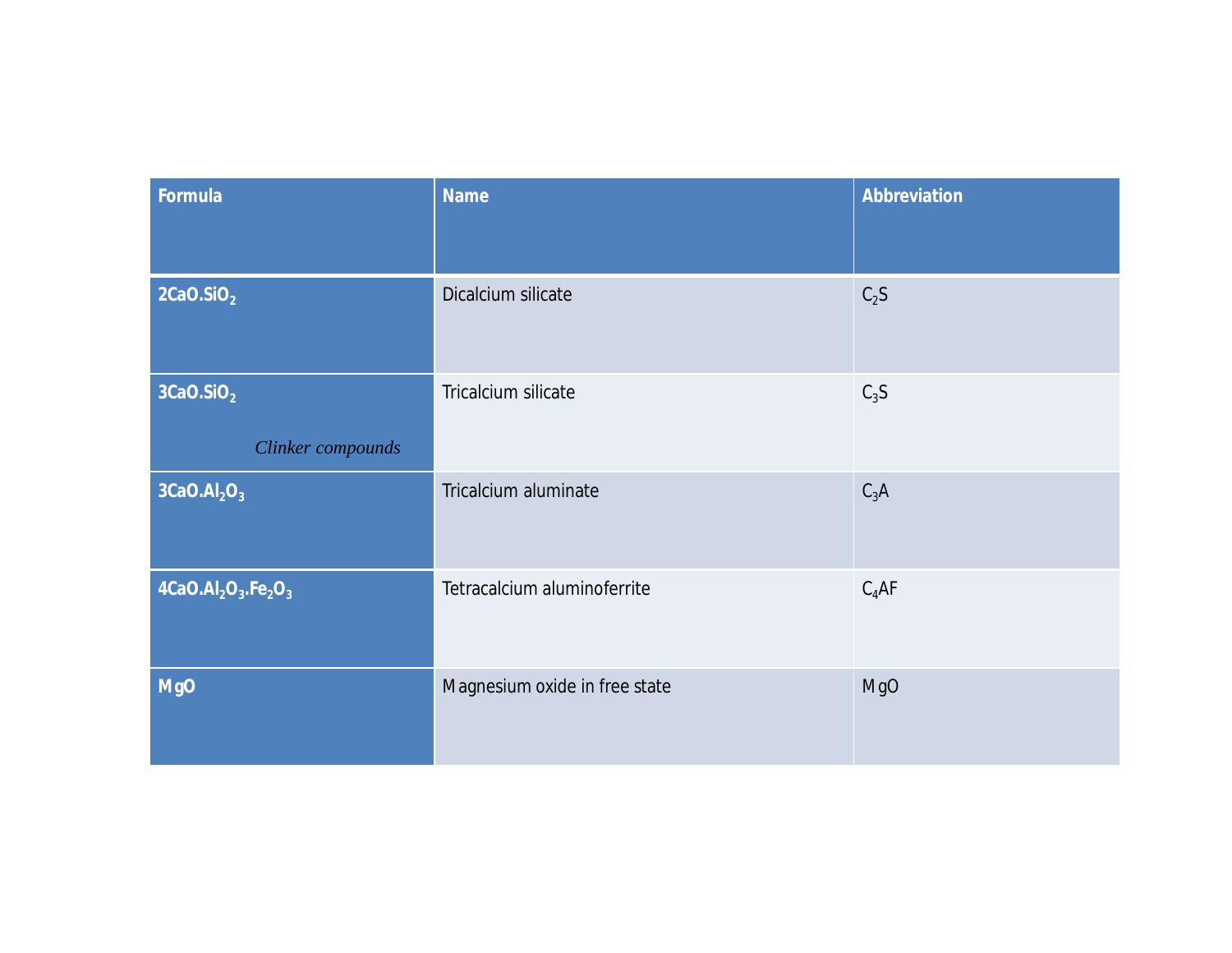- **Type I**: *Regular portland cements* are the usual products for general concrete construction. There are other types of this cement such as white, which contains less ferric oxide, oil-well cement, quick-setting cement, and others for special uses.
- **Type II**: *Moderate-heat-of-hardening* and *sulfateresisting portland cements* are for use where moderate heat of hydration is required or for general concrete construction exposed to moderate sulfate action. The heat evolved from these cements should not exceed 70 and 80 cal/g after 7 and 28 days, respectively.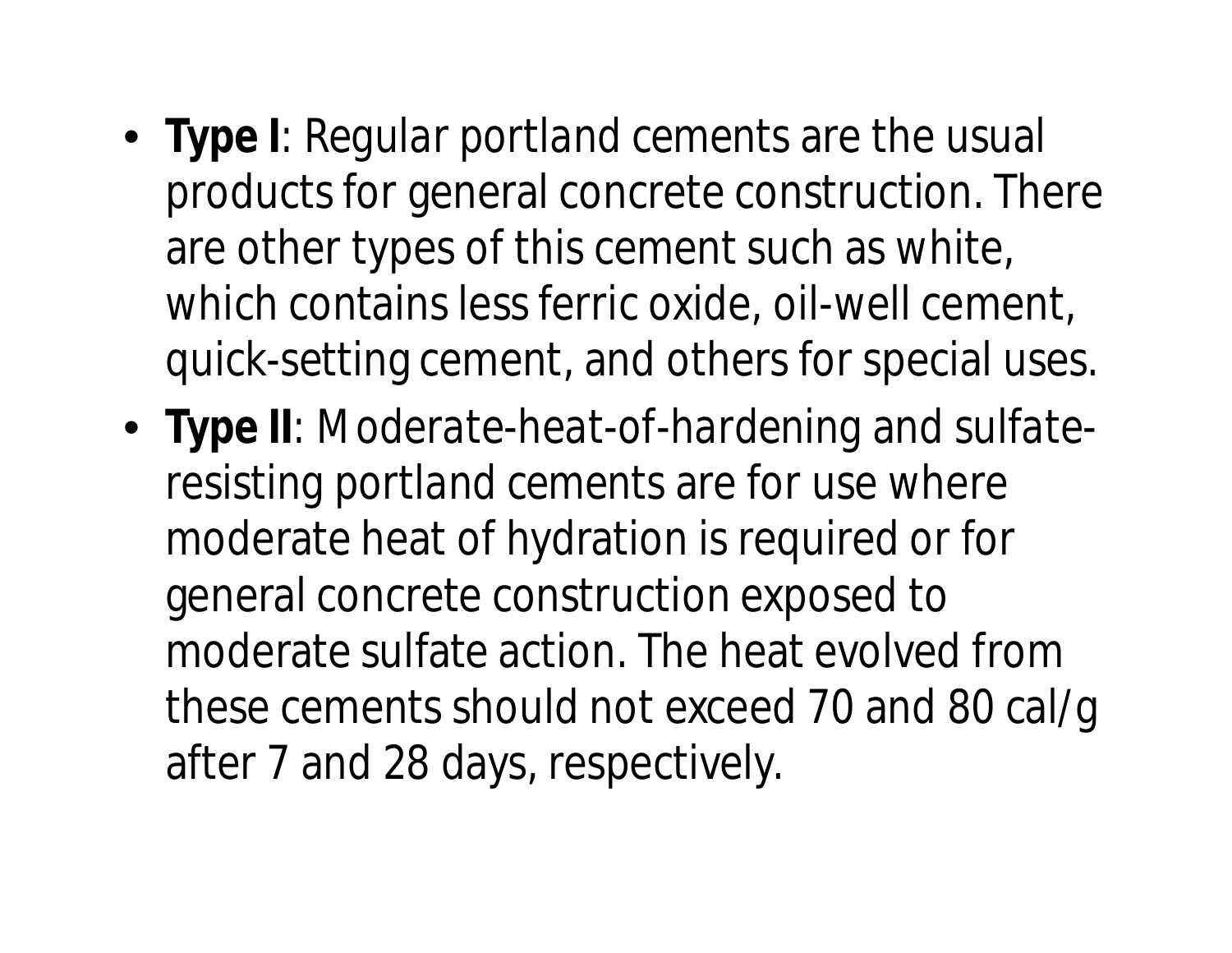• **Type III**: *High-early-strength (HES) cements* are made from raw materials with a lime-tosilica ratio higher than that of Type I cement and are ground finer than Type I cements. They contain a higher proportion of tricalicum silicate (Ca $_3$ S) than regular portland cements. This, with the finer grinding, causes quicker hardening and a faster evolution of heat. Roads constructed from HES cement can be put into service sooner than roads constructed from regular cement.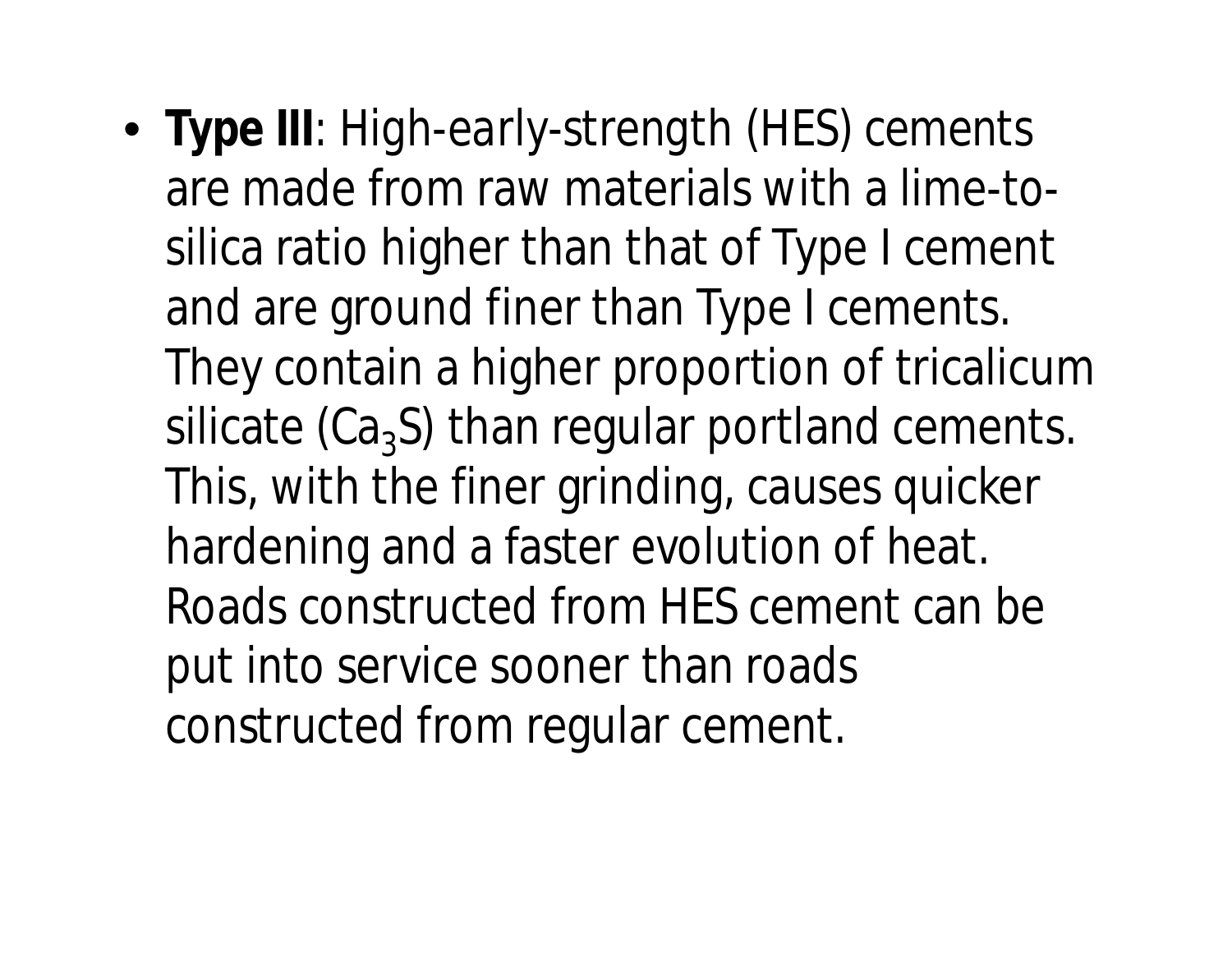• **Type IV**: *Low-heat portland cements* contain a lower percentage of  $C_3S$  and tricalcium aluminate  $(C_3A)$ , thus lowering the heat evolution. Consequently, the percentage of tetracalcium aluminoferrite  $(C_{4}AF)$  is increased because of the addition of Fe<sub>2</sub>O<sub>3</sub> to reduce the amount of  $C_3$ A. Actually, the heat evolved should not exceed 60 and 70 cal/g after 7 and 28 days, respectively and is 15 to 35% less than the heat of hydration of regular or HES cements.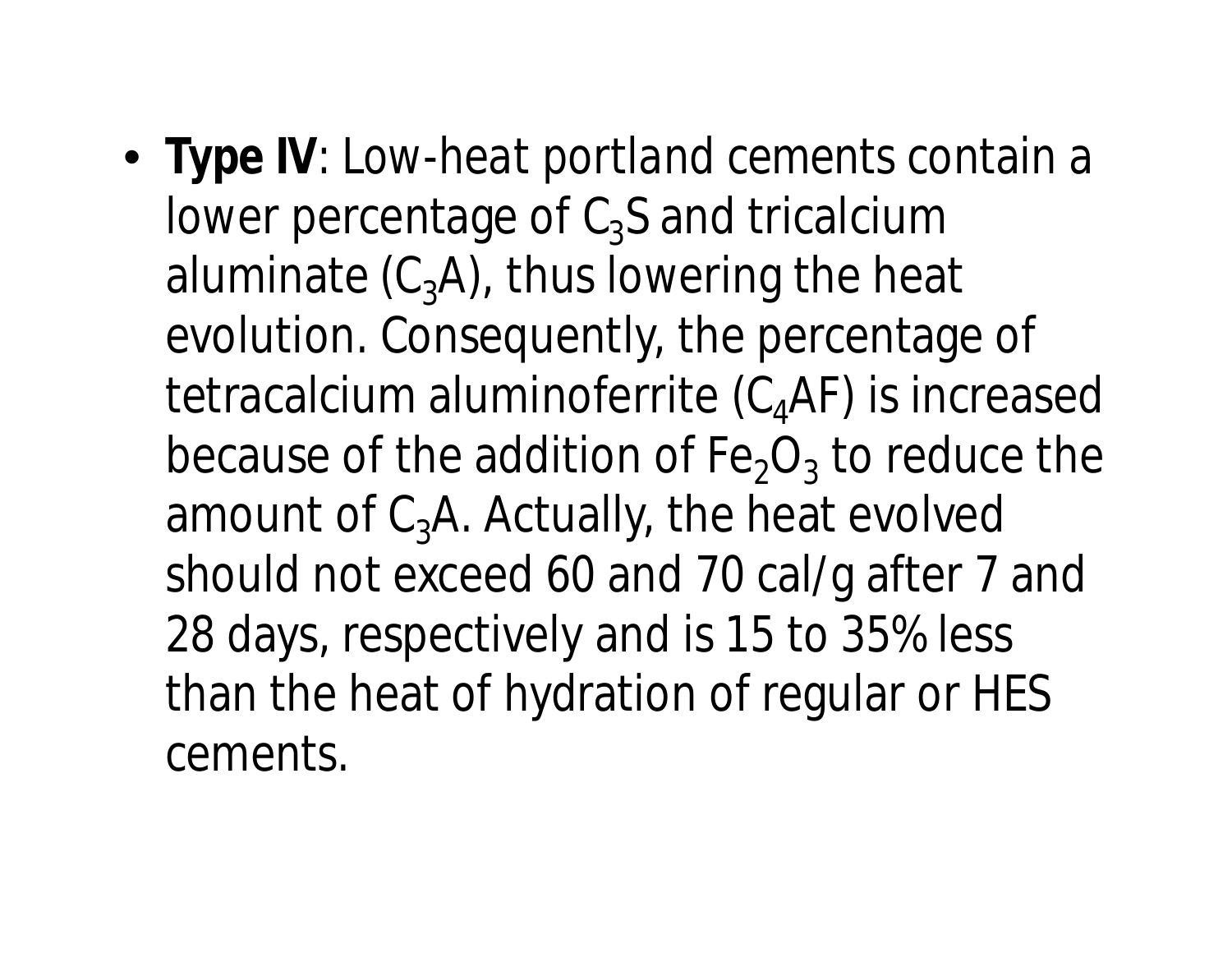• **Type V**: *Sulfate resisting portland* cements are those which, by their composition or processing, resist sulfates better than the other four types. Type V is used when high sulfate resistance is required. These cements are lower in  $C_3A$  than regular cements. In consequence of this, the  $C_4$ AF content is higher.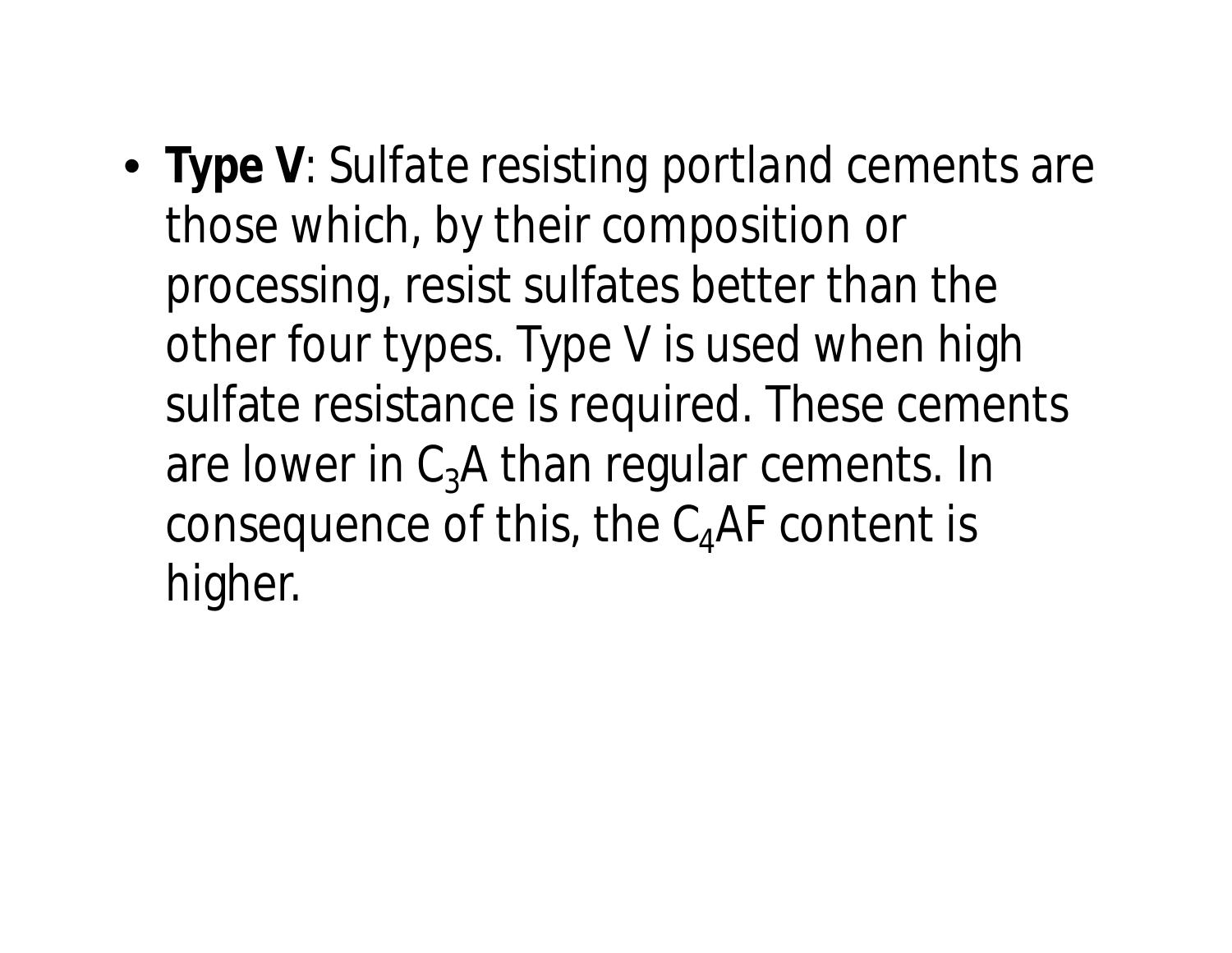- *Mansory cements* are commonly finely ground mixtures of portland cement, limestone, and airentraining agents. Some (also based on portland cement) contain hydrated limes, diatomaceuous earth, and small additions of calcium stearate, petroleum, or high-colloidal clays.
- *Air entrainment*: The use of air-entrainment agents (minute quantities of resinous materials, tallows, and greases) is important. These agents increase the resistance of the hardened concrete to scaling from alternate freezing and thawing and the use of de-icers (such as  $\text{CaCl}_2$ ).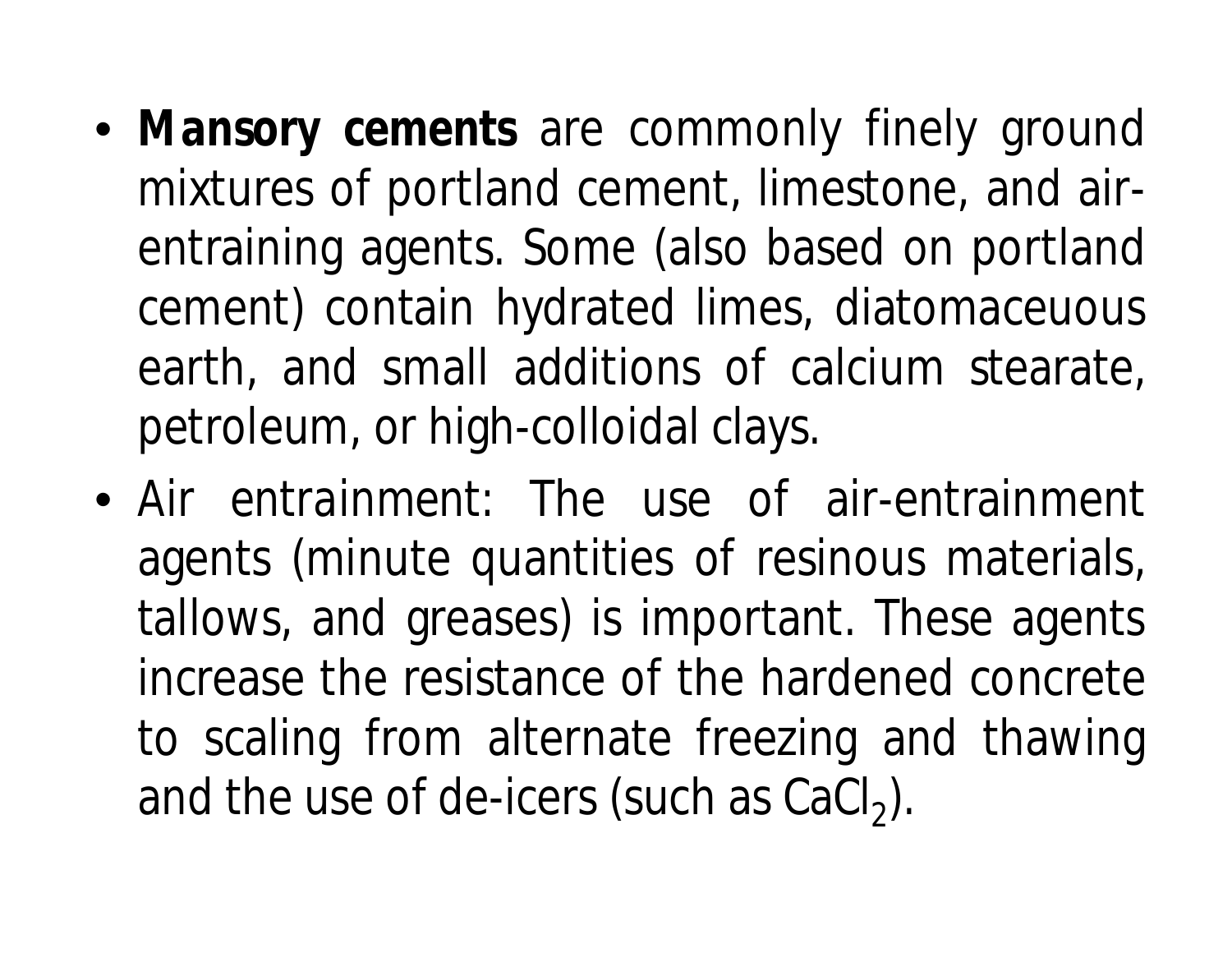- **Pozzolan cement**
- Since the beginning of the Christian era the Italians have successfully employed pozzolan cement, made by grinding 2 to 4 parts of a pozzolan with 1 part of hydrated lime. A pozzolan is a material which is not cementious in itself but which becomes so upon admixture with lime. Natural pozzolans are volcanic tuffs; an artificial one of prominence is fly ash.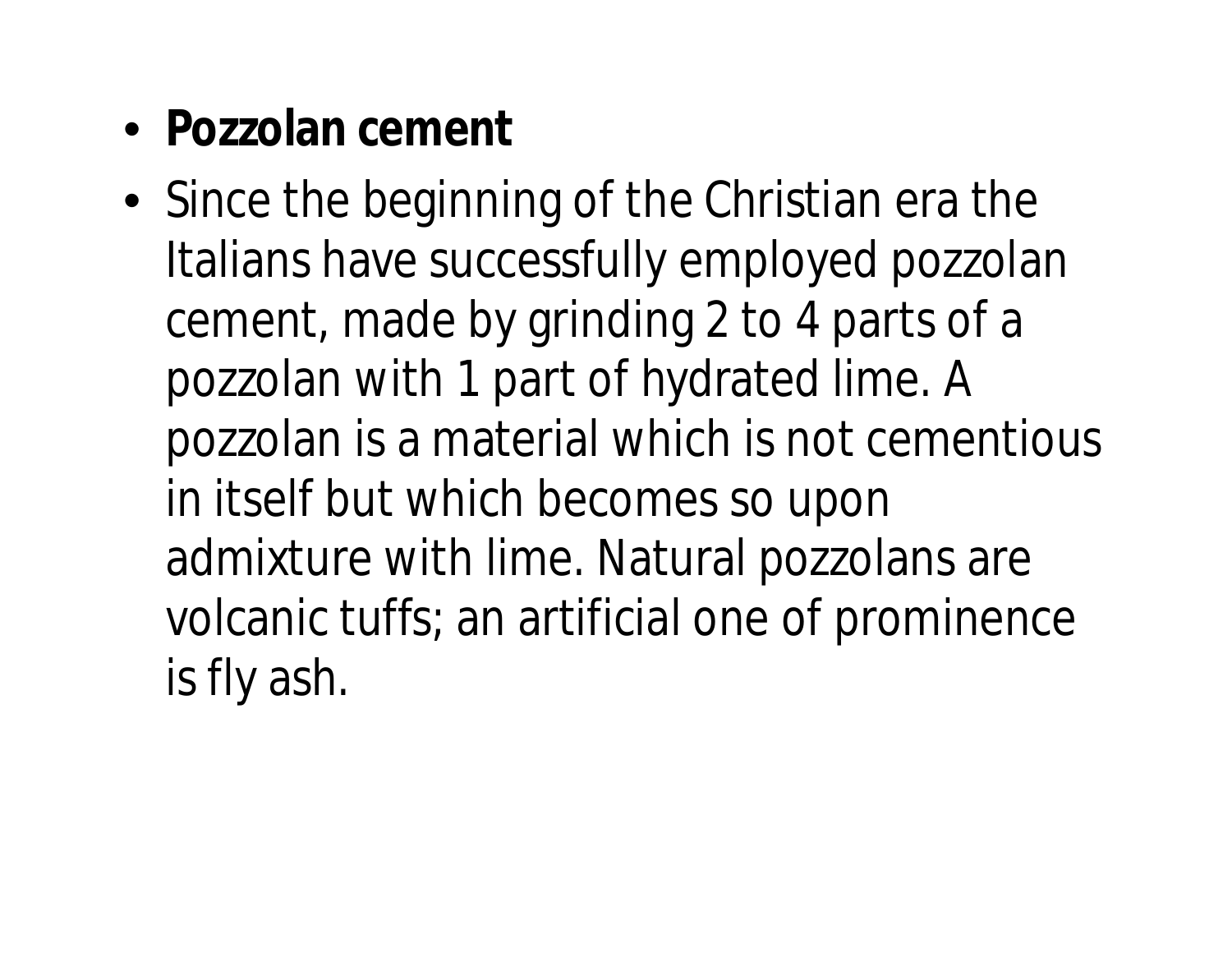#### • **3. High-alumina cement**

• Essentially a calcium aluminate cement, is manufactured by fusing a mixture of limestone and bauxite, the latter usually containing iron oxide, silica, magnesia, and other impurities. It is characterized by a very rapid rate of development of strength and superior resistance to sea water and sulfate bearing water.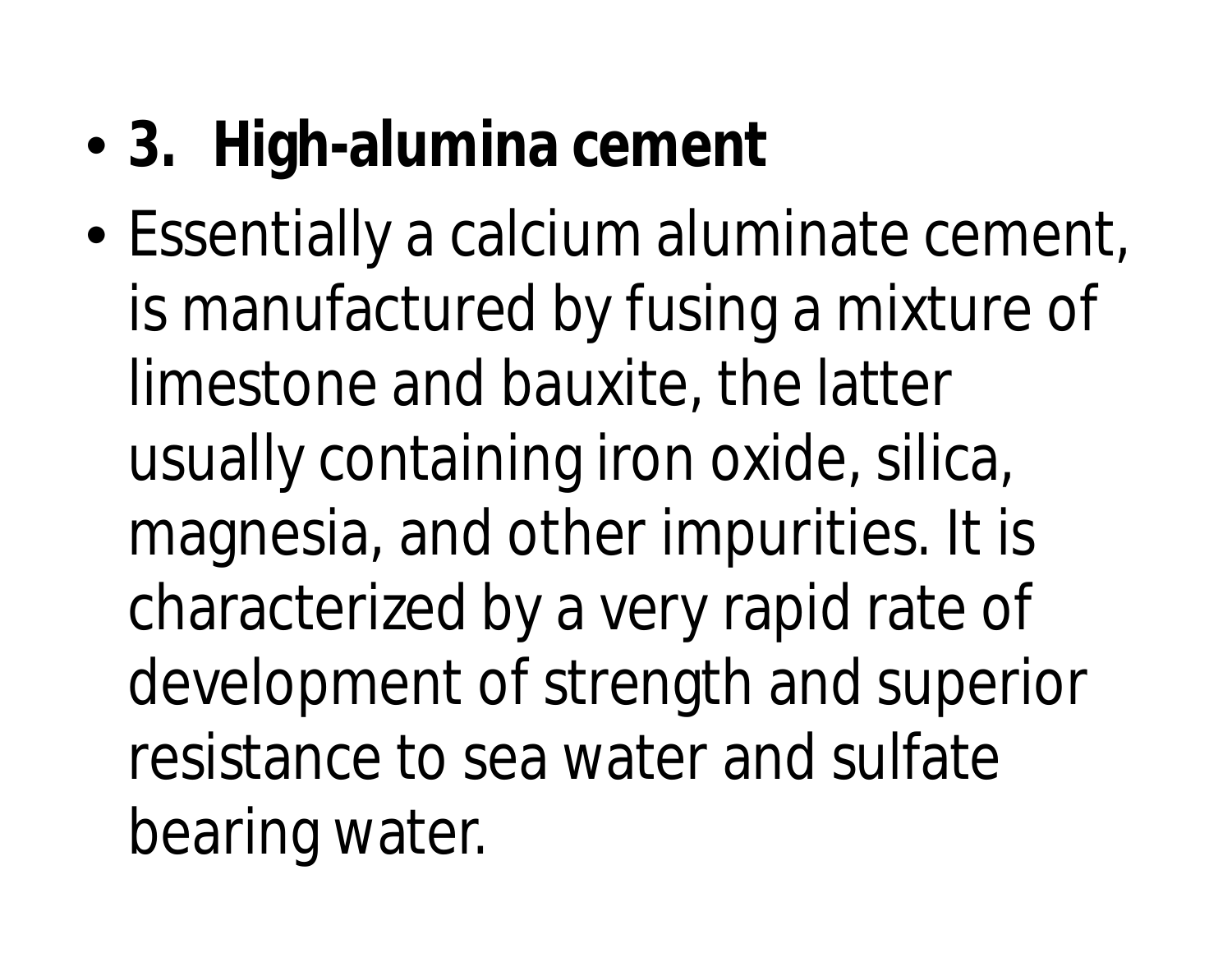#### • **4. Special, or corrosion-resisting cements and mortars**

• These are used in large quantities for the fabrication of corrosion proof linings for chemical equipment such as brick-lined reactors, storage tanks, absorption towers, fume ducts and stacks, pickling tanks, floors, sumps, trenches, and acid digesters, to name but a few. Many kinds of special cements are available such as Furan, phenolic, sulfur, silicate cements are the most important.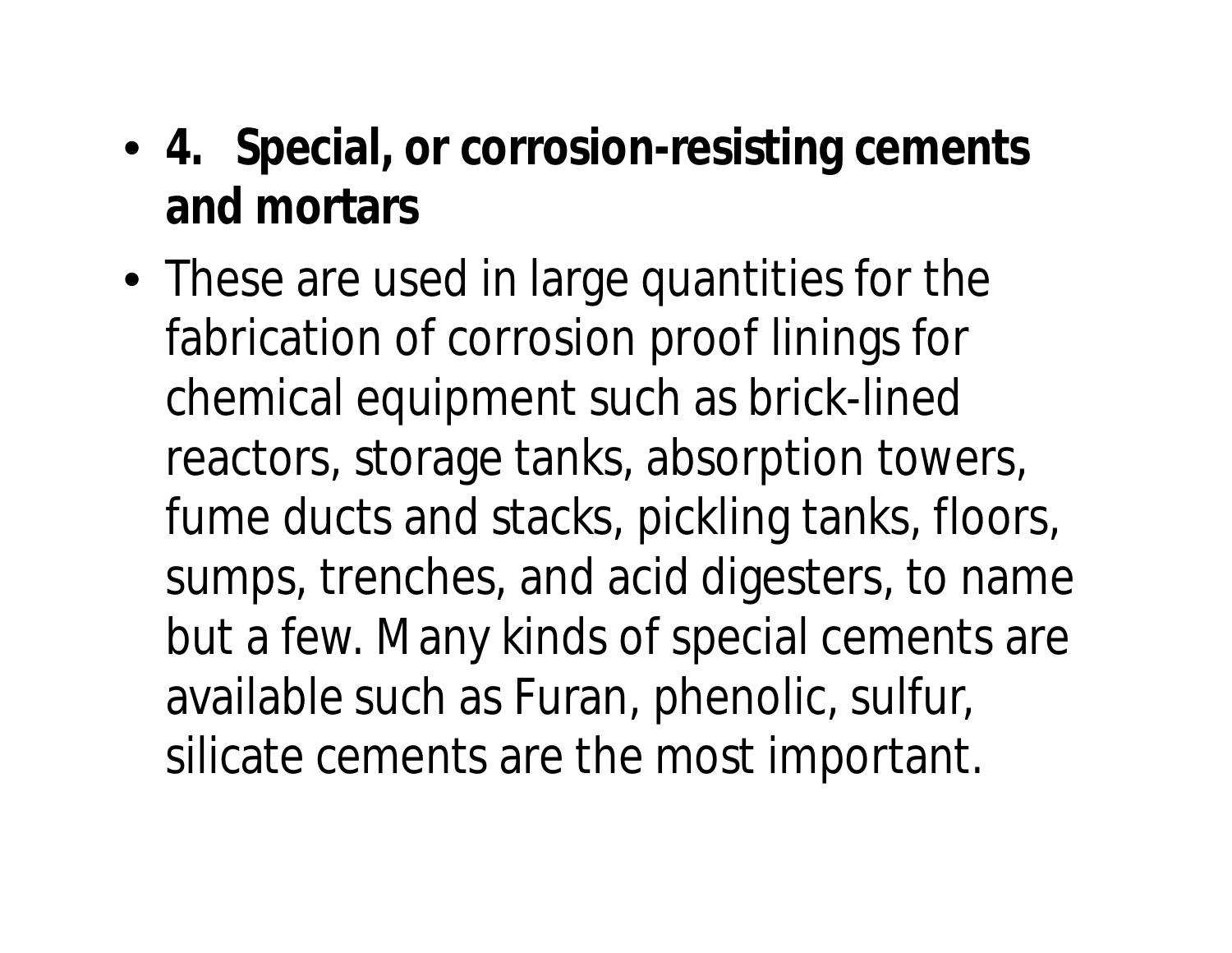- **5. Controlled cement**
- Controlled cement, introduced by Permanente cement and Medusa is use to prevent shrinking and cracking upon setting. By combining 10 to 20% calcium sulfoaluminate (from bauxite, gypsum, and limestone) with portland cement, the tendency of concrete to crack or shrink can be eliminated.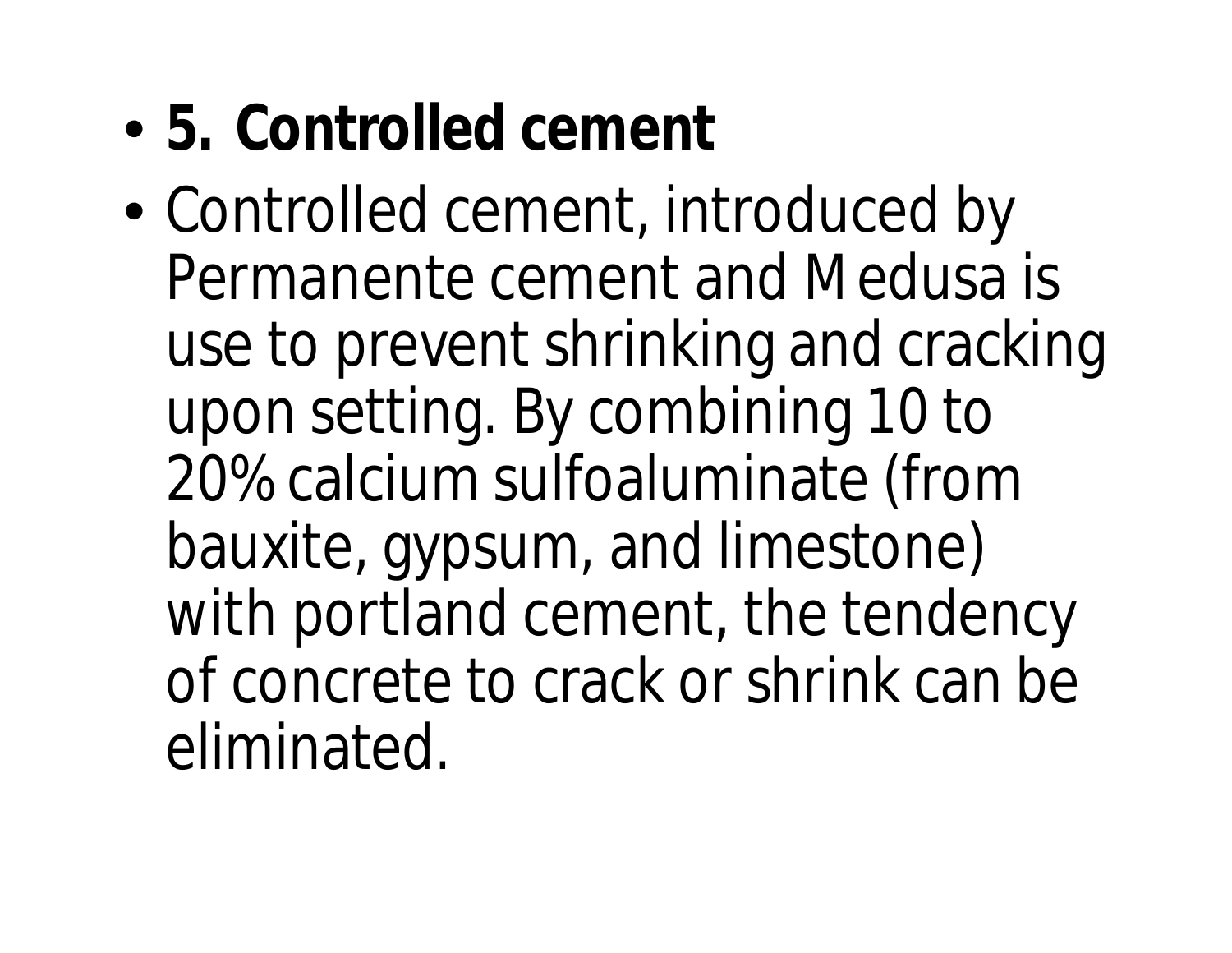#### • **Raw Materials for Portland Cement**

• Portland cement is made by mixing and calcining calcareous and argillaceous materials in the proper ratio. The raw materials used for manufacturing of portland cements include: cement rock, lime stone, Marl, Clay and Shale, Blastfurnace slag, Gypsum, Sand and sandstone, Iron materials, etc.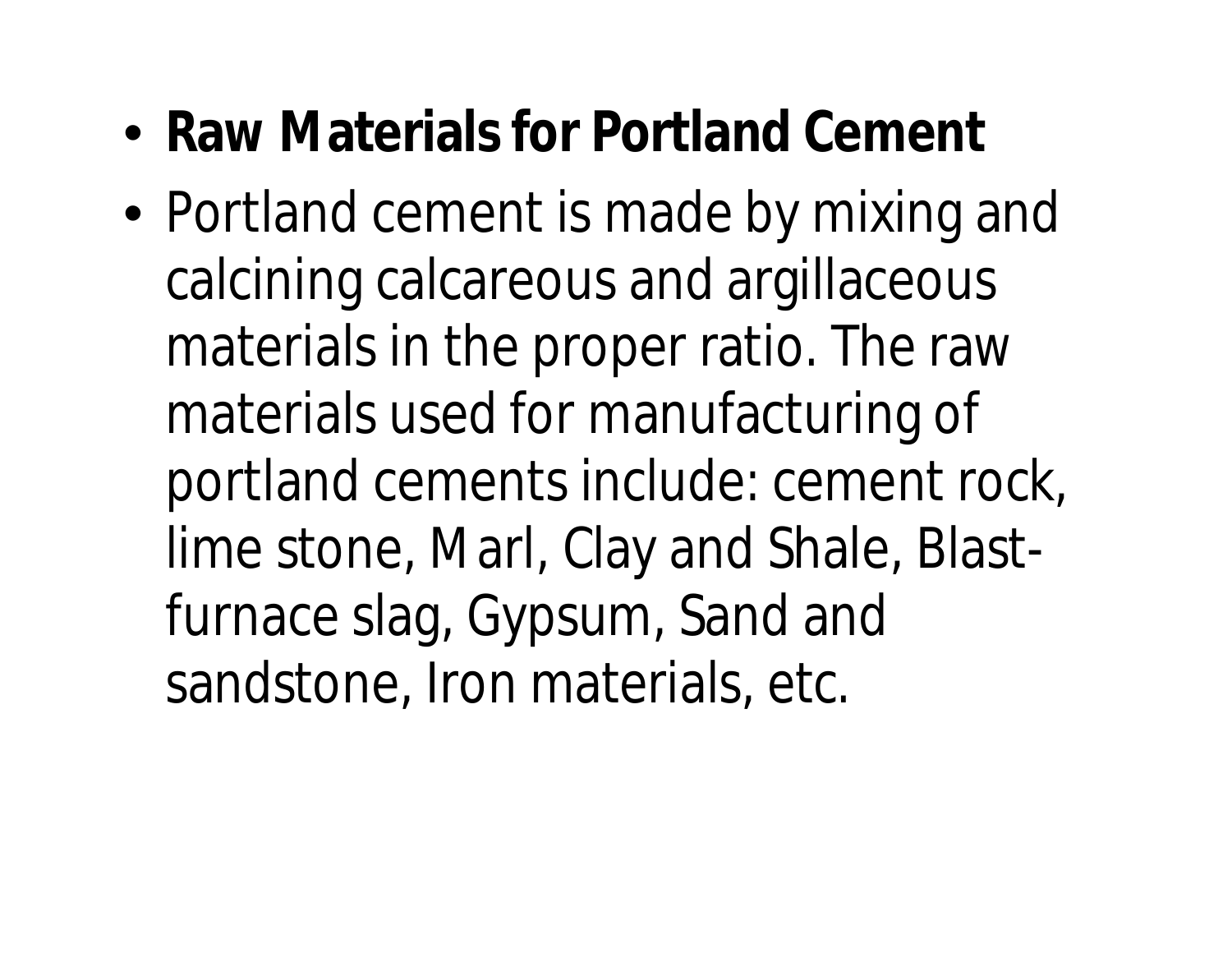• Formerly, a large amount of cement was burned from argillaceous limestone, known as cement rock, found in Leigh district of Pennyslvania and New Jersey. This material was first used as a natural cement and when found deficient in lime, was corrected by adding a small proportion of limestone. In addition to natural materials, some plants use artificial products such as blast-furnance slag and precipitated calcium carbonate obtained as a byproduct in the alkali and synthetic ammonium industry. Sand, waste bauxite, and iron ore are sometimes consumed in small amounts to adjust composition of the mix. Gypsum (4 to 5%) is added to regulate the setting time of the cement.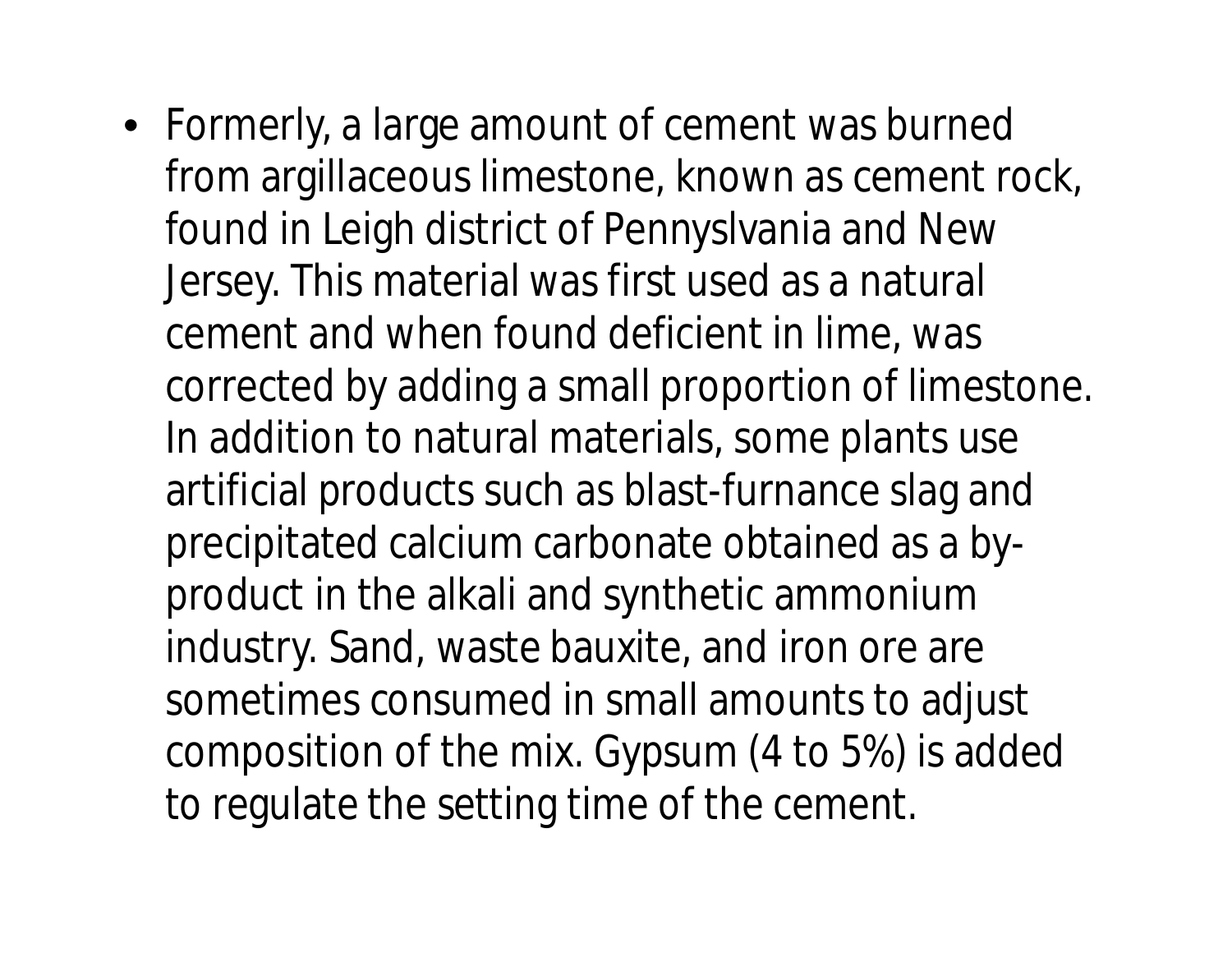- **MANUFACTURING PROCEDURE:** *The Wet And Dry Processes***.**
- In both *wet* and *dry* processes, closed circuit grinding is preferred to open-circuit grinding in preparing the raw materials because in the former the fines are passed on and the coarse material returned, whereas in the latter the raw material is ground continuously until its mean fineness has reached the desired value. The wet process, though the original one, is being displaced by the dry process, especially for new plants, because of the saving in heat, accurate control, and mixing of the raw mixtures it affords.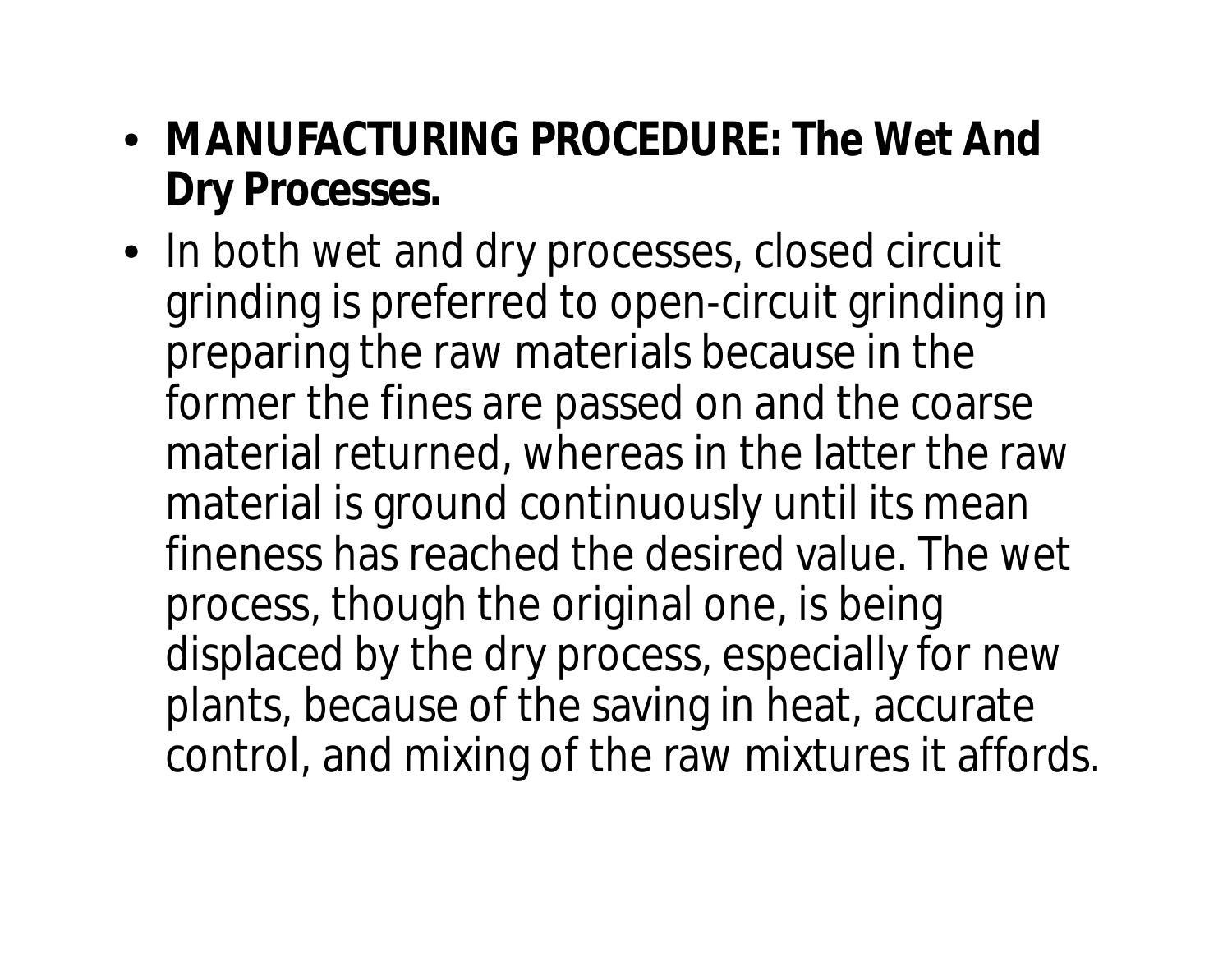• In the *wet process* the solid material, after dry crushing, is reduced to a fine state of division in wet tube or ball mills, and passes as a slurry through bowl classifier or screens. The slurry is pumped to correcting tanks, where rotating arms make the mixture homogenous and allow the final adjustment in composition to be made. In some plants, this slurry is filtered in a continuous rotary filter and fed into the kiln.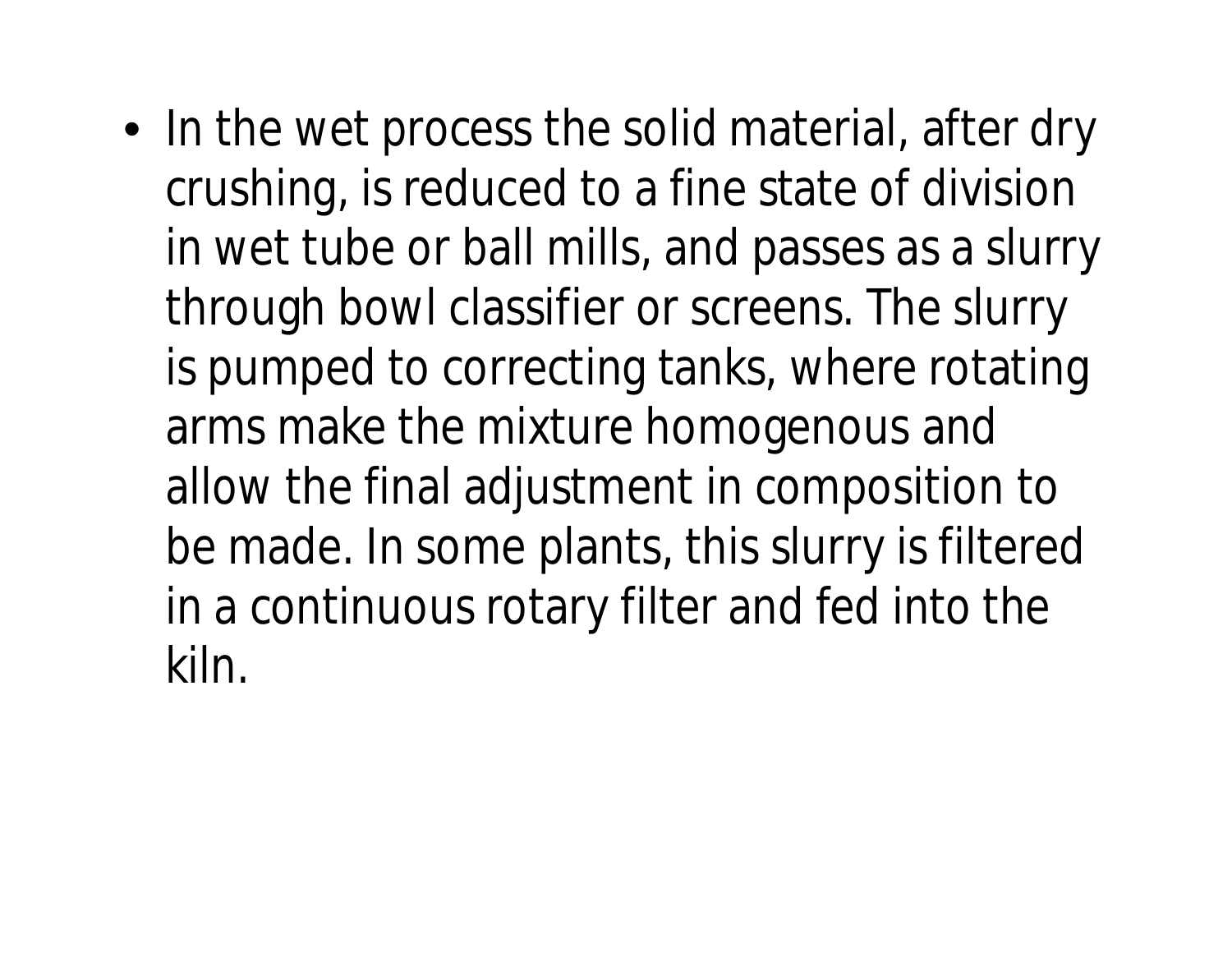• The *dry process* is especially applicable to natural cement rock and to mixtures of limestone and clay, shale, or slate. In this process the materials may be roughly crushed, passed through gyratory and hammer mills, dried, sized, and more finely ground in tube mills, followed by air separators. Before entering the kiln a thorough mixing and blending by air or otherwise takes place. This dry, powdered material is fed directly to rotary kilns, where the chemical reactions take place. Heat is provided by burning oil, gas, or pulverized coal, using preheated air from cooling the clinker. Efficient air pollution control equipment such as baghouses or electrostatic precipitation are now required for kilns.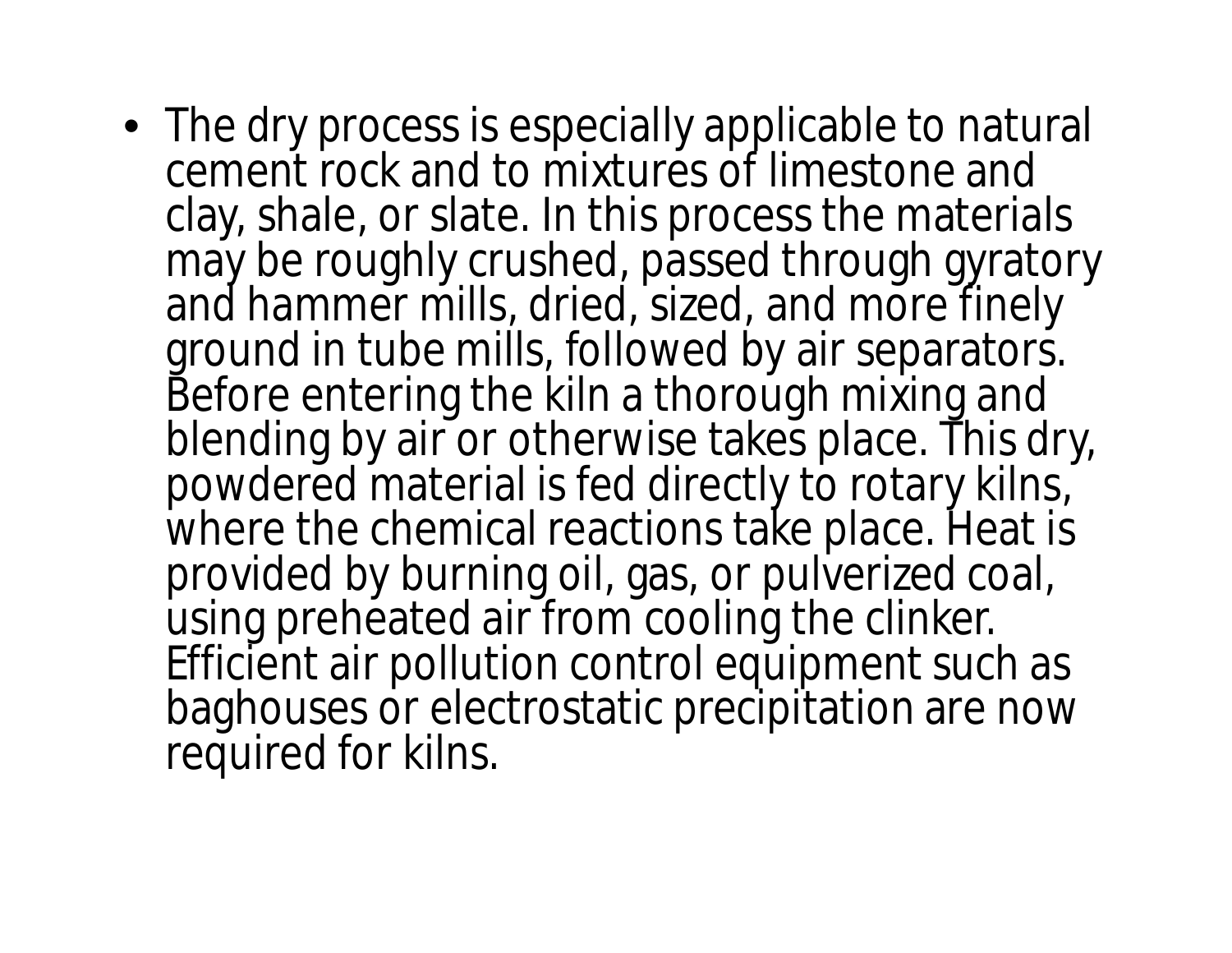- **Setting and hardening of cement**
- Although many theories have been proposed to explain the setting and hardening of cement, it is generally agreed that *hydration* and *hydrolysis* are involved. The hydration products have very low solubility in water. If this were not true, concrete in contact with water would be rapidly attacked. In recent years much attention has been given to the heat evolved during the hydration of cement. The various compounds contribute to the heat of hardening (g/g) as follows:

$$
C_3A > C_3S > C_4AF > C_2S
$$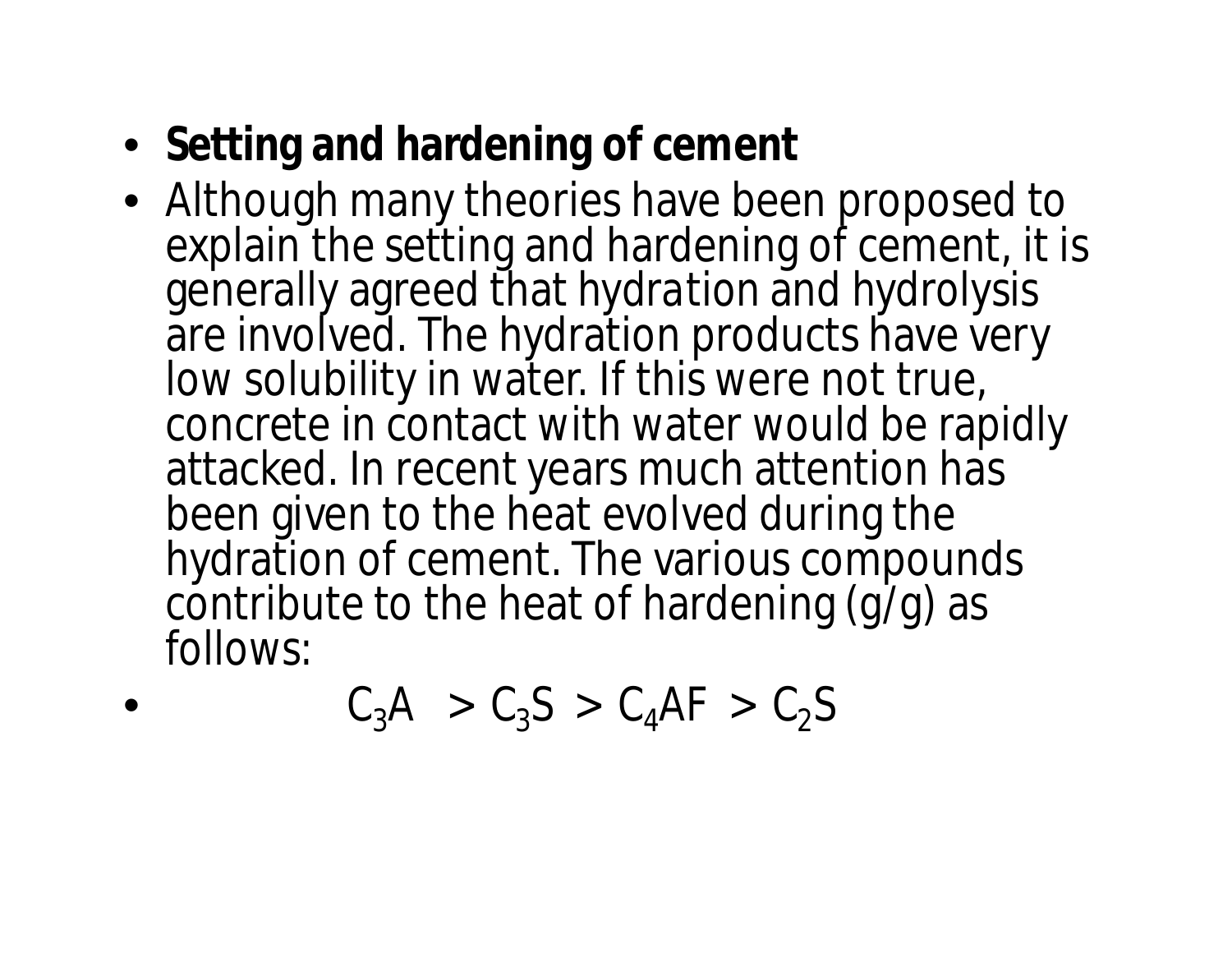Low-heat-of-setting cement are usually used in the construction of dams to avoid cracking the structure from heat stresses during setting and cooling. As an additional safe-guide, the structure can be cooled during setting by circulating cold water through the concrete mass. Concrete based on cement is broadening in application and increasing in quantity each year. Such concrete includes low-heat-of-hardening, quick or retarded hardening, low and high density, prestressed concrete beams for greater strength and to save steel.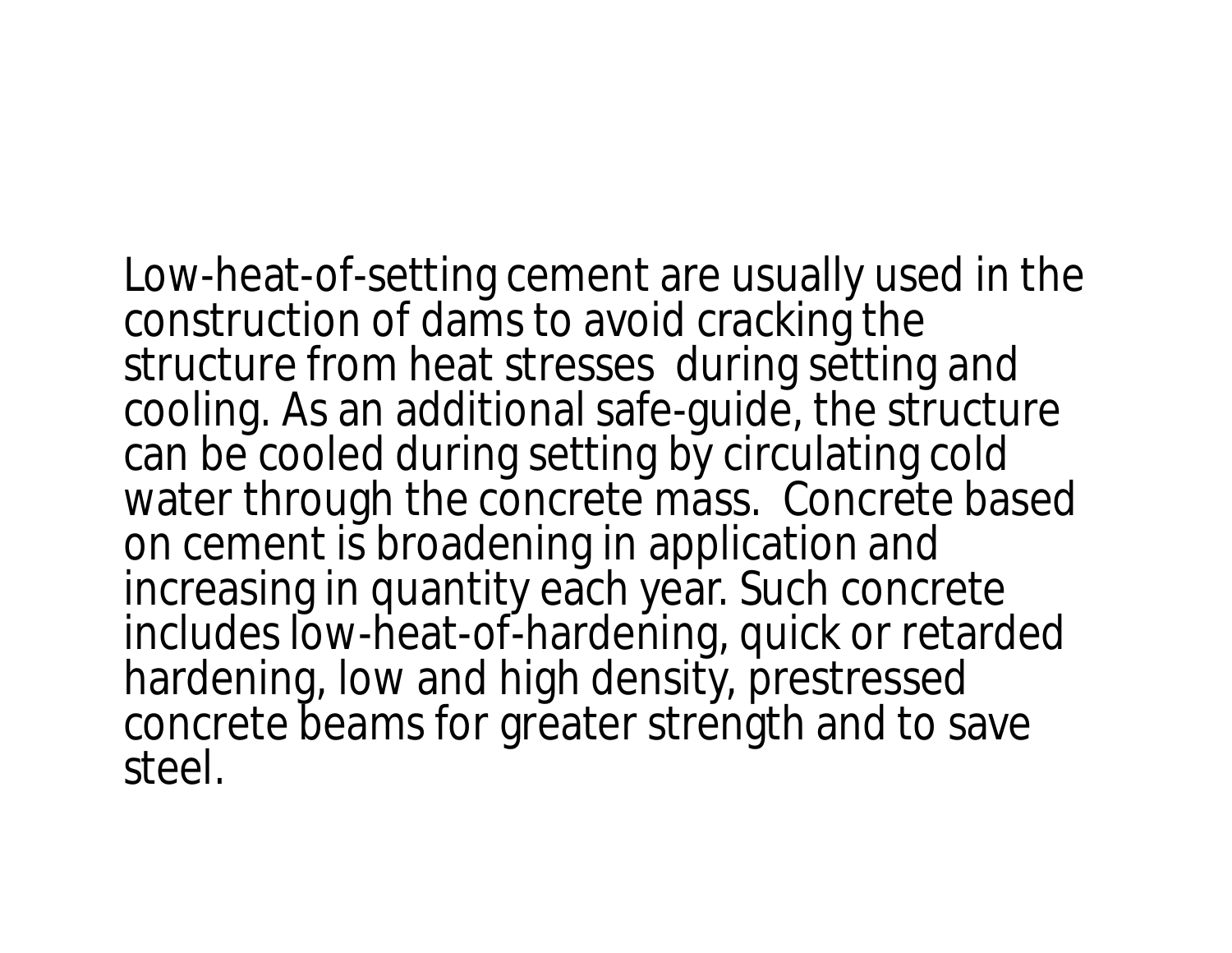#### • **Special cements**

• For many corrosive conditions Portland cement is unsuitable or not economical. Hence many special types of cement have been developed, of which many types are industrially important. There are special cements based on organic plastics generally known as Adhesives. Sulfur cements are also available commercially as simple mixtures of fillers, and since 1930 as homogenous plasticized filled sulfur ingots possessing low coefficients of expansion. Sulfur cements are resistant to nonoxidising acids and salts but should not be used in the presence of alkalies, oils, greases, or solvents. The crystalline change in sulfur structure at 200°F limits their use. Thiokol-plasticized, silica-filled sulfur cements have been accepted as a standard material for joining bricks, tile, and cast-iron pipe.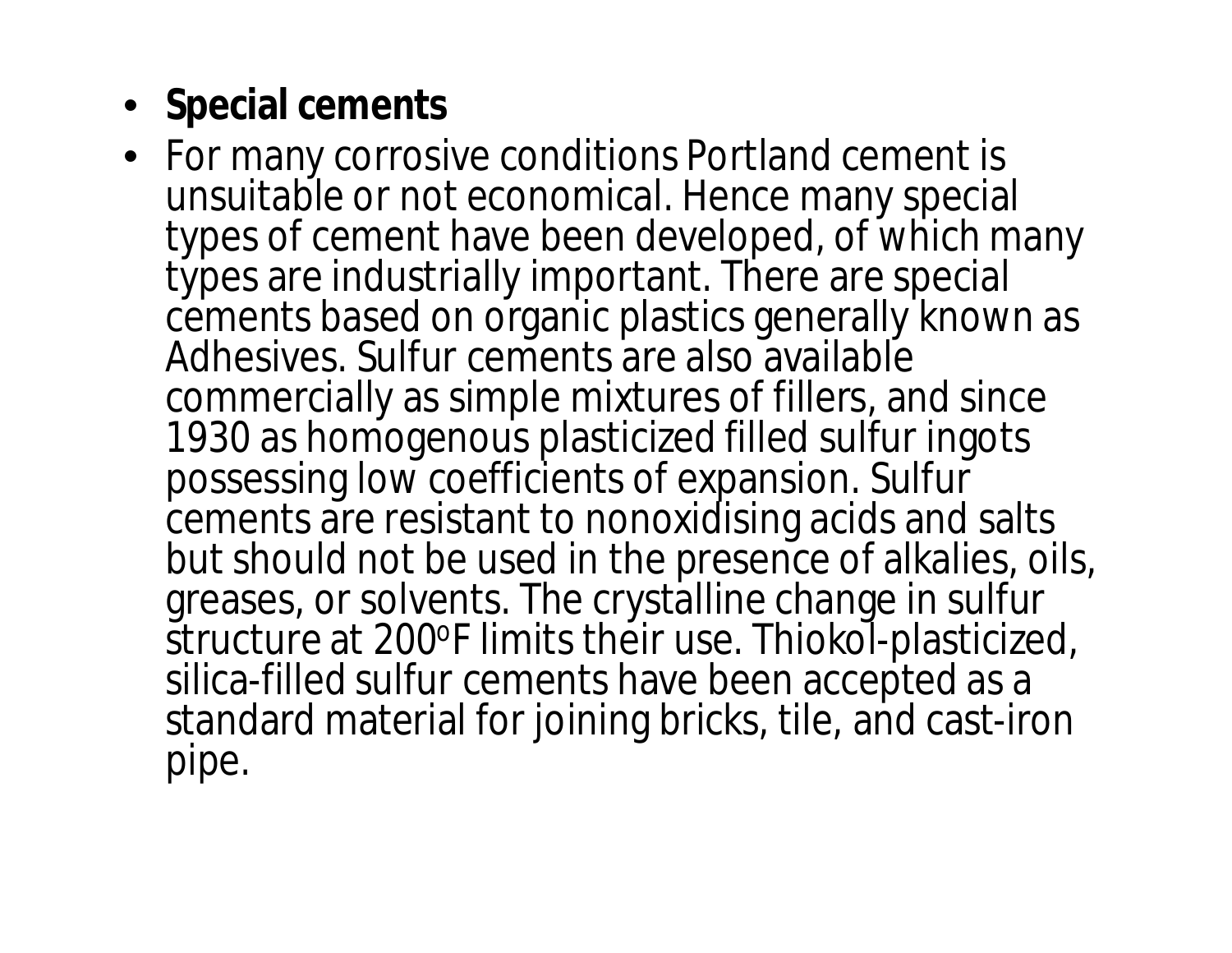• Silica-filled chemically setting silicate cements withstand a higher temperature (1000°F) than the preceding cements. Usually 2 parts by weight of finely divided silica powder is used to 1 part of sodium silicate. Silicate cements are resistant to all concentrations of inorganic acids except hydrofluoric. Silicate cements are not suitable at pH values above 7 or in the presence of crystalforming systems. Two typical applications are the joining of bricks in chromic acid reaction tanks and in alum tanks.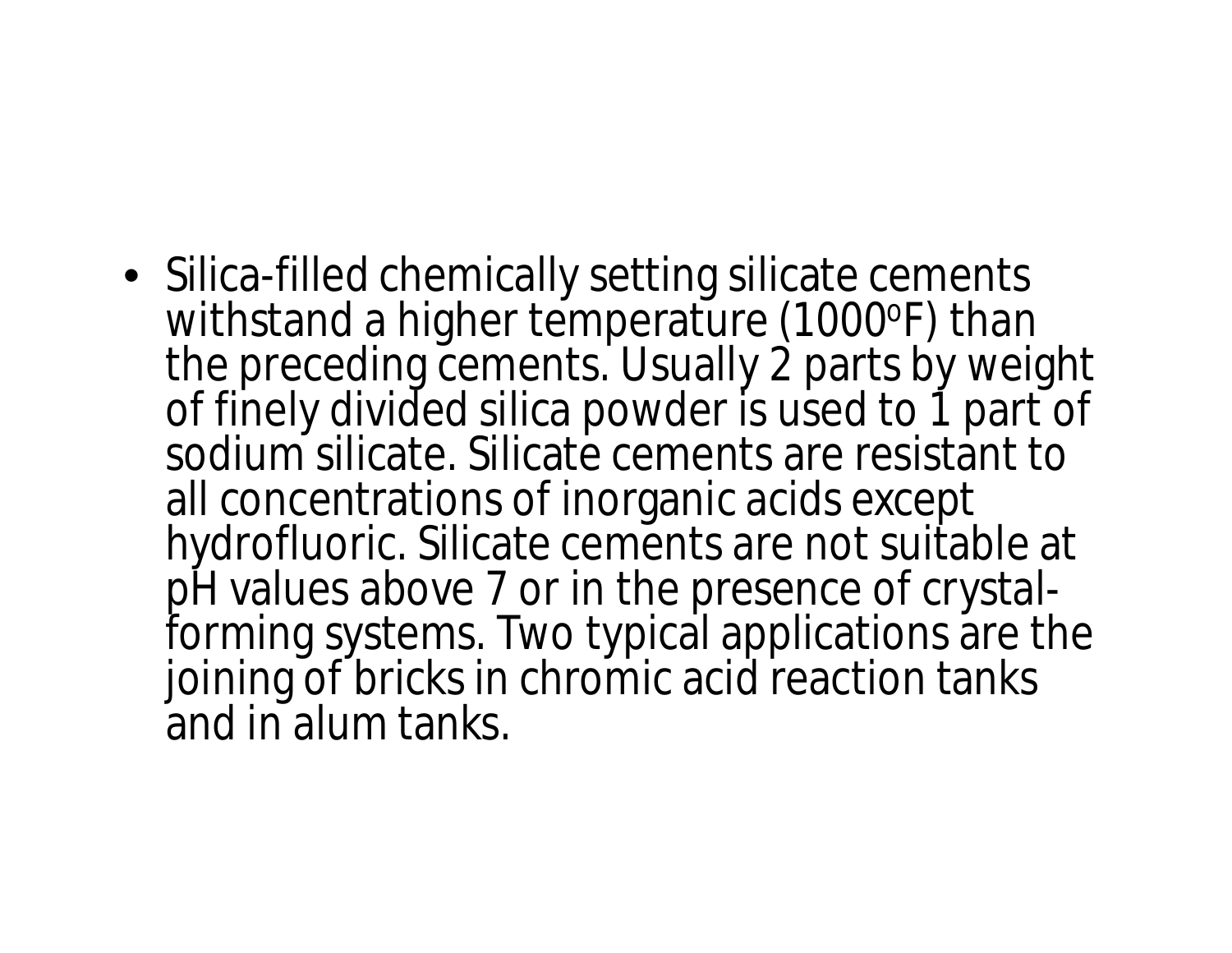## **Industrial gases**

- These includes:
- Nitrogen
- Oxygen
- $\checkmark$  Carbon dioxide
- Hydrogen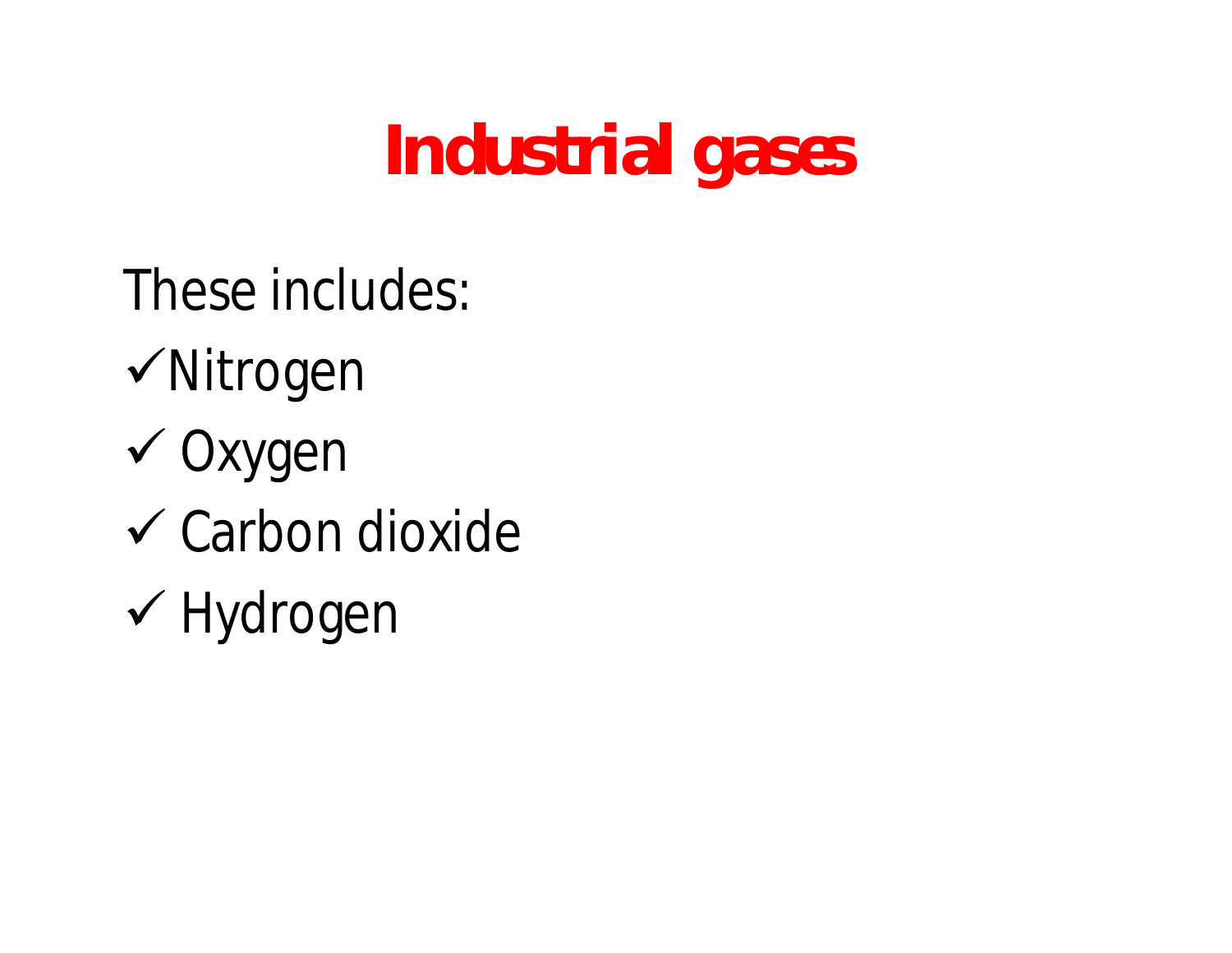## **Nitrogen: Manufacture**

- $\checkmark$  The large-scale availability of nitrogen, oxygen, and argon from liquefaction of air began about 1939-40.
- $\checkmark$  A 90% recovery is now feasible for these three major components in air.
- $\checkmark$  Nitrogen makes, up 78% of all air, oxygen 21%, and argon 0.9%.
- Two major processes are used, differing only in the way in which the expansion of air occurs.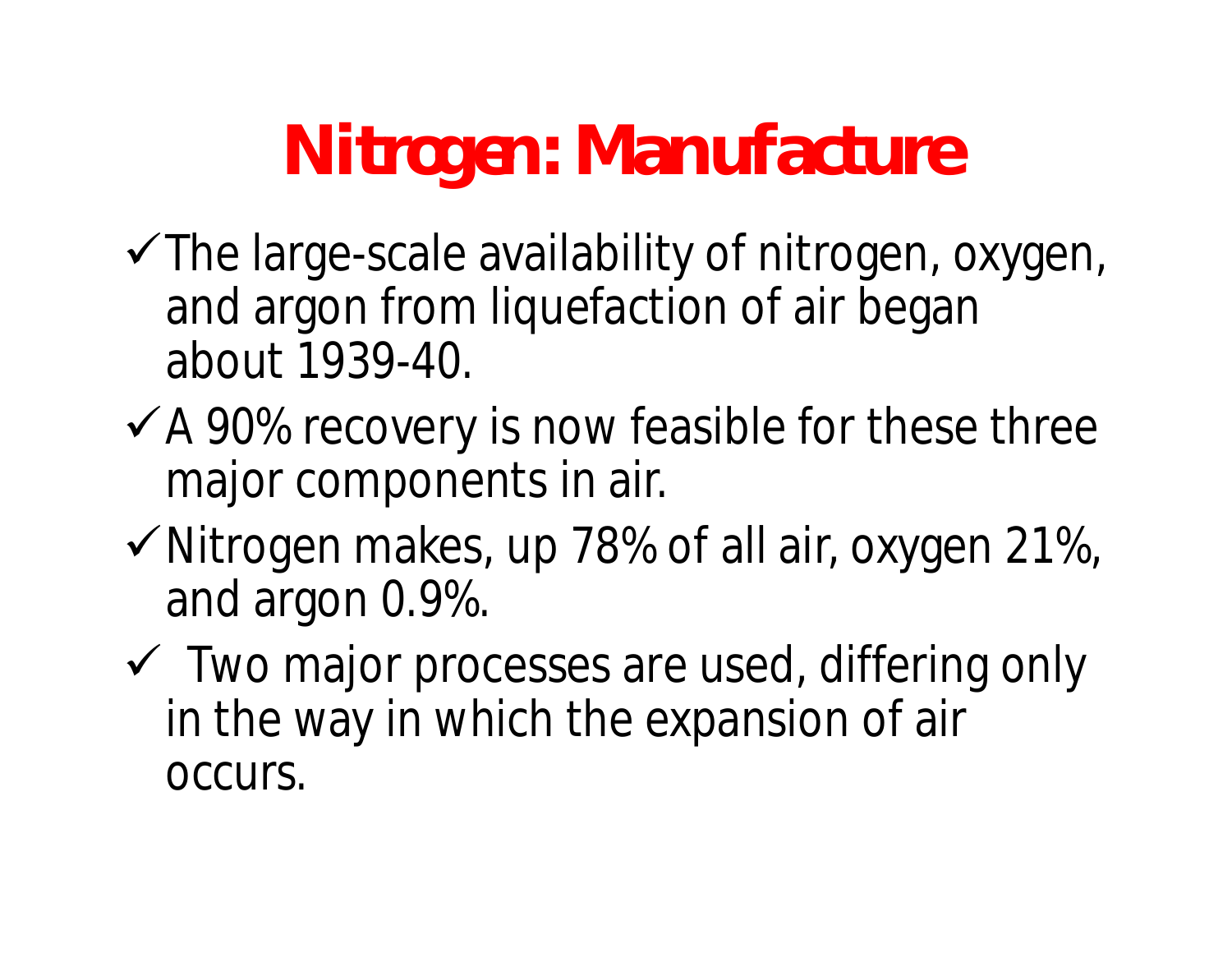- $\checkmark$  The Linde-Frankl cycle is based on the classic Joule-Thompson effect of a gas, which means that there is a tremendous cooling effect of a gas when it is rapidly expanded, even though no external work is done on the system.
- Alternatively, the Claude process employs an expansion engine doing useful work on the gas.
- $\checkmark$  The temperature is reduced because of removal of energy.
- $\checkmark$  This process is more efficient than relying on the Joule-Thomson effect.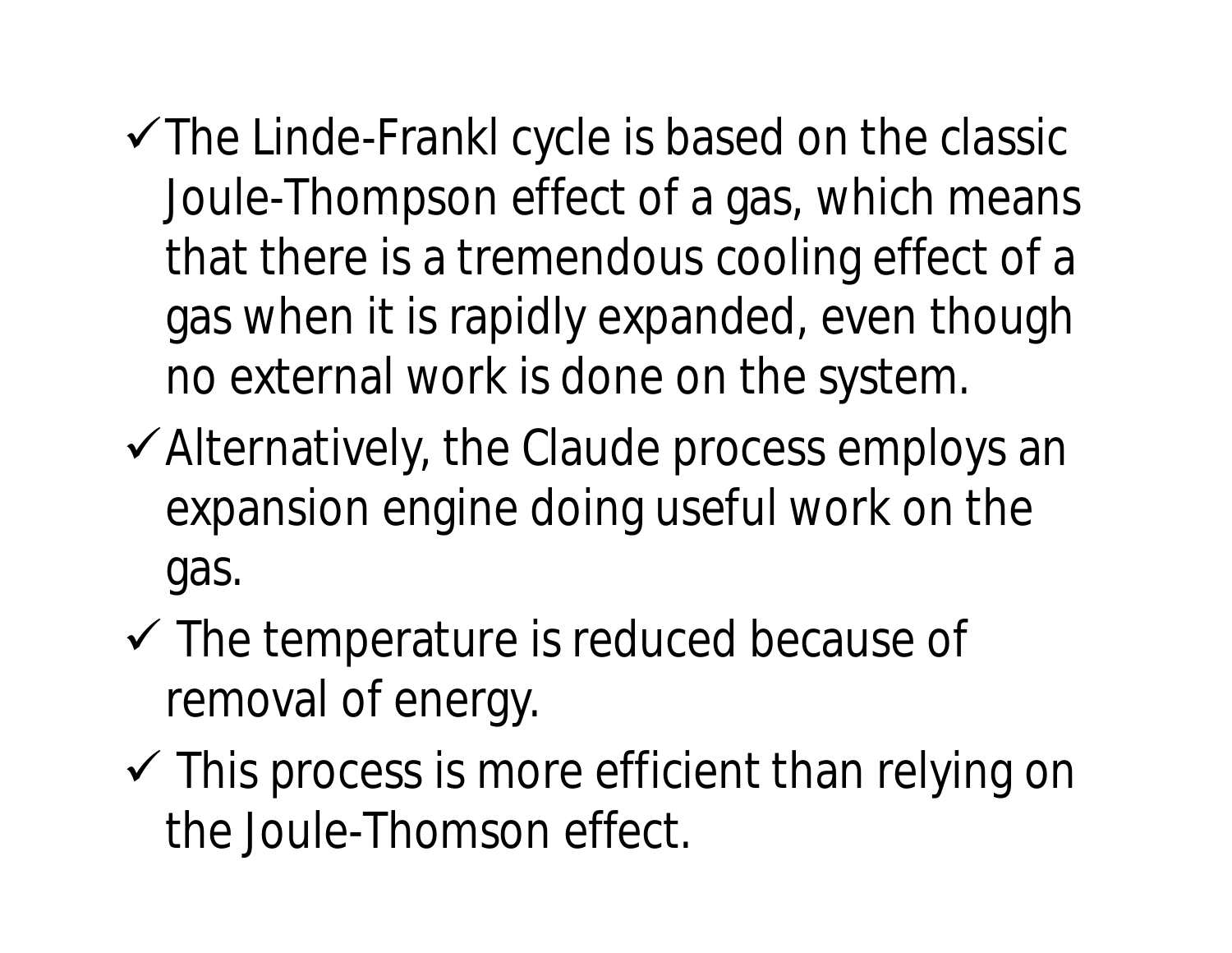

Liquefaction of air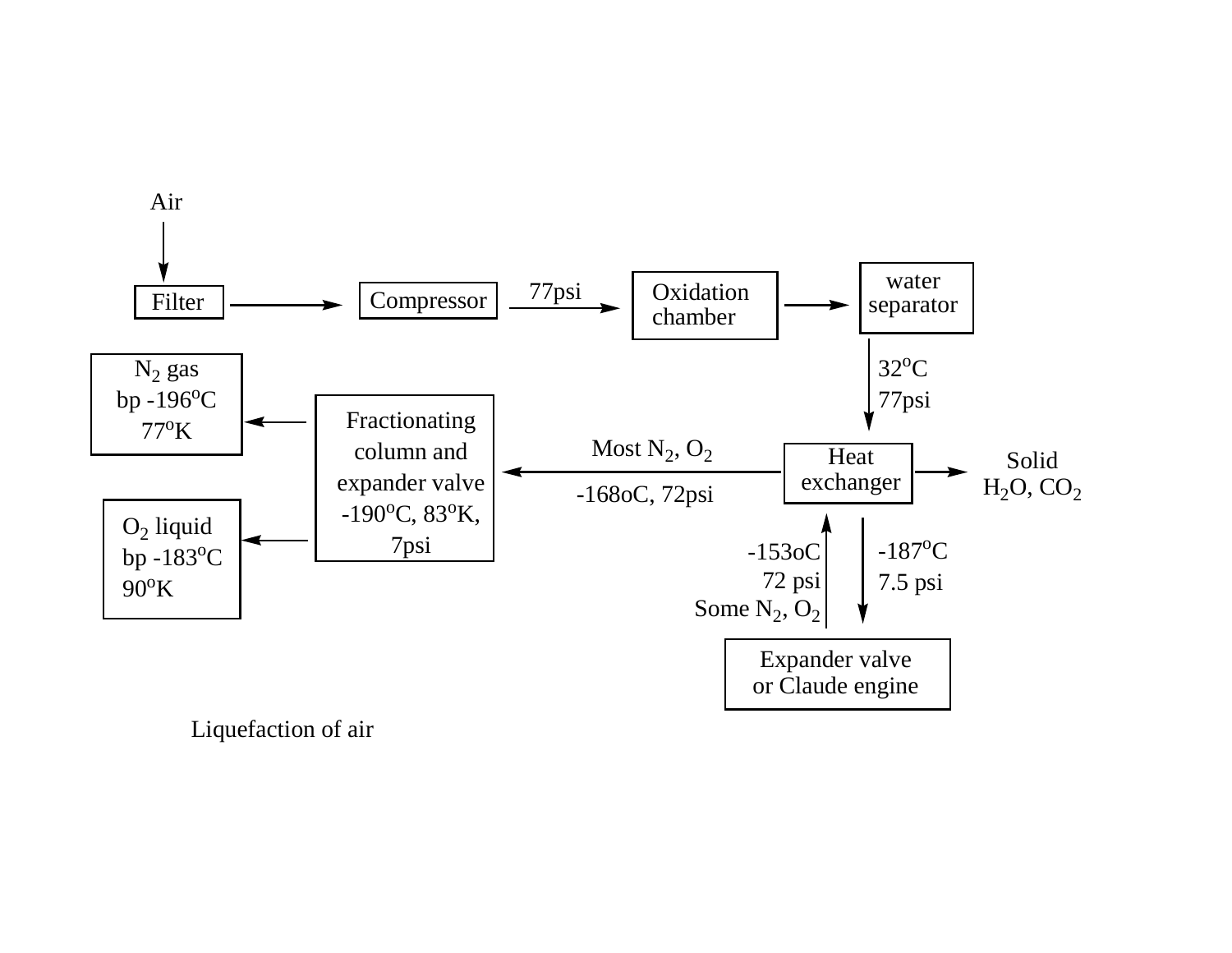# **Liquefaction of air**

- $\checkmark$  Air is filtered to remove particulates an then compressed to 77 psi.
- $\checkmark$  An oxidation chamber converts traces of hydrocarbons into CO<sub>2</sub> and H<sub>2</sub>O.
- $\checkmark$  The air is then passed through a water separator, which gets some of the water out.
- $\checkmark$  A heat exchanger cools the sample down to very low temperatures, causing solid water and carbon dioxide to be separated from the main component.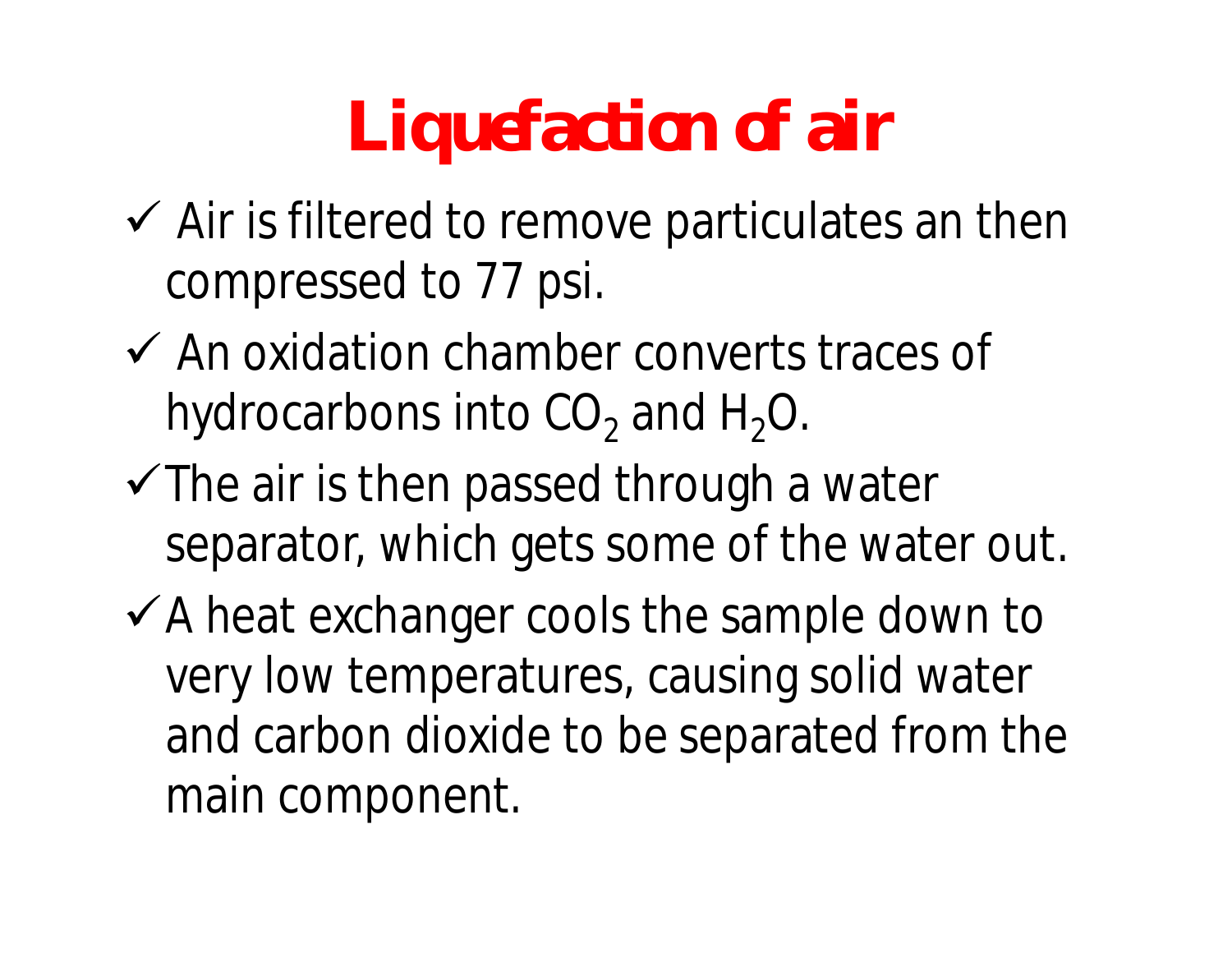- $\checkmark$  Most of the N<sub>2</sub> O<sub>2</sub> mixture, now at -168 °C and 72 psi enters the bottom of fractionating column.
- $\checkmark$  An expansion valve at this point causes further cooling.
- $\checkmark$  The more volatile nitrogen rises to the top of the column as a gas since nitrogen (bp =  $-196$ °C, 77K) has a lower boiling point than oxygen (bp  $=$  -183<sup>o</sup>C, 90<sup>o</sup>K), and the column at 83<sup>o</sup>K is able to separate the two.
- $\checkmark$  The oxygen stays at the bottom of the column as a liquid because it is less volatile.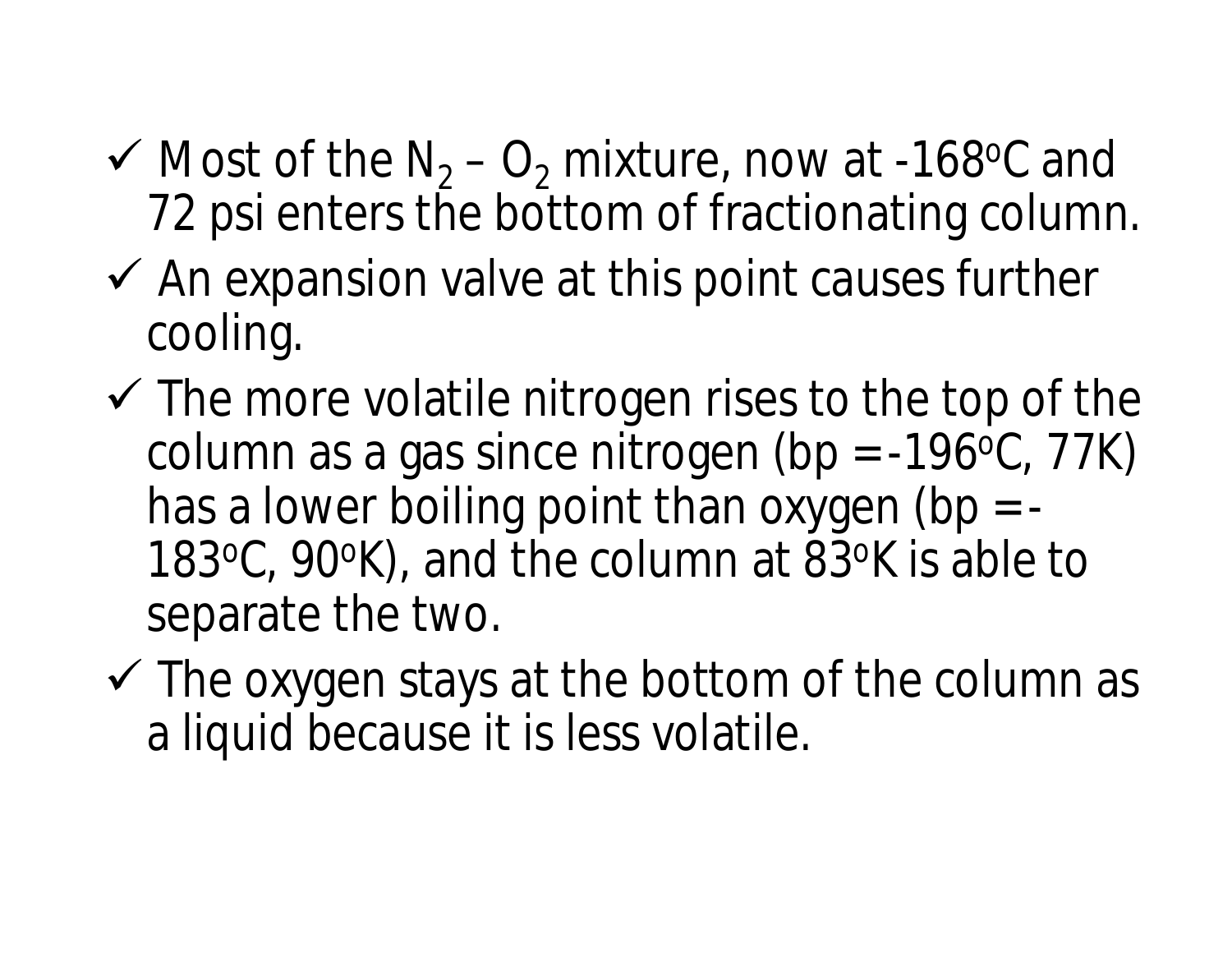- $\checkmark$  A small amount of N<sub>2</sub> O<sub>2</sub> after being recooled in the heat exchanger is shunted to the main expander valve (operated by the Joule-Thompson effect or by a Claude engine).
- $\checkmark$  The extremely cold gas is recycled into the heat exchanger to keep the system cold.
- $\checkmark$  Some argon remains in the oxygen fraction and this mixture can be sold as 90 – 95% oxygen.
- $\checkmark$  If purer  $O_2$  is required, a more elaborate fractionating column with a greater number of plates gives an  $O<sub>2</sub> - Ar$  separation.
- $\checkmark$  O<sub>2</sub> can be obtained in 99.5% purity in this fashion.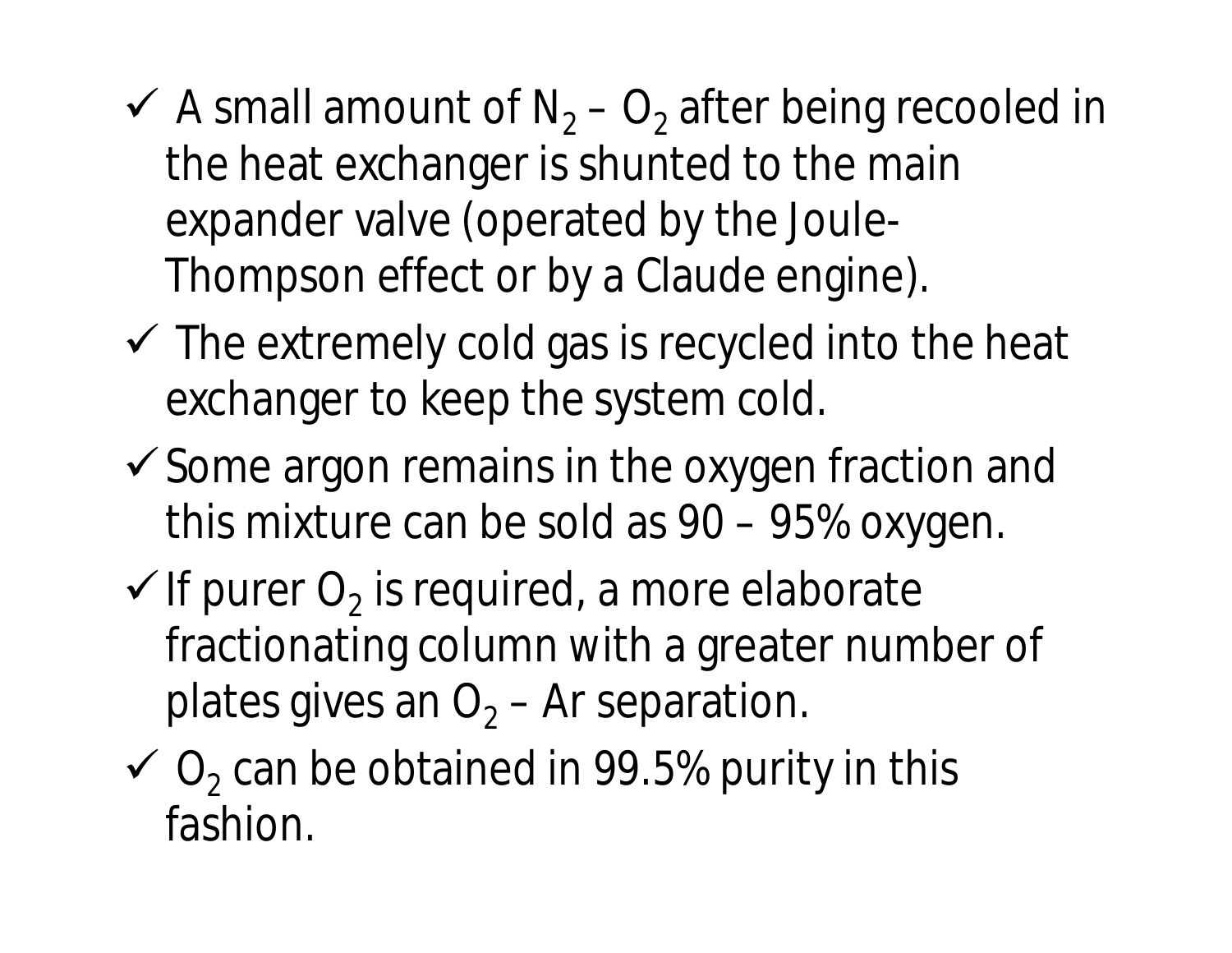- $\checkmark$  Argon can be obtained in from a middle fraction between nitrogen and oxygen and redistilled.
- $\checkmark$  A small amount of hydrogen can be added to react with any remaining O2 to give O2-free argon.
- $\checkmark$  Not only Argon, but other rare gases; neon, krypton, and xenon, can also be obtained in the separation.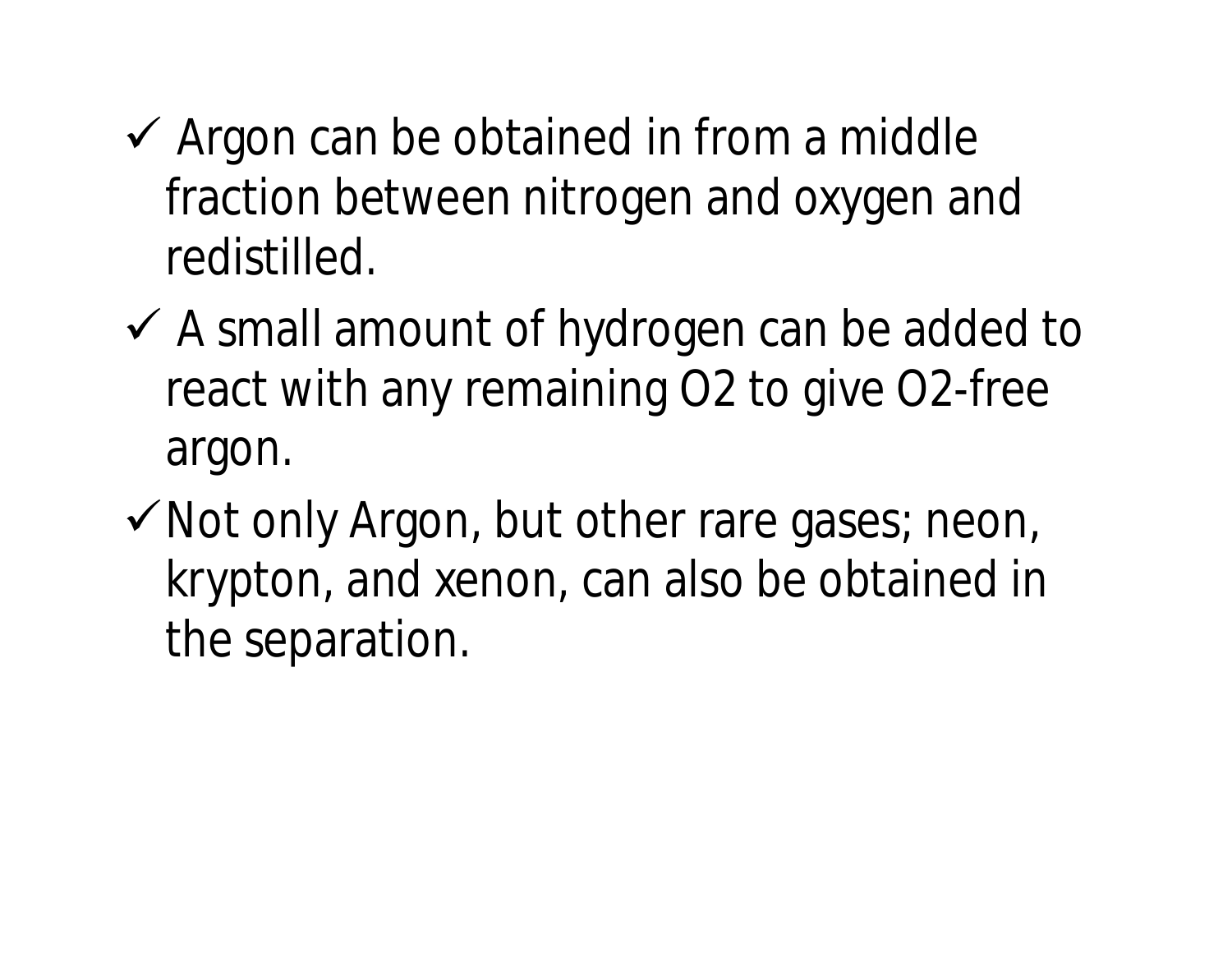## **Uses of Nitrogen**

- $\checkmark$  The largest use of nitrogen is in ammonia synthesis
- $\checkmark$  Chemicals manufactured with nitrogen include many reactions where nitrogen is the inert blanketing atmosphere to prevent reaction with oxygen and minimize the possibility of fire and explosion for reactions sensitive to oxygen.
- $\checkmark$  Oil and gas extraction is a fast-growing use of nitrogen. This application is called advanced oil recovery (AOR) or enhanced oil recovery (FOR), where nitrogen maintains pressure in oil fields so that a vacuum is not formed underground when natural gas and oil are pumped out. It competes with carbon dioxide in this application.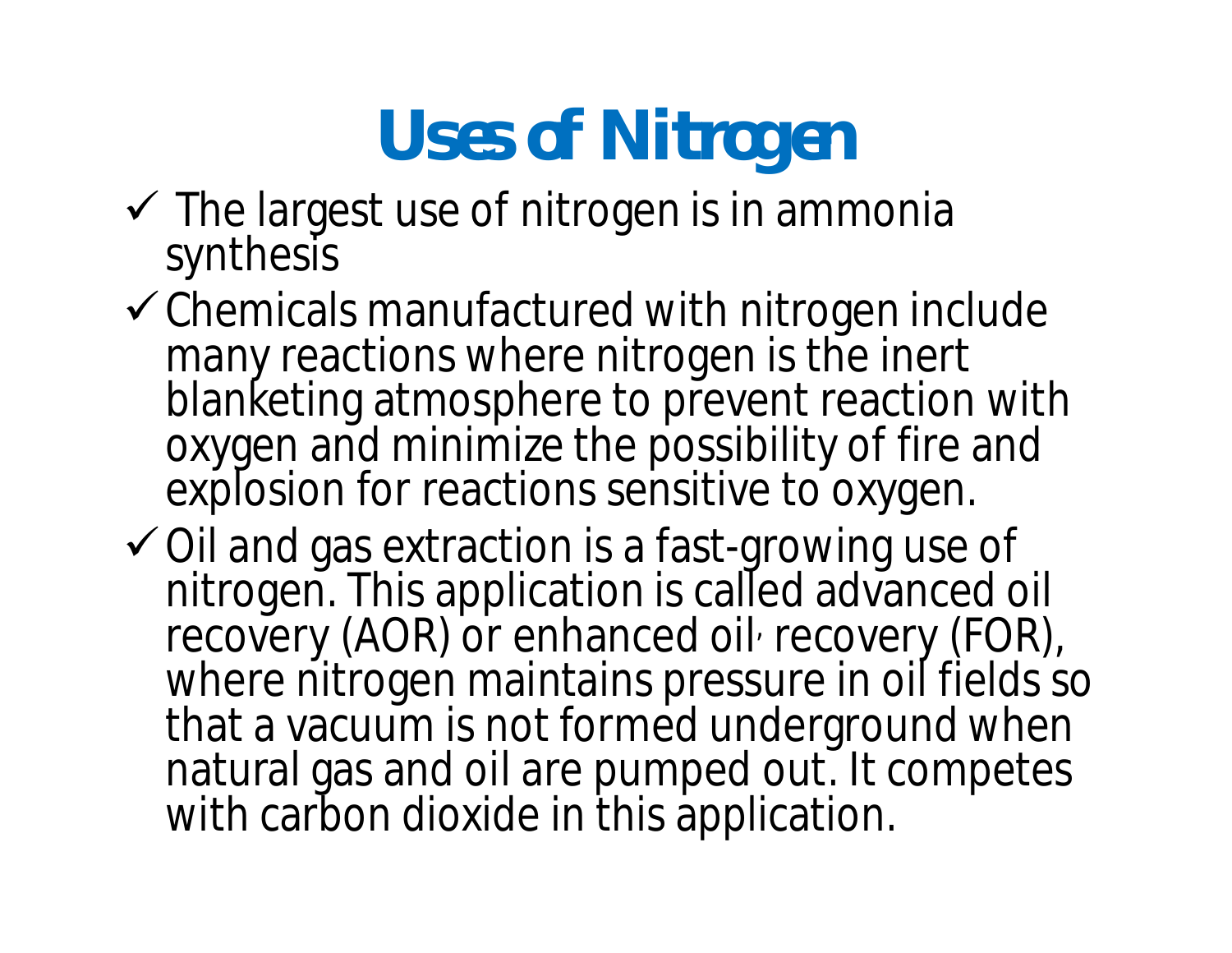- $\checkmark$  In the electronic- industry, nitrogen is an important blanketing and purge gas in the manufacture of semiconductors and integrated circuits. It is used in liquid form for cryogenic (low temperature) testing.
- $\checkmark$  In primary metals manufacture it is an inert atmosphere for making steel, blanketing the powdered coal and other fuel for-the furnace.
- $\checkmark$  Petroleum refining makes use of it for its inert atmosphere and the food industry uses liquid nitrogen for freezing.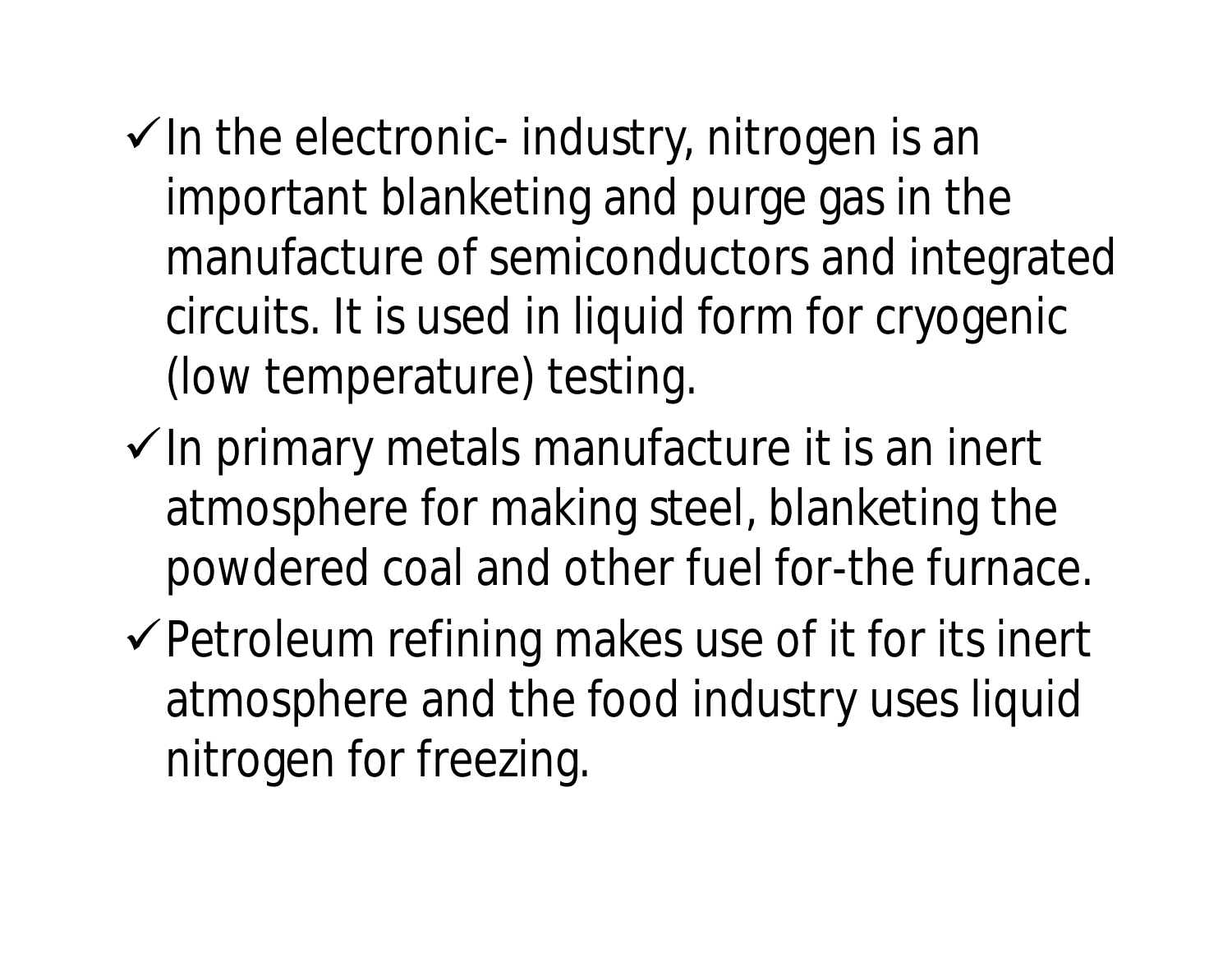## **OXYGEN**

- $\checkmark$  The manufacture of oxygen is described along with that of nitrogen. Both are formed from the liquefaction of air.
- Oxygen gas is colorless, odourless, and tasteless, but it is slightly blue in the liquid state.
- $\checkmark$  Up to 99.5% purity is available commercially.
- $\checkmark$  It is commonly used from seamless steel cylinder under 2,000 psi pressure.
- $\checkmark$  The steel industry and other primary metal production prefers to use pure oxygen rather than air in processing iron.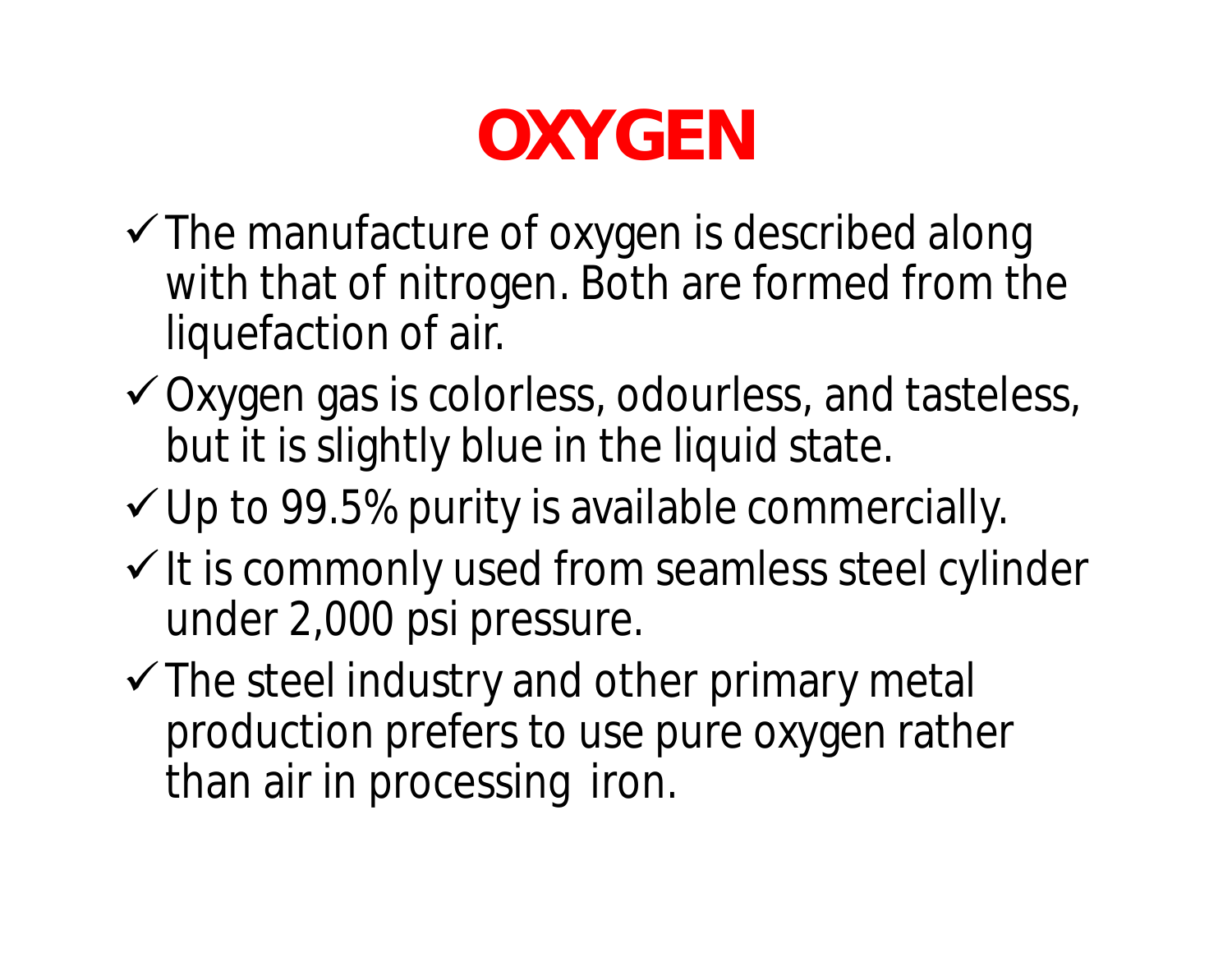- $\checkmark$  O<sub>2</sub> also removes S, P, Si, and other impurities in iron.
- $\checkmark$  The steel industry uses approximately half of all oxygen, the production of oxygen is very dependent on this one use.
- $\checkmark$  Gasification involves partial oxidation of hydrocarbons to produce synthesis gas, a. mixture of carbon monoxide and hydrogen.
- $\checkmark$  Chemicals made from- oxygen include ethylene and propylene oxide, titanium dioxide, acetylene, vinyl chloride, and vinyl acetate.
- $\checkmark$  Welding and cutting with an oxygen-acetylene torch is common in industry.
- $\checkmark$  The health sciences use oxygen to ease patients' breathing.
- $\checkmark$  Pulp and paper bleaching and sewage treatment and aeration are other examples of oxygen's broad importance to many industries that affect our everyday lives.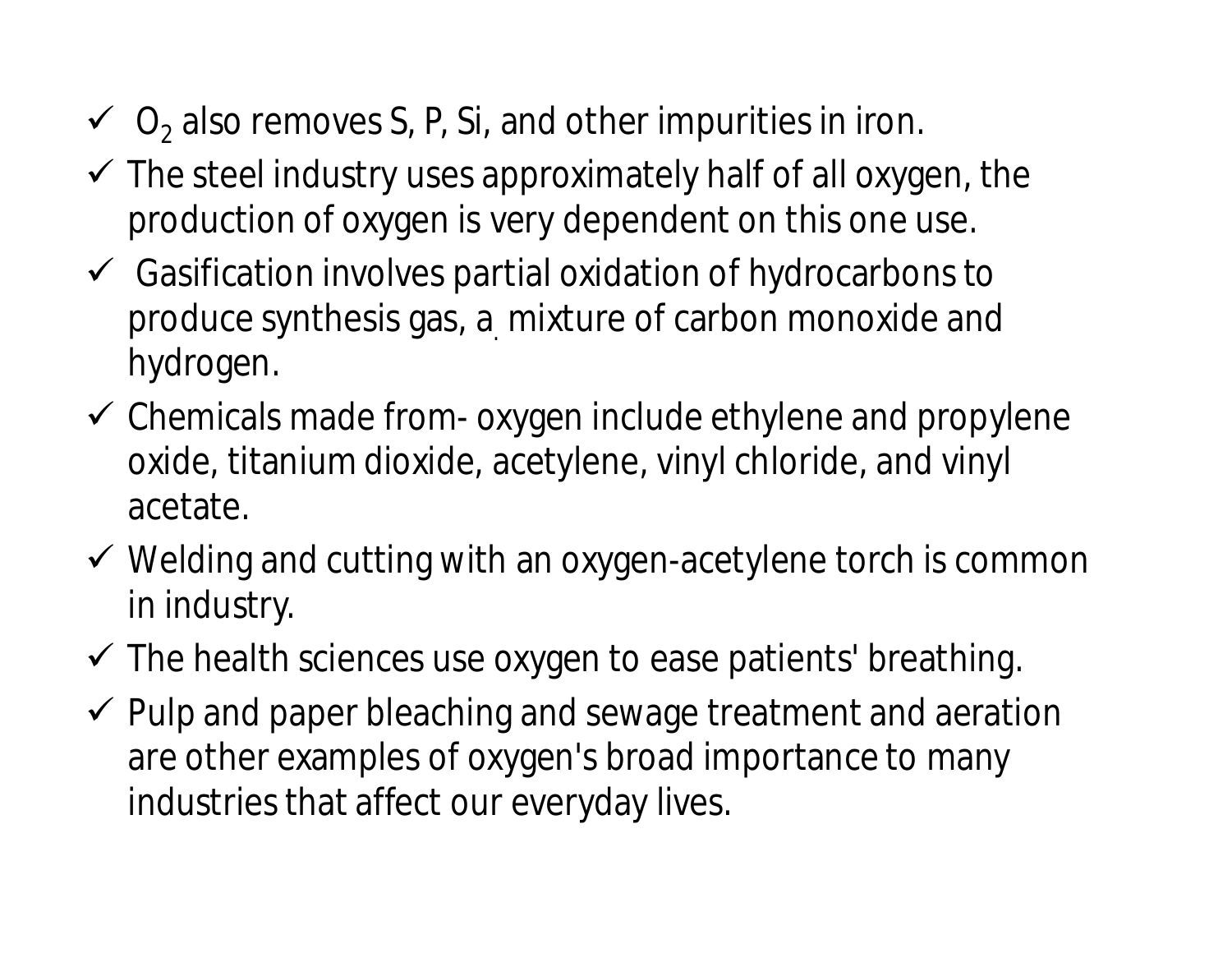## **HYDROGEN**

- $\checkmark$  A variety of low molecular weight hydrocarbons can be used as feedstock in the steam-reforming process.
- Equations are given for both methane (natural gas) and propane.
- $\checkmark$  The reaction occurs in two separate steps: reforming and shift conversion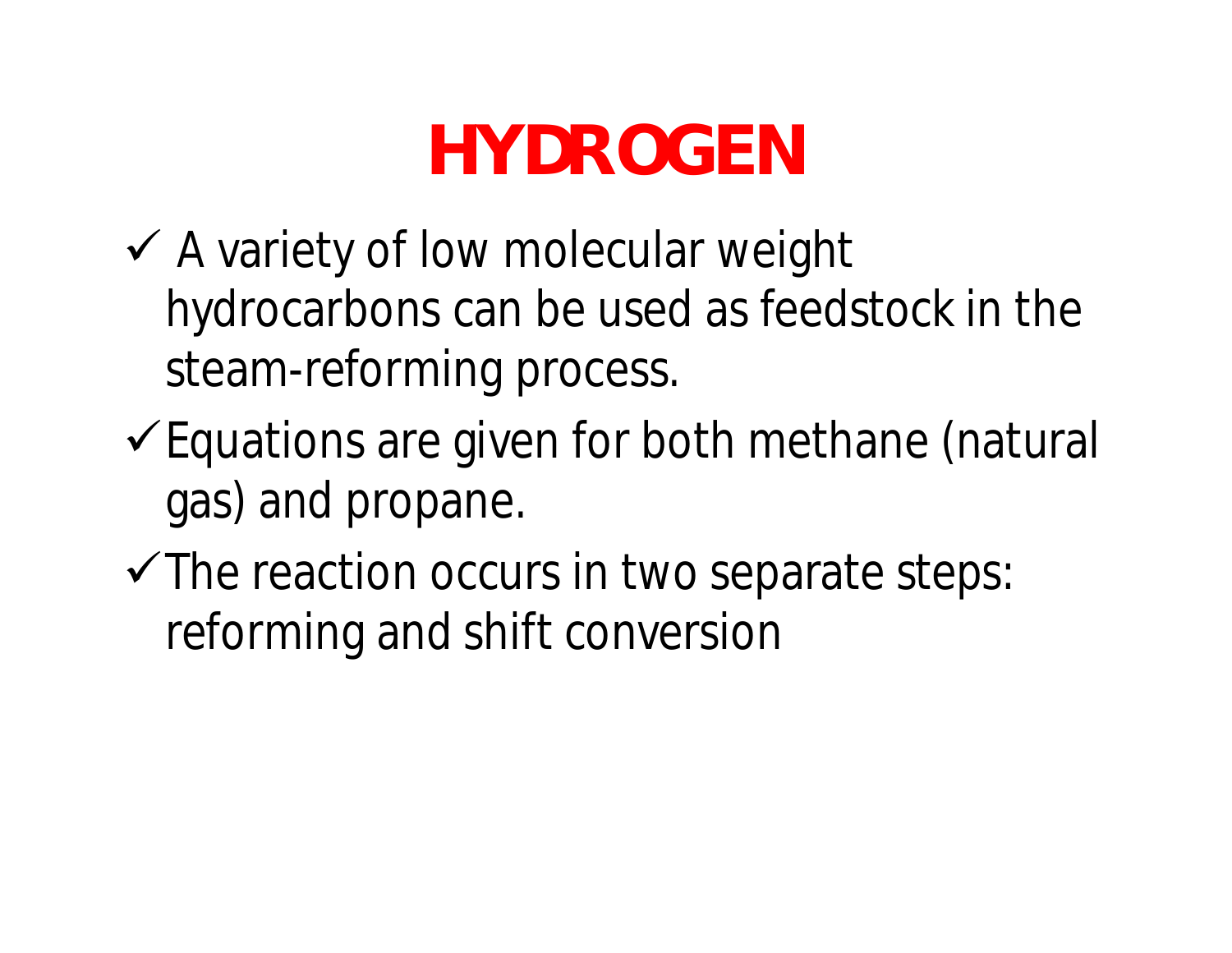

**The reforming step makes a hydrogen : carbon monoxide mixture that is one of the most important materials known in the chemical industry.**

**It is called synthesis gas and is used to produce a variety of other chemicals.**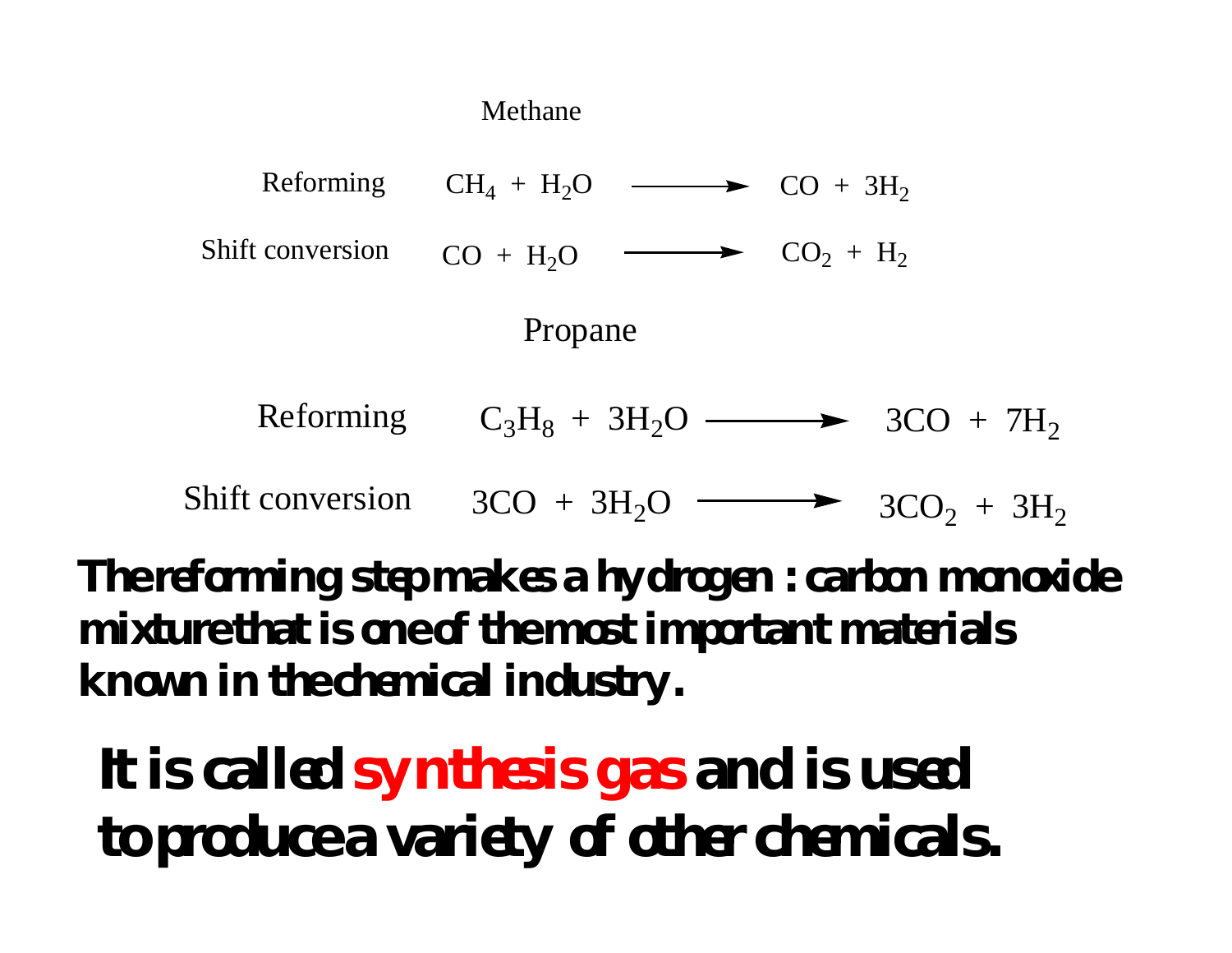$\checkmark$  The old method of making synthesis gas was from coke but this gave a lower percentage of hydrogen in the mixture, which was called water gas or blue gas.

$$
C + H_2O \longrightarrow CO + H_2
$$

 $\checkmark$  Higher H<sub>2</sub>: CO ratios are now needed, and thus the newer hydrocarbon feedstocks are used. Coal gives a 1:1 ratio of  $H_2$ :CO, oil a 2:1 ratio, gasoline 2.4:1, and methane 4:1.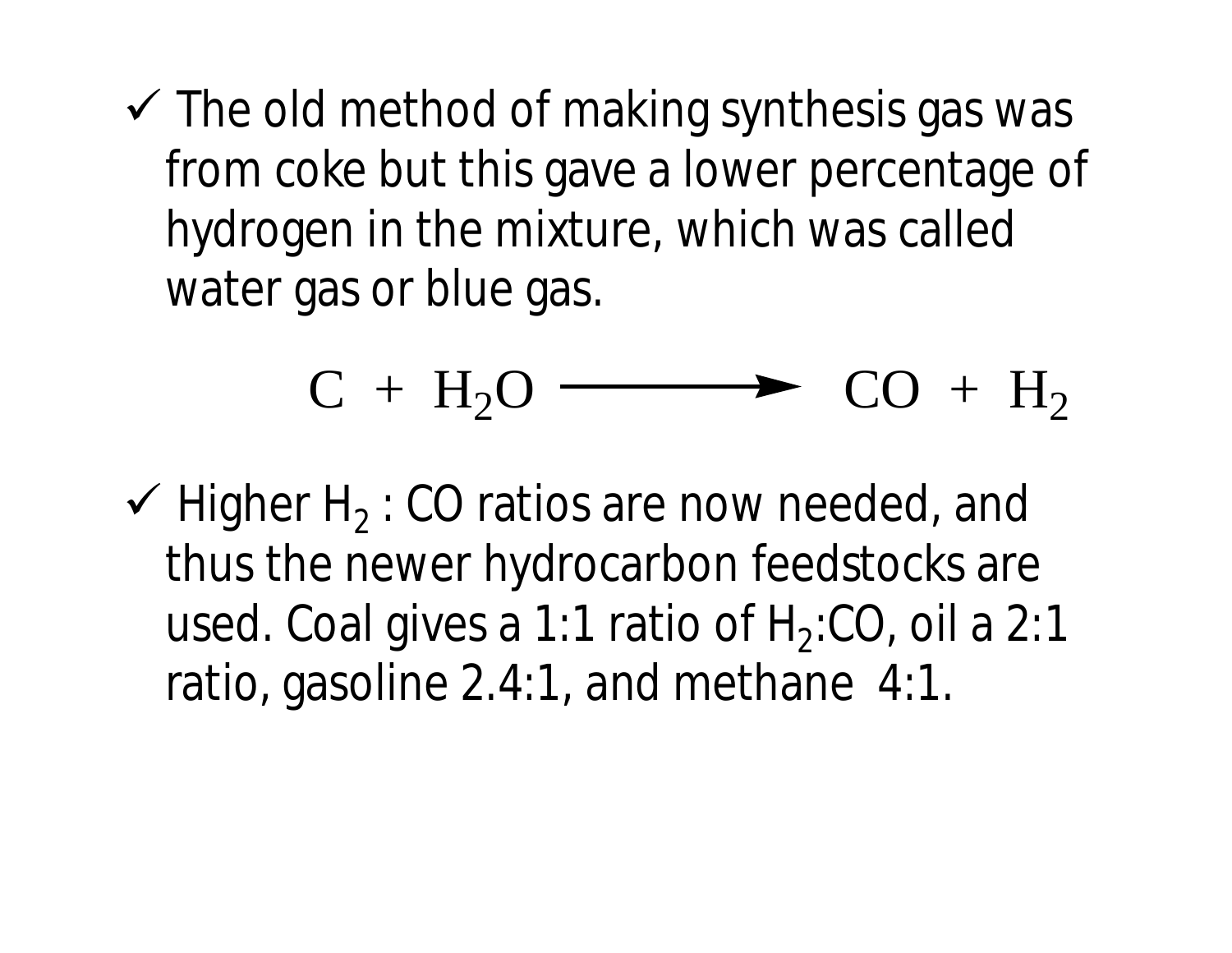#### **CARBON DIOXIDE**



**Steam-reforming of hydrocarbons.**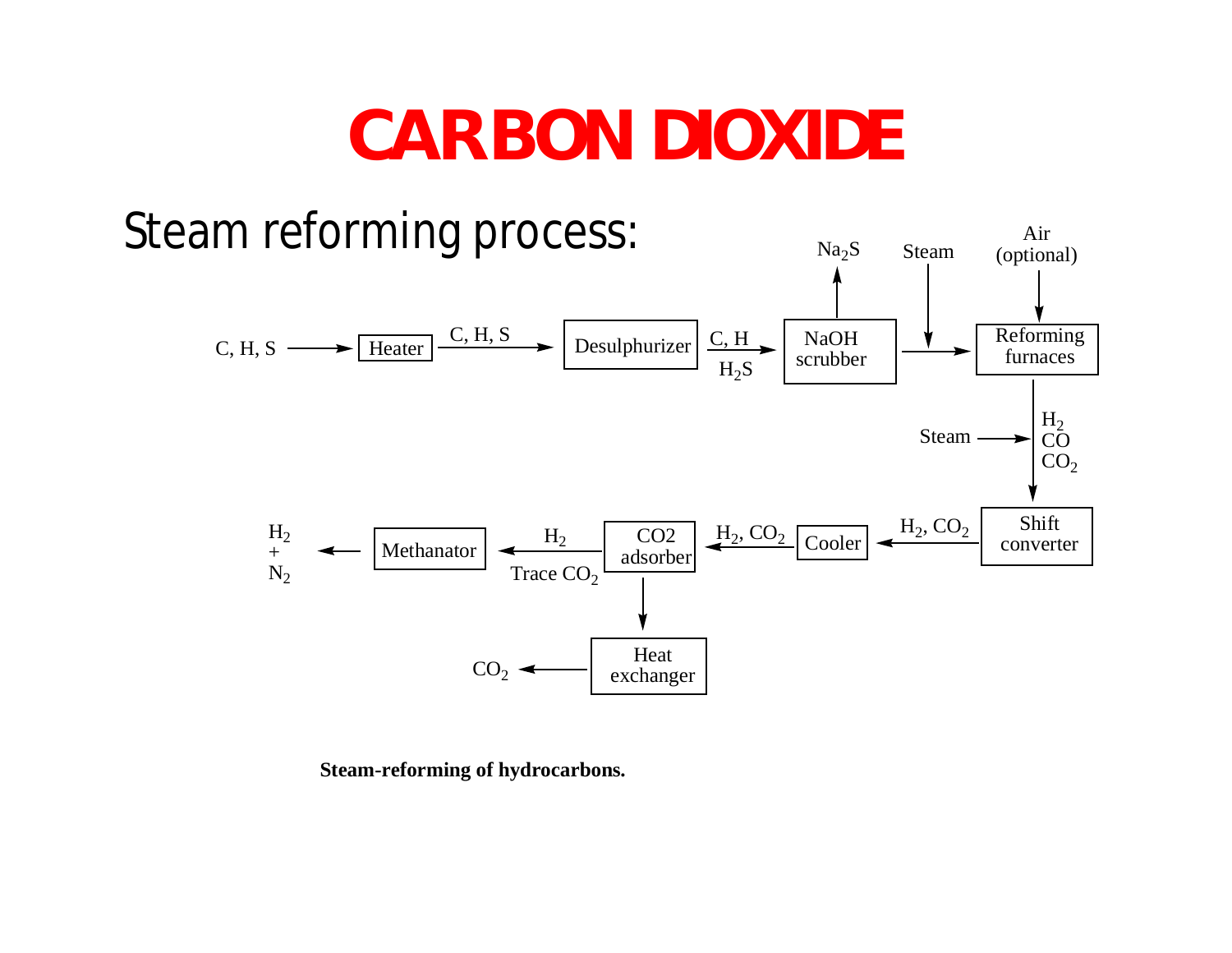- $\checkmark$  The hydrocarbon feedstock, usually contaminated with some organosulfur traces, is heated to 370°C before entering the desulfurizer, which contains a metallic oxide catalyst that converts the organosulfur compounds to hydrogen sulfide.
- $\checkmark$  Elemental sulfur can also be removed with activated carbon absorption.
- $\checkmark$  A caustic soda scrubber removes the hydrogen sulfide by salt formation in the basic aqueous solution.

 $H_2S + 2NaOH \longrightarrow Na_2S + 2H_2O$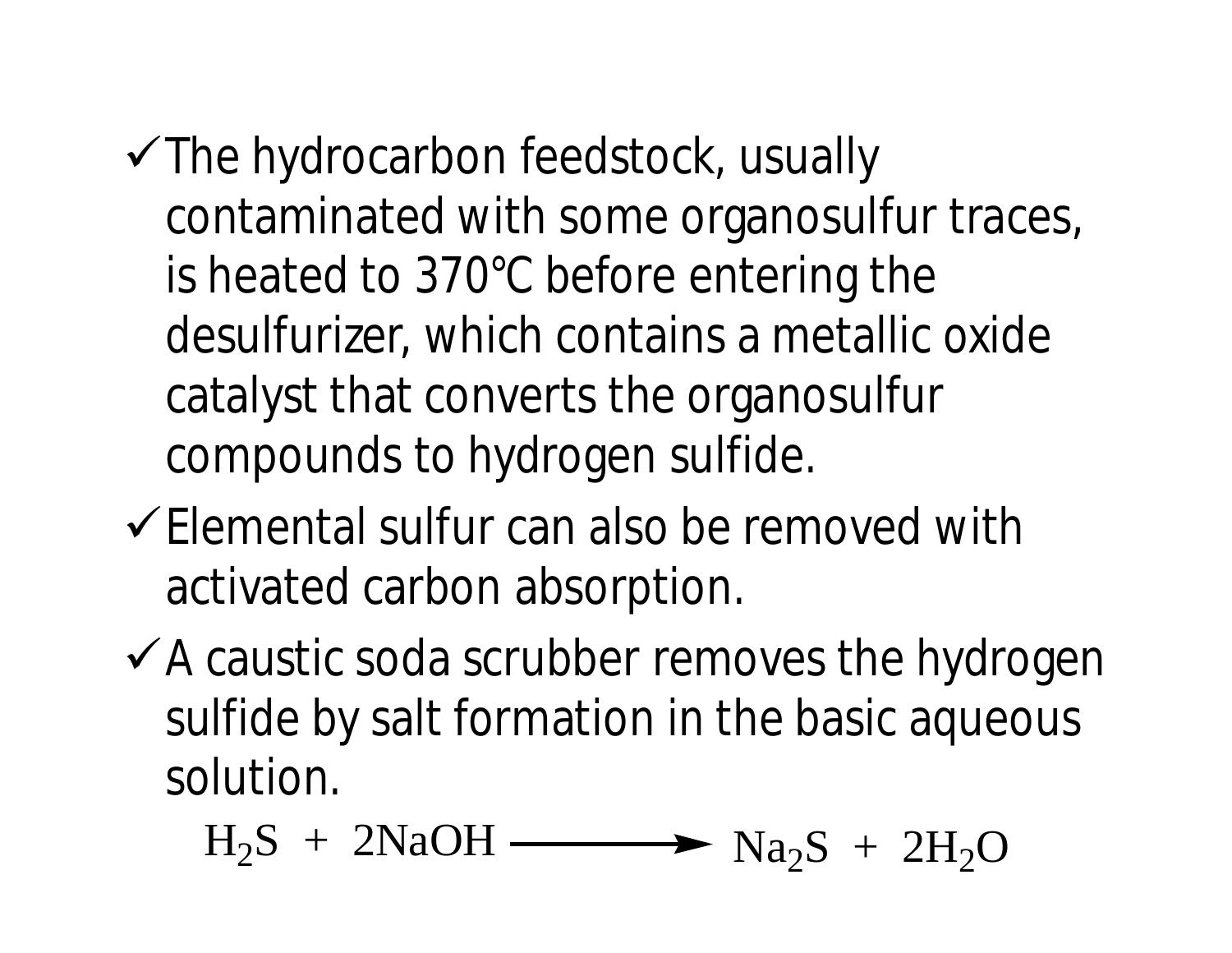- $\checkmark$  Steam is added and the mixture is heated in the furnace at 760-980°C and 600psi over a nickel catalyst. When larger hydrocarbons are the feedstock, potassium oxide is used along with nickel to avoid larger amounts of carbon formation.
- $\checkmark$  Air can be added to the secondary reformers.
- $\checkmark$  Oxygen reacts with some of the hydrocarbon feedstock to keep the temperature high.
- $\checkmark$  The nitrogen of the air is utilized when it, along with the hydrogen formed, reacts in the ammonia synthesizer.
- $\checkmark$  More steam is added and the mixture enters the shift converter, where iron or chromic oxide catalysts at 425°C further react the gas to hydrogen and carbon dioxide.
- $\checkmark$  Some shift converters have high and low temperature sections.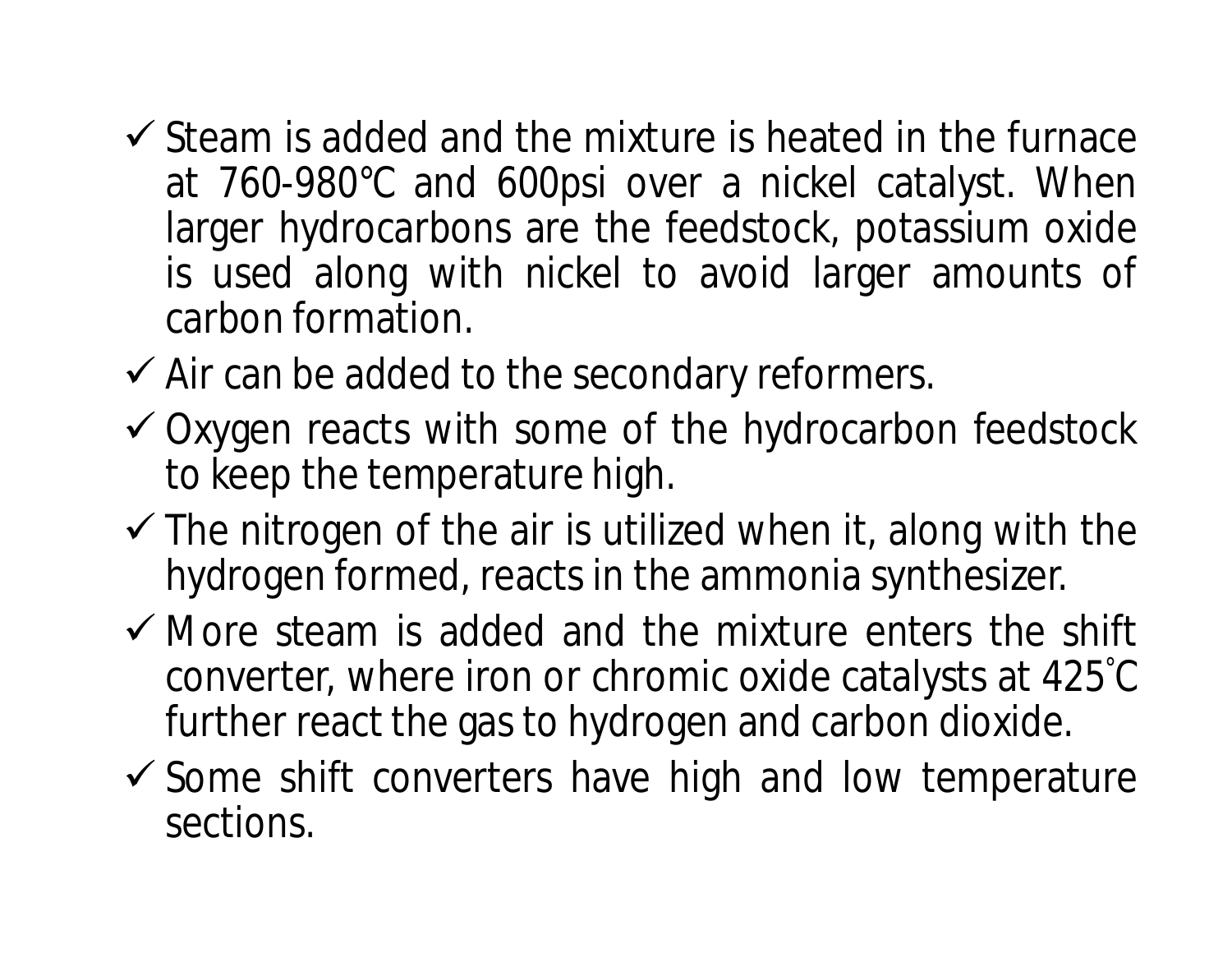

## **Inorganic Nitrogenous Compounds**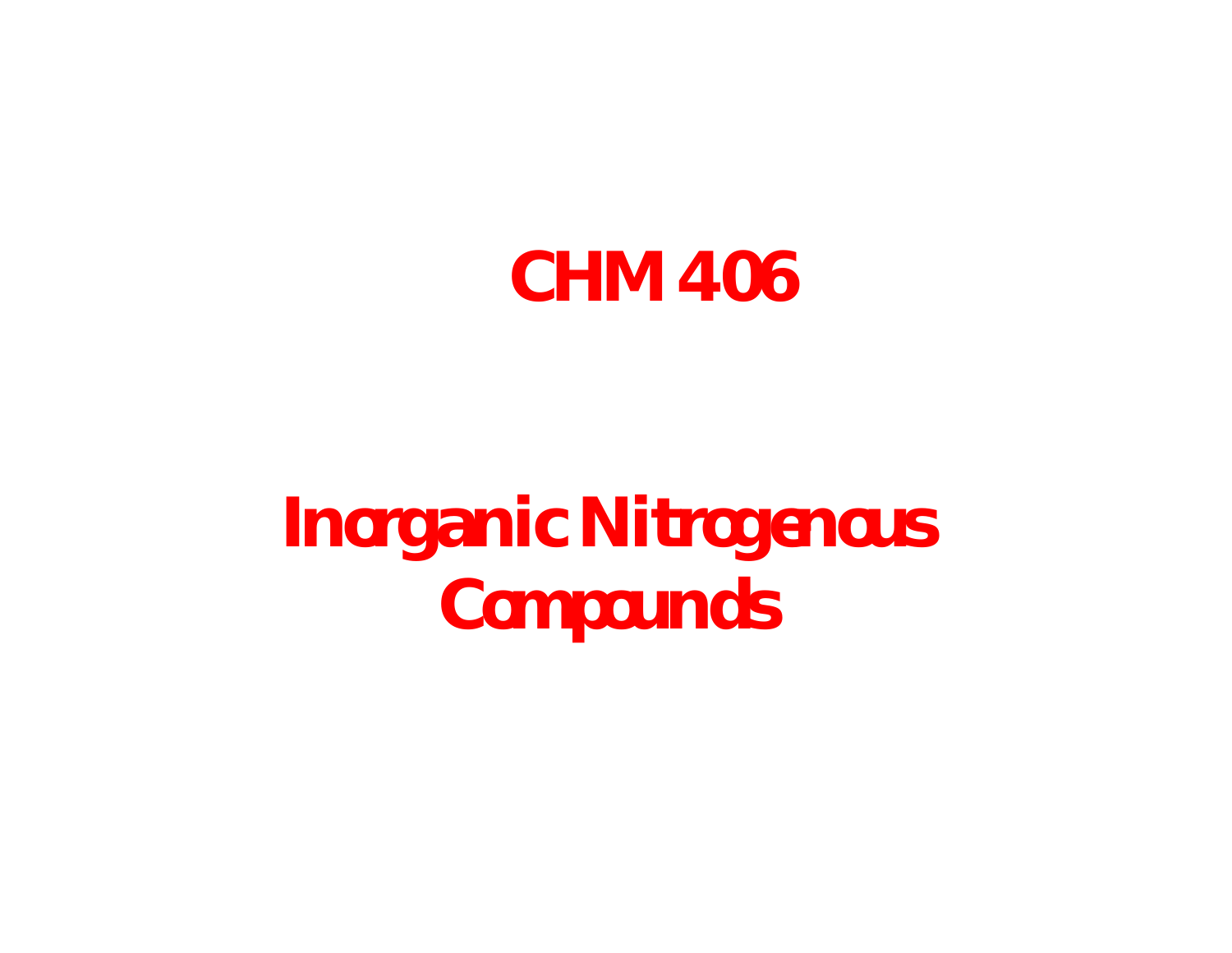## Ammonia NH<sub>3</sub>

- $\checkmark$  Ammonia is in the top 10 chemicals and some important ammonia derivatives are:
- $\checkmark$  ammonium nitrate, nitric acid, urea, and ammonium sulfate.
- $\checkmark$  Most ammonia eventually ends up in fertilizers of one type or another.
- $\checkmark$  The manufacturing chemistry for these chemicals is outlined below: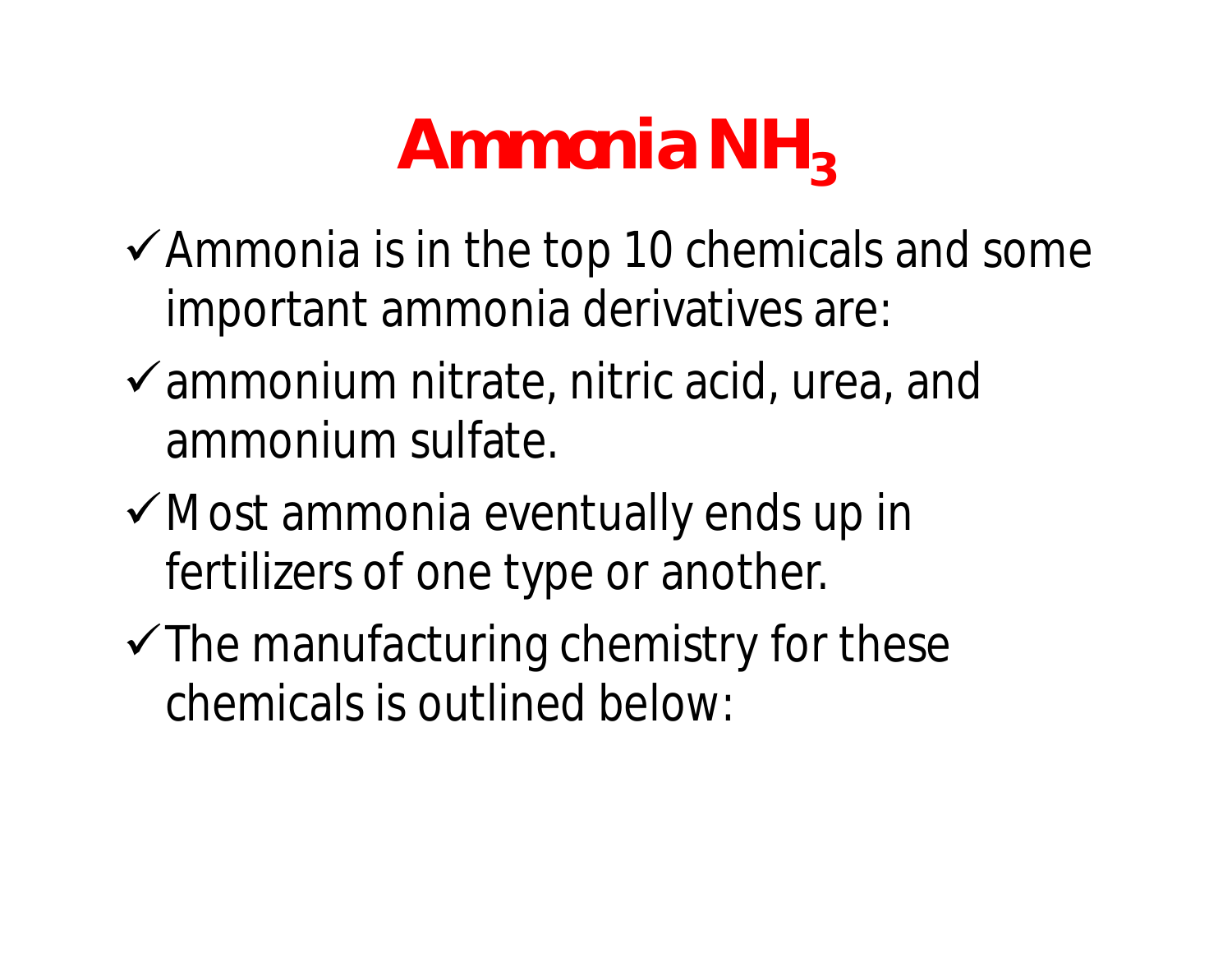•  $N_2 + 3H_2$   $\rightleftharpoons$  2NH<sub>3</sub> ammonia •  $NH_3 + 2O_2$   $\longrightarrow$   $HNO_3 + H_2O$ nitric acid •  $NH_3 + HNO_3 \longrightarrow NH_4NO_3$ ammonium nitrate •  $2NH_3 + CO_2 \longrightarrow NH_2CONH_2 + H_2O$ urea •  $2NH_3 + H_2SO_4 \longrightarrow (NH_4)2SO_4$ ammonium sulfate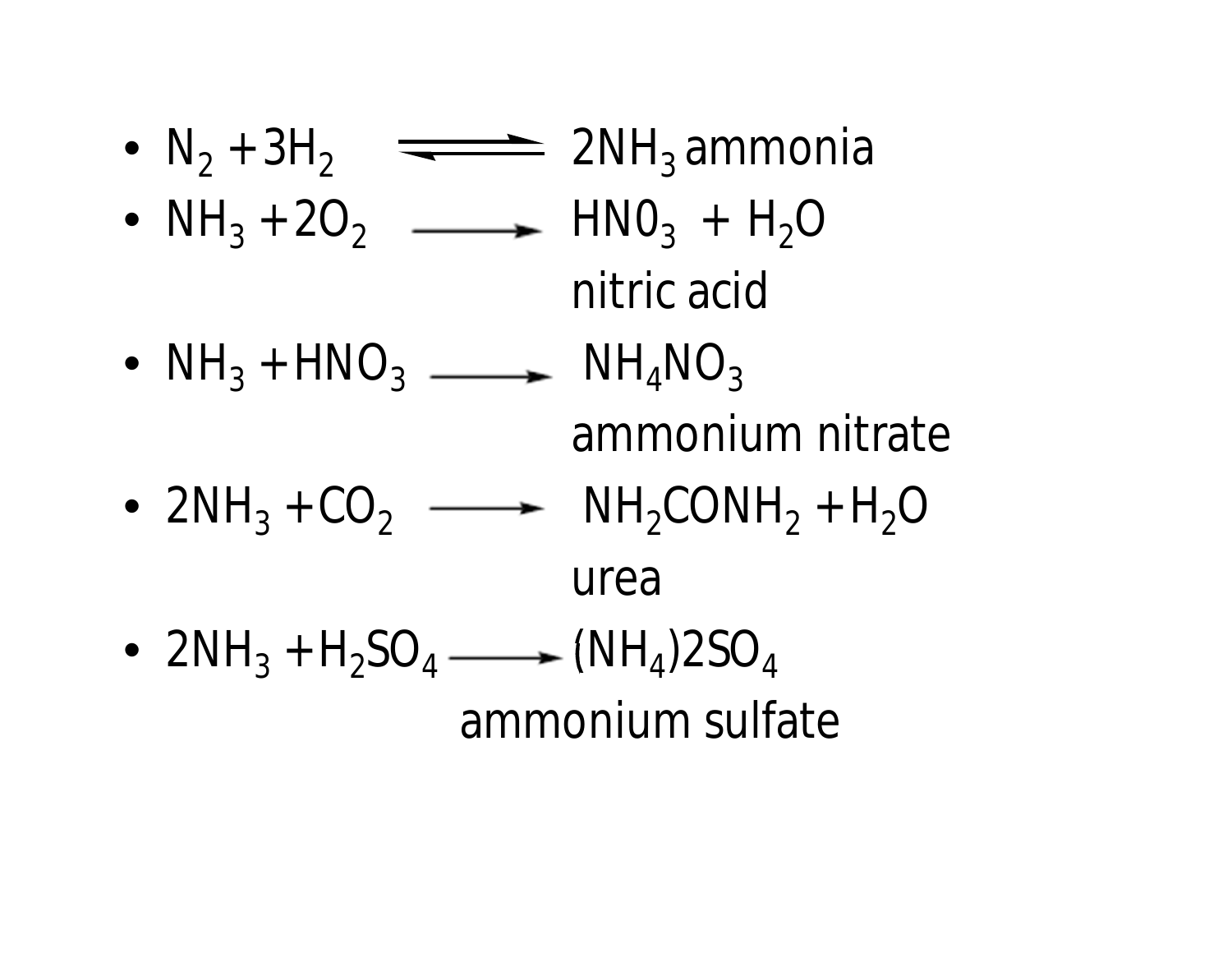## **Manufacture of Ammonia**

- About 90% of Ammonia generate hydrogen by steam-reforming of natural gas.
- **If the hydrogen is made by steam-reforming, air is** introduced at the secondary reformer stage. This provide  $\mathsf{N}_2$  for the ammonia reaction.
- $\blacksquare$  The O<sub>2</sub> of the air reacts with the hydrocarbon feedstock in combustion and helps to elevate the temperature of the reformer. Otherwise  $N_2$  can be added from liquefaction of air.
- In either case, a  $H_2 N_2$  mixture is furnished for ammonia manufacture.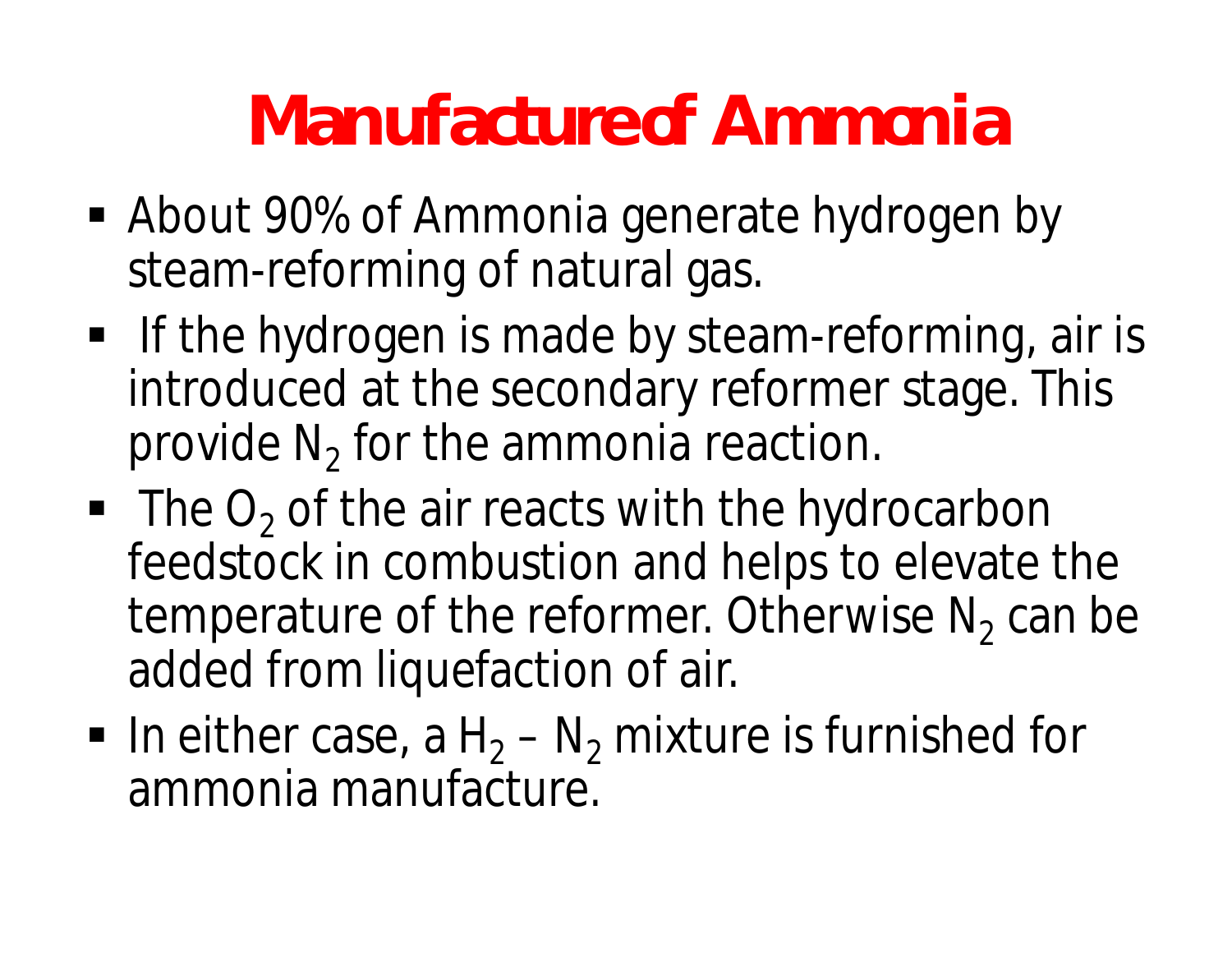#### **Haber process for making ammonia**

#### **Reaction**

 $N_2 + 3H_2$ Fe 2NH3 85-90% yield

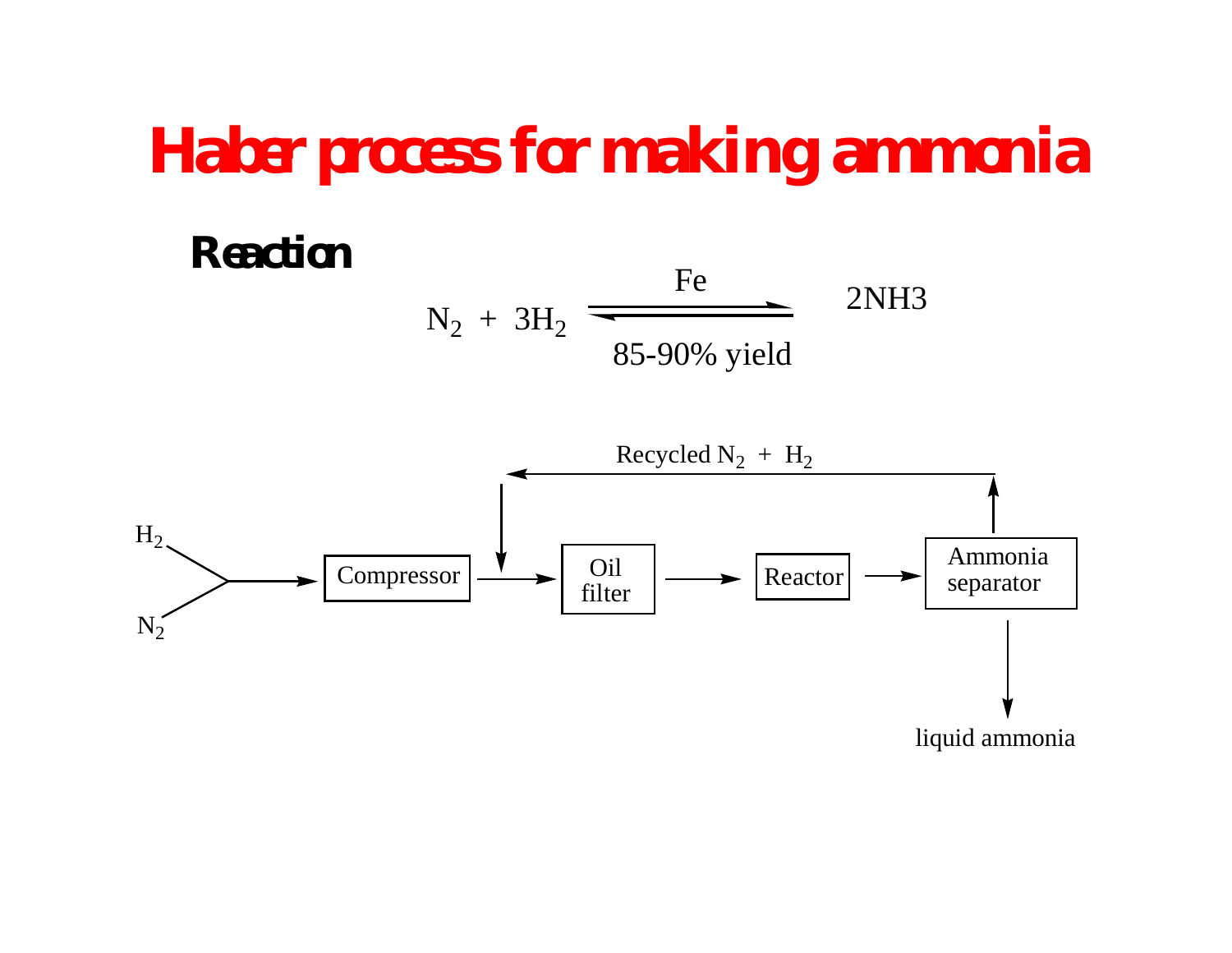## **Description of Haber process**

- $\blacksquare$  The reaction of  $N_2$  and  $H_2$  gases was first studied by Haber with Nernst and Bosch in 1904 – 1916.
- The two gases ware adjusted to a  $3:1 H_2:N_2$ mixture and compressed to 2000 – 10,000 psi (150-600atm).
- **The mixture is filtered to remove traces of** oil, joined to recycled gases, and is fed to the reactor at 400-600<sup>o</sup>C.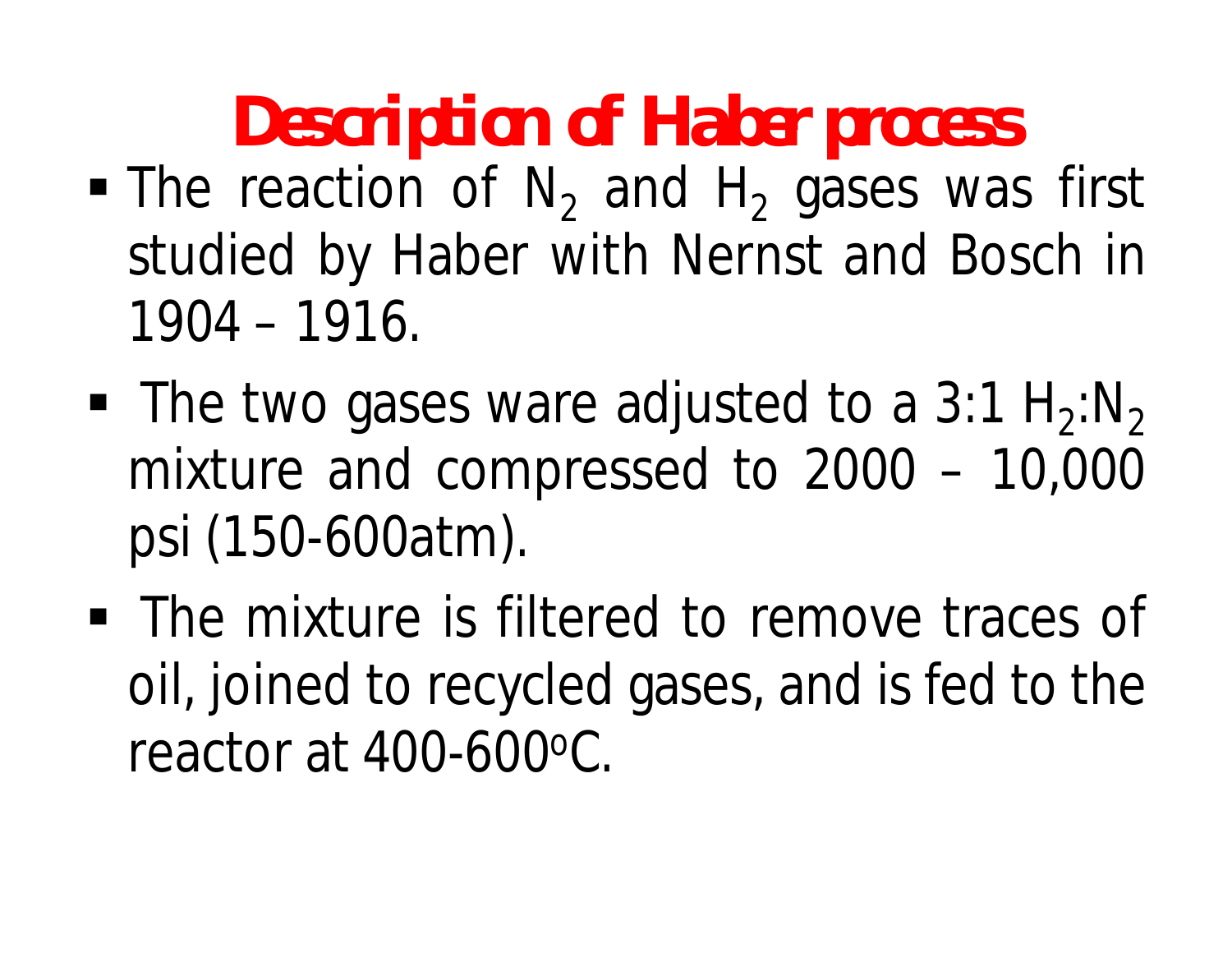- The reactor contains an iron oxide catalyst that reduces to a porous iron metal in the H<sub>2</sub>:N<sub>2</sub> mixture.
- Ruthenium on carbon is a new catalyst and is much more active than iron, but also more expensive.
- Exit gases are cooled to -10 or -20<sup>o</sup>C and part of the ammonia liquefies.
- The remaining gases are recycled. The conversion of ammonia is 20-22%. The overall yield is 85-90%.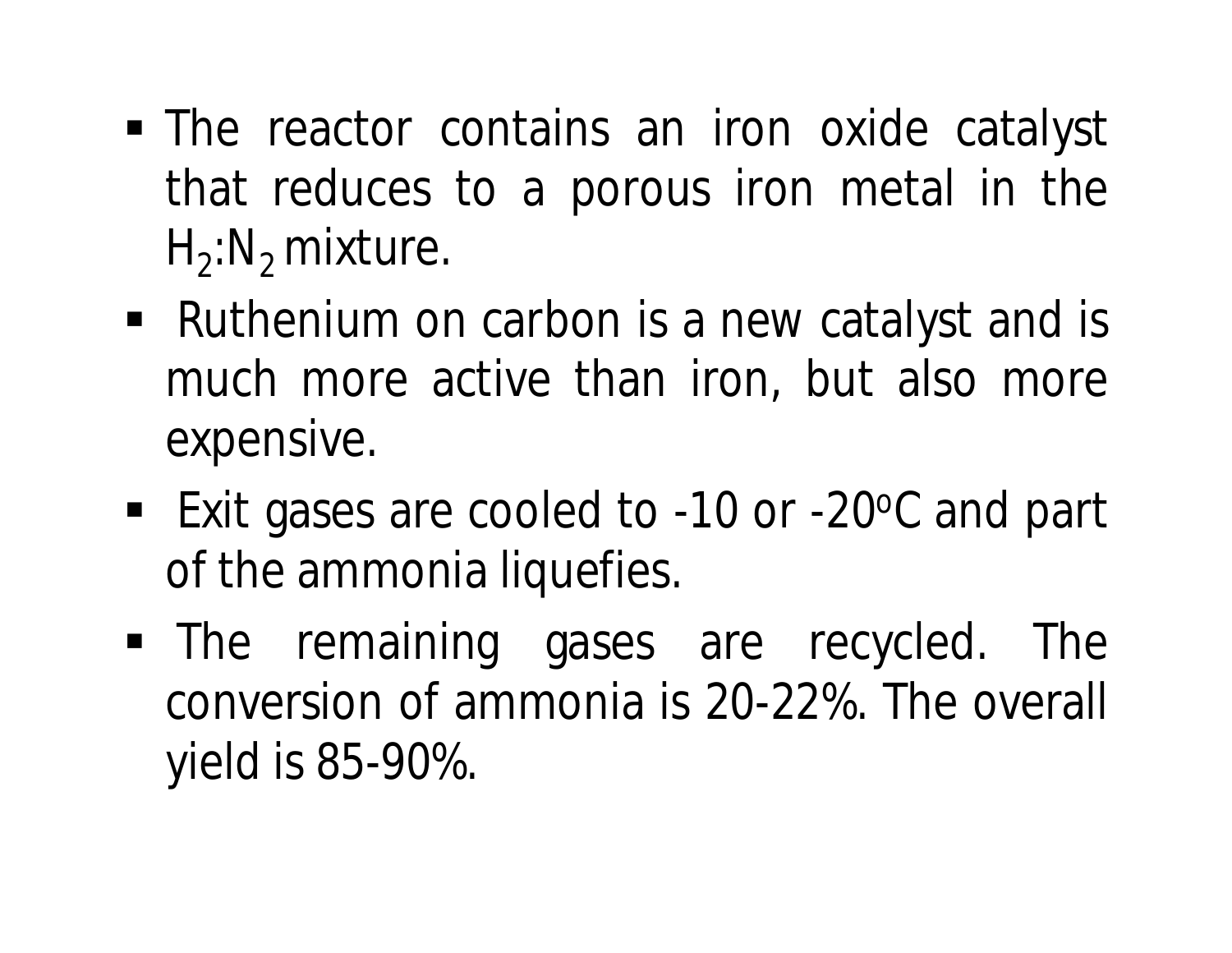#### **Properties of ammonia**

- **❖** Anhydrous ammoni is a colourless gas with a pungent odour, bp -33oC.
- $*$ **It can be liquefied at 25oC under 175 psi.**
- **\*** The gas is usually shipped as a liquid under pressure.
- $*$ **It is very soluble in water. The water solution** can be called ammonia water, aqua ammonia, ammonium hydroxide.